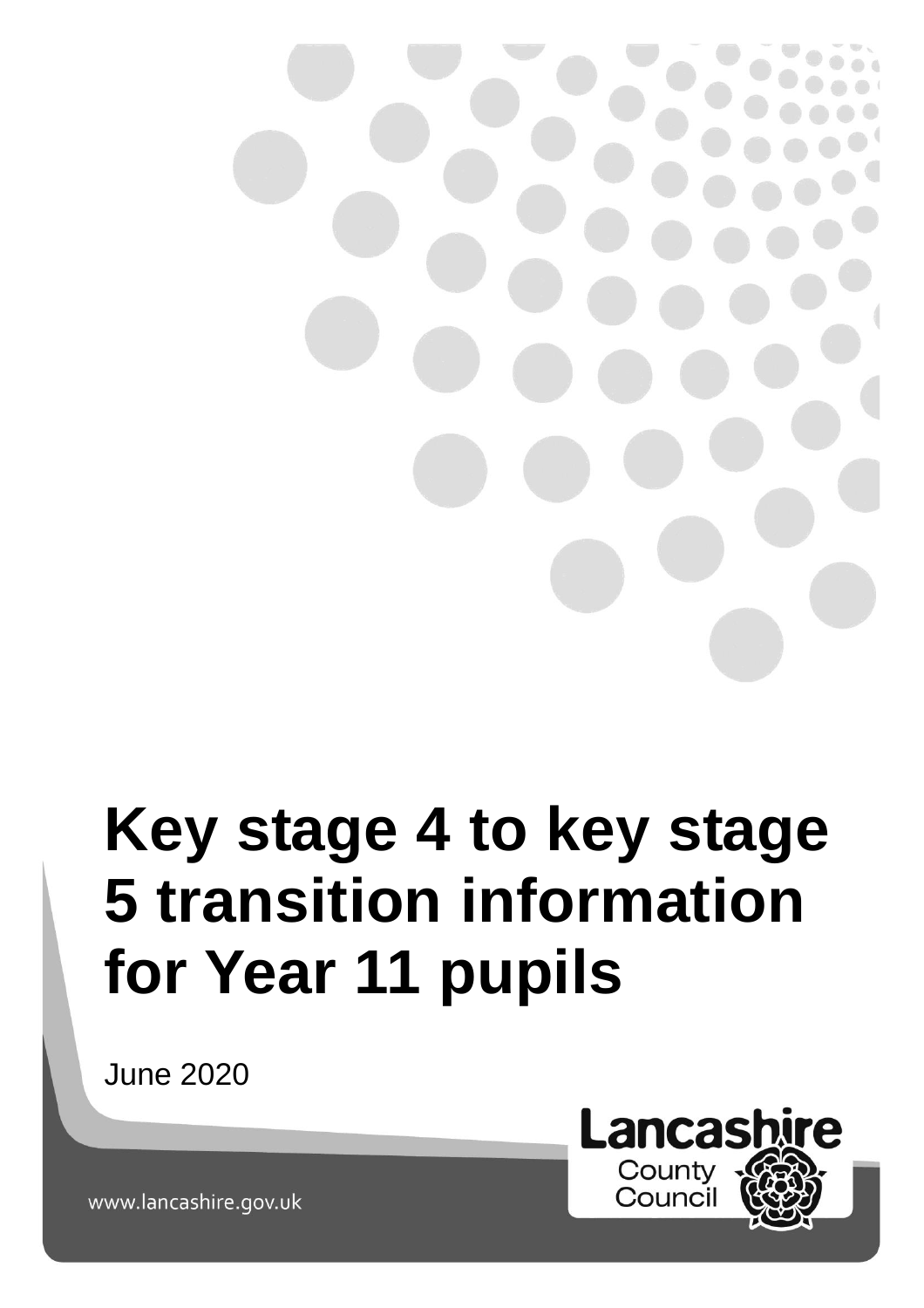# **Contents**

|                                                | Page           |
|------------------------------------------------|----------------|
| Introduction                                   | 4              |
| <b>School Sixth Forms</b>                      | 5              |
| <b>Accrington Academy</b>                      | 5              |
| Accrington St Christopher's C of E High School | 6              |
| <b>Alder Grange School</b>                     | $\overline{7}$ |
| <b>Bacup and Rawtenstall Grammar School</b>    | 7              |
| Bay Leadership Academy                         | 8              |
| <b>Clitheroe Royal Grammar School</b>          | 8              |
| Haslingden High School and Sixth Form          | 10             |
| Hutton C of E Grammar School                   | 11             |
| Lancaster Girls' Grammar School                | 11             |
| Lancaster Royal Grammar School                 | 12             |
| <b>Ormskirk School</b>                         | 13             |
| Our Lady's Catholic College                    | 14             |
| Ripley St Thomas C of E Academy                | 15             |
| <b>Further Education Colleges</b>              | 16             |
| Accrington and Rossendale College              | 16             |
| <b>Blackburn College</b>                       | 17             |
| <b>Blackpool and the Fylde College</b>         | 18             |
| <b>Blackpool Sixth Form College</b>            | 19             |
| <b>Burnley College</b>                         | 20             |
| <b>Cardinal Newman College</b>                 | 21             |
| Lancaster and Morecambe College                | 23             |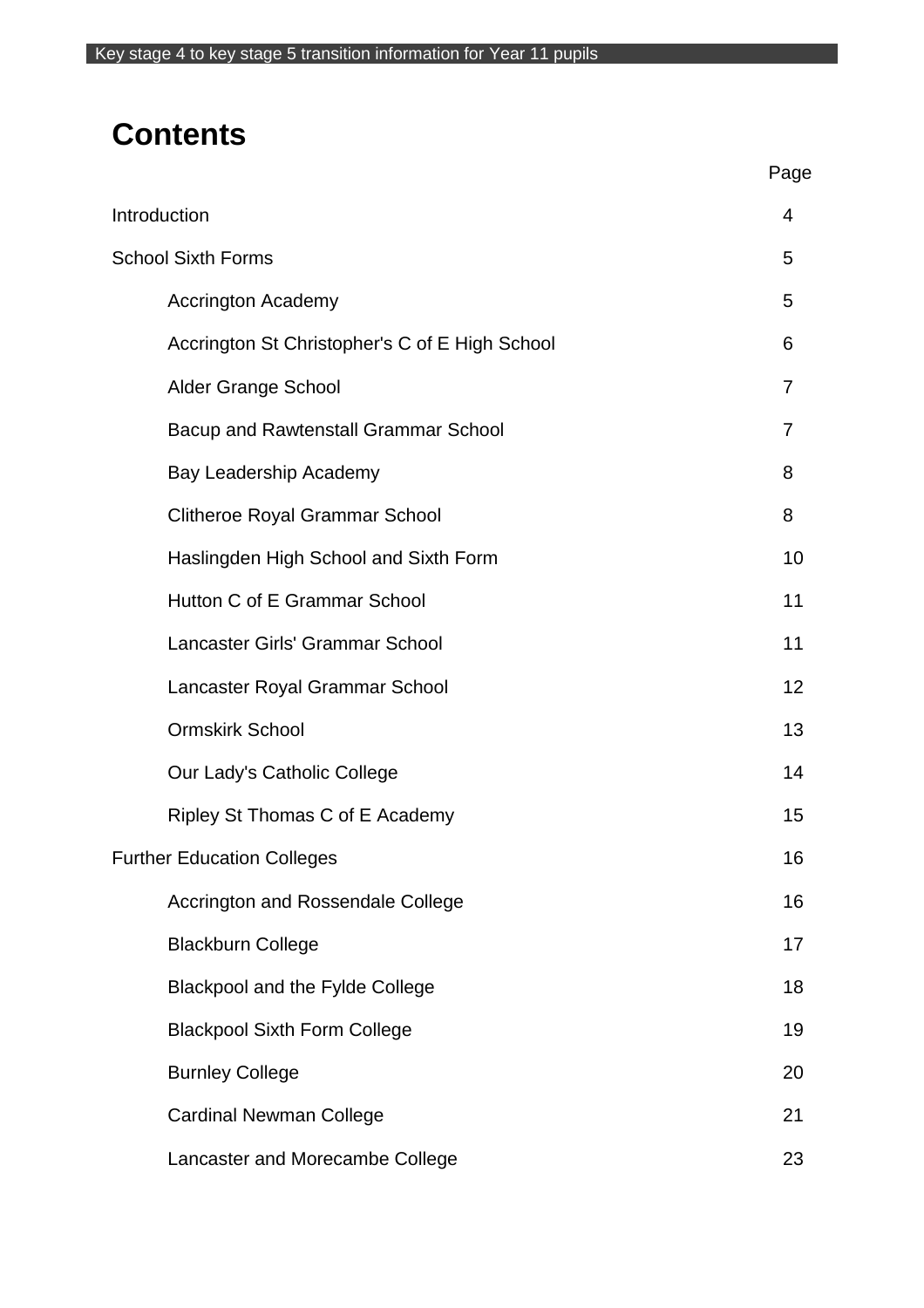| Myerscough College                                                         | 24 |
|----------------------------------------------------------------------------|----|
| Nelson and Colne College                                                   | 25 |
| <b>Preston's College</b>                                                   | 26 |
| <b>Runshaw College</b>                                                     | 28 |
| St Mary's College Blackburn                                                | 29 |
| West Lancashire College                                                    | 30 |
| Apprenticeship Providers (Lancashire Work Based Learning Forum<br>Members) | 32 |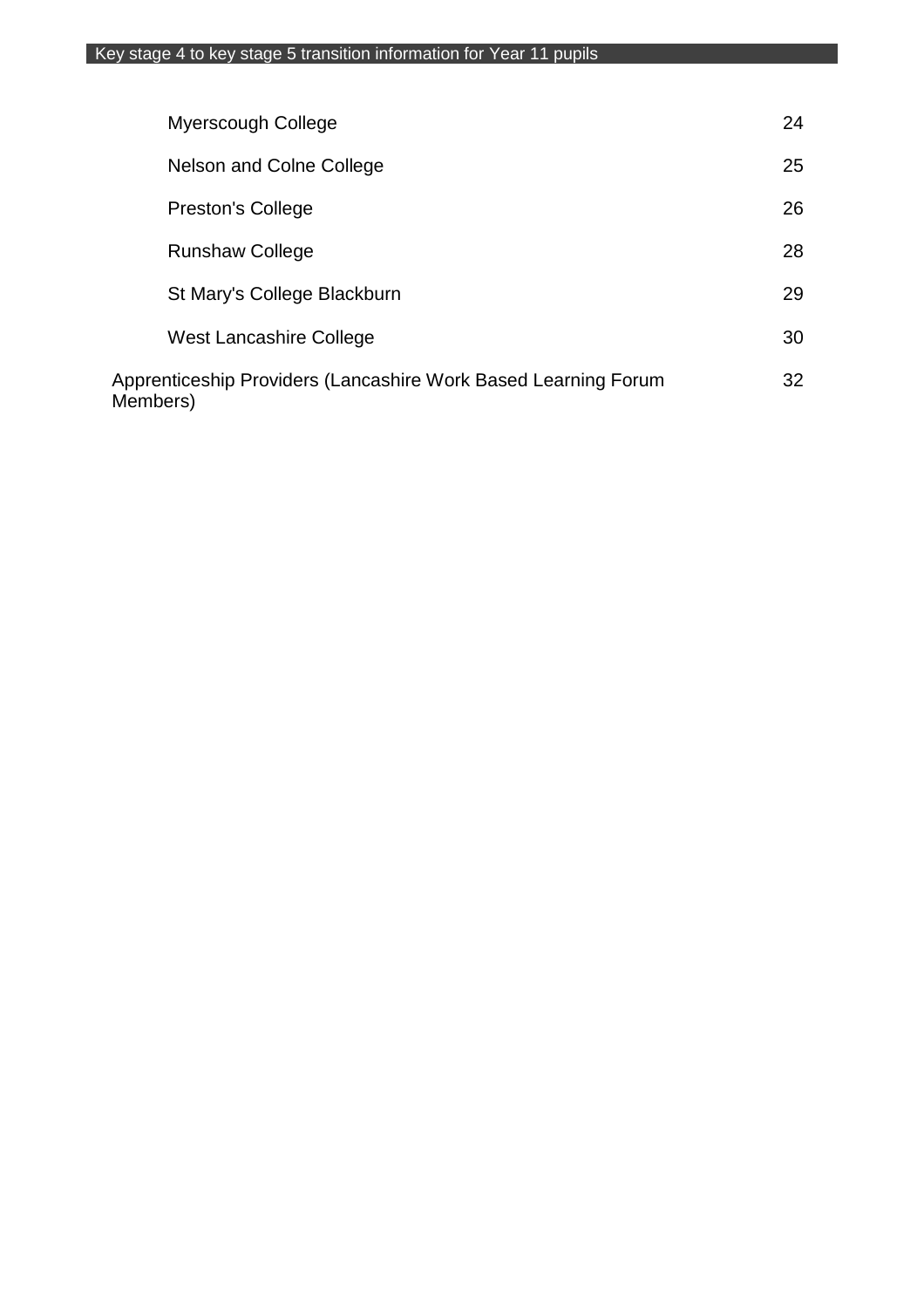#### **Introduction**

This document is designed to provide Year 11 pupils and their parents/carers with information about individual school sixth forms and further education colleges in Lancashire. This should help to support any decisions they are making about their futures and what each institution is able to provide.

Due to the Covid-19 situation, school sixth forms and colleges are not able to offer things like open days, campus tours and taster days and this may have felt like there is less support available to help young people deciding on their next steps. You can see from the information in this document that there is a wide range of information and support which can be accessed either through websites, on social media or on the phone.

If young people are still undecided about what they want to do when they finish school, this document shows what the school sixth forms and colleges across Lancashire have to offer and how they can still support young people at this time – as well as how to make an application for a place. A summary of how apprenticeship providers can support young people is also included.

For information on school sixth forms and colleges not included within this document, such as those located outside of Lancashire, we would advise you to contact them directly or look on their websites and social media pages for information, advice and support.

For information on any apprenticeship providers not included within this document, we would advise you to contact them directly or look on their websites and social media pages for information, advice and support. Alternatively, you can contact the Lancashire Work Based Learning Forum at *info@lancsforum.co.uk* and they will be happy to assist wherever possible.

School sixth forms, colleges and apprenticeship providers are here to support all young people in making the right decisions for their futures. Please be assured that they are taking all steps necessary to provide a safe learning environment for all their students during this uncertain time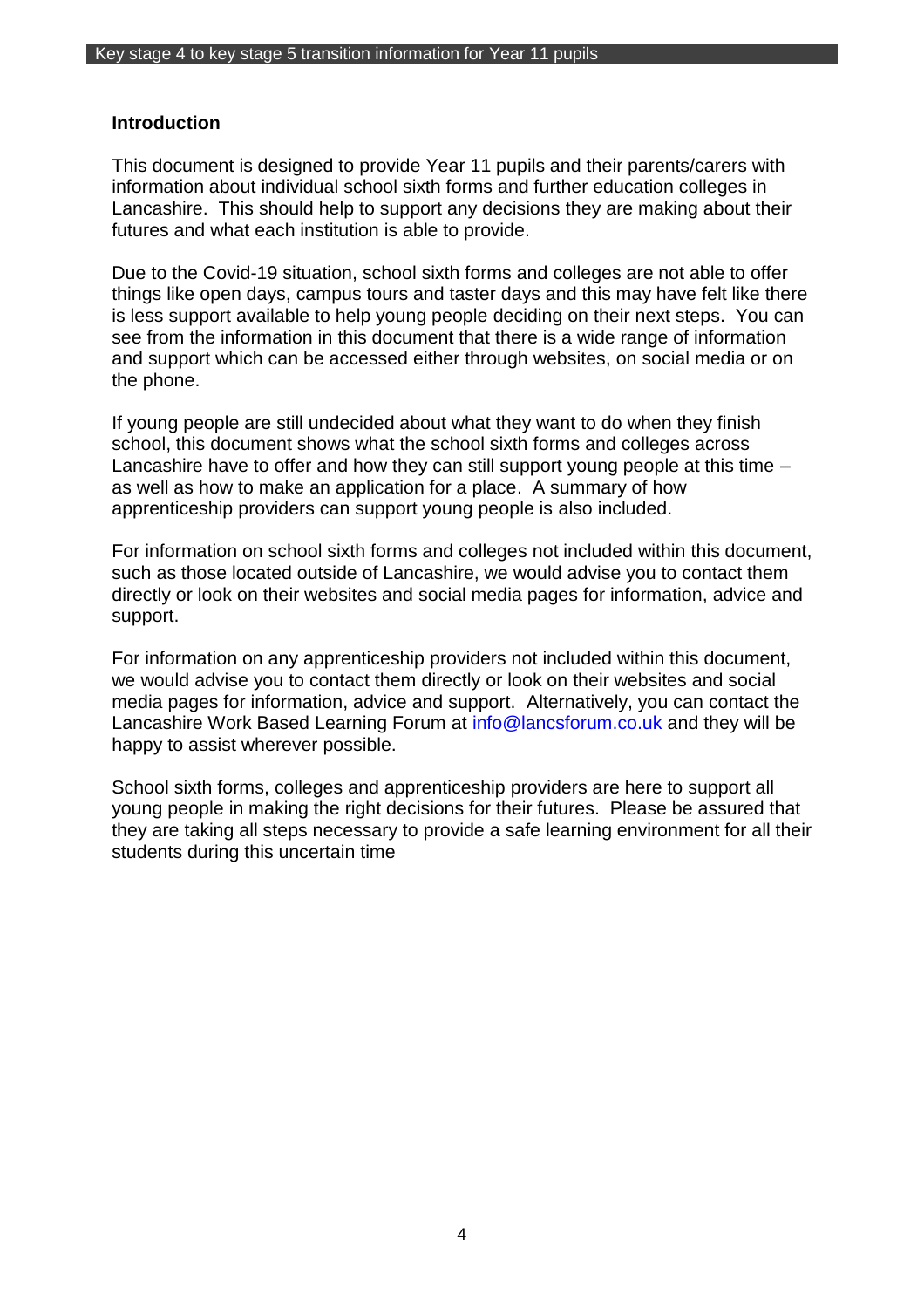#### **School Sixth Forms**

### **Accrington Academy**

| <b>Application</b><br>process<br><b>Selection</b> | An application form can be completed and submitted online via the<br>school's website: https://accrington-academy.org/sixth-form/ or a<br>paper copy can be requested. This can be handed in at the<br>Academy or posted back to: Accrington Academy, Queens Road<br>West, Accrington, BB5 5FF. Students will then be invited for an<br>interview at the Academy to discuss courses.<br>In the absence of a physical interview, the school has been making | <b>Further</b><br>information.<br>guidance<br>and support | The school offers GCSE re-sits in English and Maths for any students<br>that have not achieved a Grade 4. These will take place during<br>weekly timetabled lessons alongside their other studies.<br>The school would advise young people not to panic, they are here to<br>help and re-assure them. The school wants to help young people<br>pick a course they will be successful on and that is the right course<br>for them. |
|---------------------------------------------------|------------------------------------------------------------------------------------------------------------------------------------------------------------------------------------------------------------------------------------------------------------------------------------------------------------------------------------------------------------------------------------------------------------------------------------------------------------|-----------------------------------------------------------|-----------------------------------------------------------------------------------------------------------------------------------------------------------------------------------------------------------------------------------------------------------------------------------------------------------------------------------------------------------------------------------------------------------------------------------|
| process                                           | offers based on applications and communicating with students via<br>phone and email so it is crucial these details are correct on the<br>application form.<br>The entry requirements for the A level pathways are five Grade 5s                                                                                                                                                                                                                            |                                                           | If you have any queries, concerns or require any further information,<br>please email the school at: 6thformenquiries@accrington-<br>academy.org.                                                                                                                                                                                                                                                                                 |
|                                                   | including English and Maths. If students wish to study A Level<br>Biology, Chemistry, Physics or Maths then they must have achieved<br>at least a Grade 7 at GCSE. The entry requirements for the                                                                                                                                                                                                                                                          | <b>Information</b><br>on student<br>finance               | For more information on student finance, please email the school at:<br>6thformenquiries@accrington-academy.org.                                                                                                                                                                                                                                                                                                                  |
| <b>Course</b>                                     | Vocational pathway are five Grade 4s.<br>For course information, please visit the school's website:                                                                                                                                                                                                                                                                                                                                                        | How to<br>experience<br>Year 12                           | The school has an excellent video which has been created by one of<br>their very talented Media students that provides all the information<br>prospective new students need. Head to their website to watch it:                                                                                                                                                                                                                   |
| information                                       | https://accrington-academy.org/sixth-form/.                                                                                                                                                                                                                                                                                                                                                                                                                |                                                           | https://accrington-academy.org/sixth-form/.                                                                                                                                                                                                                                                                                                                                                                                       |
|                                                   | Alternatively students can email: 6thformenquiries@accrington-<br>academy.org for further information regarding courses.                                                                                                                                                                                                                                                                                                                                   | How to find<br>the latest<br>information                  | You can find all of the latest information from the school via their<br>website: https://accrington-academy.org/sixth-form/ or any of their<br>social media platforms:                                                                                                                                                                                                                                                            |
| <b>Resources to</b><br>prepare for<br>Year 12     | The school is currently running a Bridge Program for all applicants<br>which ensures students have all the necessary skills and<br>knowledge for September.<br>Transition work for students A level and Vocational options has                                                                                                                                                                                                                             |                                                           | Twitter: @AA6th<br>Instagram: @aa6th<br>Facebook: AA6th                                                                                                                                                                                                                                                                                                                                                                           |
|                                                   | been shared by the school's subject specialist staff. The school is<br>also sharing key enrichment activities and offering students the<br>chance to complete the EPQ (Extended Project Qualification).                                                                                                                                                                                                                                                    |                                                           |                                                                                                                                                                                                                                                                                                                                                                                                                                   |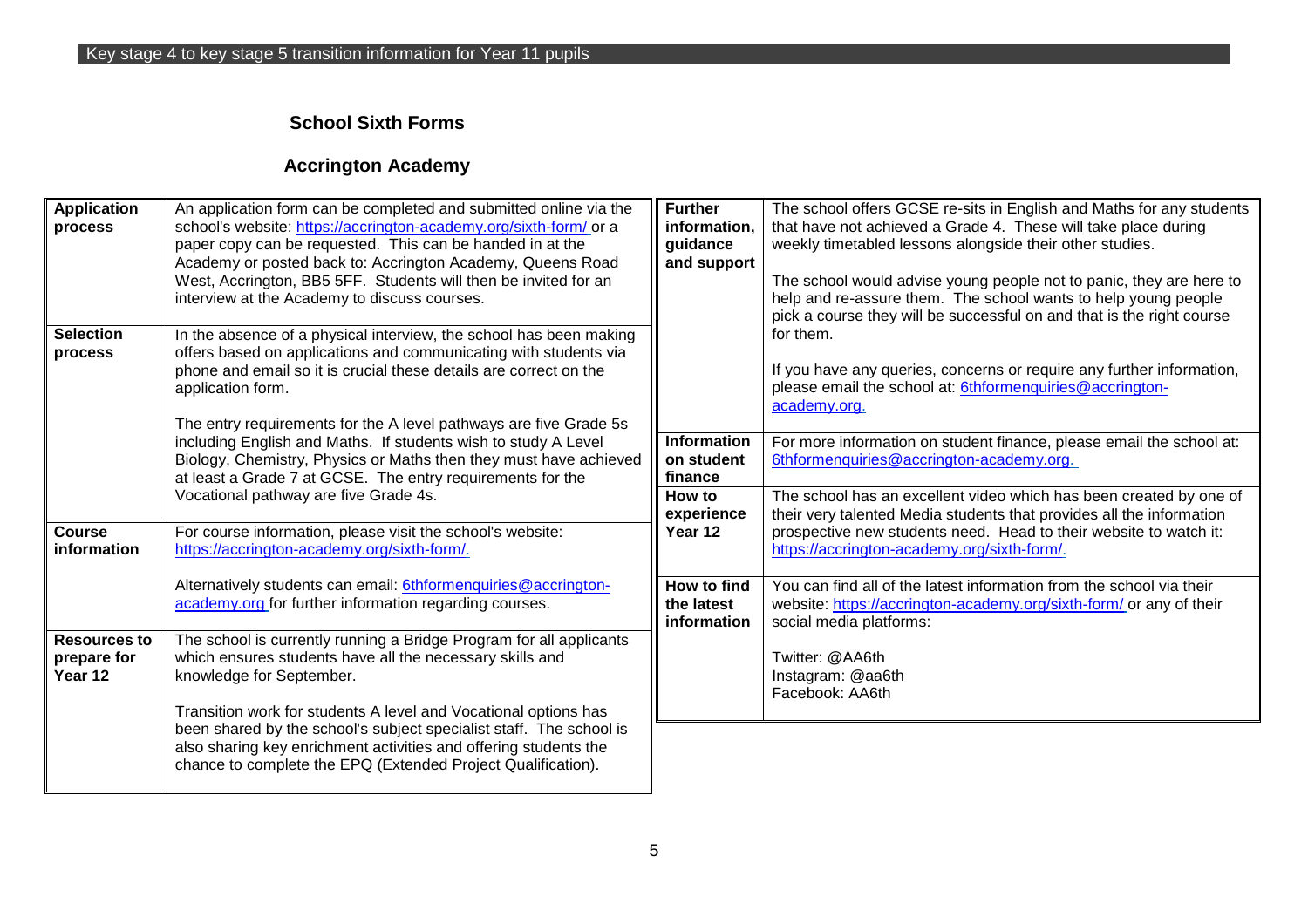# **Accrington St Christopher's C of E High School**

| <b>Application</b><br>process                  | Please contact the school's Sixth Form Office on 01254 380527 for<br>a hard copy of their prospectus and application form.                                                                                                                                                                                 | <b>Information</b><br>on student<br>finance | For information on student finance, please contact Miss Hilary<br>Dicken, the Sixth Form Support Officer, at: h.dicken@st-<br>christophers.org.                                                                           |
|------------------------------------------------|------------------------------------------------------------------------------------------------------------------------------------------------------------------------------------------------------------------------------------------------------------------------------------------------------------|---------------------------------------------|---------------------------------------------------------------------------------------------------------------------------------------------------------------------------------------------------------------------------|
|                                                | Alternatively, please visit the school's website to view the online<br>prospectus and to complete an online application: https://www.st-<br>christophers.org/sixth.<br>The general entry requirements for the sixth form are: at least four<br>GCSEs at Grade 5 plus Maths at Grade 4 and English Grade 4. | How to<br>experience<br>Year 12             | A virtual tour is currently being developed so prospective new<br>students can become more familiar with the school. More information<br>can be found on the school's website: https://www.st-<br>christophers.org/sixth. |
|                                                | There are also some subject specific entry requirements and these<br>can be found in the subject details within the prospectus.                                                                                                                                                                            | How to find<br>the latest<br>information    | You can find all of the latest information from the school via their<br>website: https://www.st-christophers.org/sixth or through Twitter<br>@StChrisSixth                                                                |
| <b>Selection</b><br>process                    | The school is happy to receive completed online application forms<br>and they will contact the student directly with an offer of a place or<br>with a request for further information.                                                                                                                     | <b>Additional</b><br>information            | The school is very happy to receive applications all year round from<br>pupils who would like to study A-level subjects in a friendly Sixth<br>Form with a great community and family atmosphere, and in a                |
| <b>Course</b><br>information                   | For course information, please see the sixth form prospectus or visit<br>the school's website at: https://www.st-christophers.org/sixth.                                                                                                                                                                   |                                             | structured environment. The majority of the school's students<br>successfully move on to further studies at university, and others to<br>the work place or higher apprenticeships.                                        |
| <b>Resources to</b><br>prepare for<br>Year 12  | Once an application has been received, the school will offer the<br>young person subject specific Bridging Units and reading lists.                                                                                                                                                                        |                                             |                                                                                                                                                                                                                           |
| <b>Further</b><br>information,<br>guidance and | If required, students can re-sit GCSE Maths and/or English at the<br>sixth form.                                                                                                                                                                                                                           |                                             |                                                                                                                                                                                                                           |
| support                                        | For further information, please leave a message through the<br>school's website: https://www.st-christophers.org/contact.                                                                                                                                                                                  |                                             |                                                                                                                                                                                                                           |
|                                                | Alternatively, please contact Paul Cuff, the Head of Sixth Form at:<br>p.cuff@st-christophers.org.                                                                                                                                                                                                         |                                             |                                                                                                                                                                                                                           |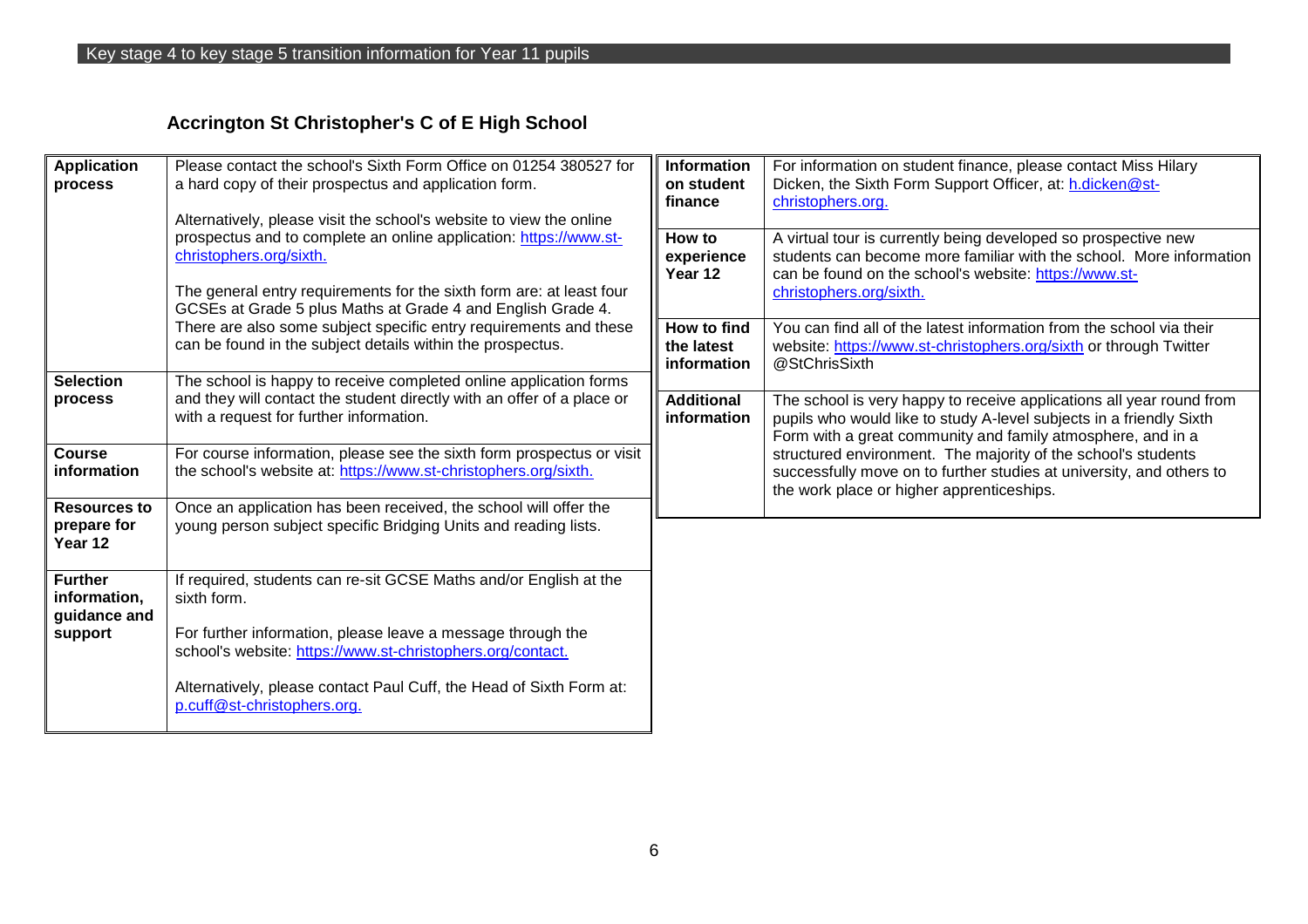### **Alder Grange School**

### **Bacup and Rawtenstall Grammar School**

| <b>Application</b><br>process                             | If a young person is interested in attending the school, initial<br>interest should be emailed to: reception@aldergrange.com.<br>Alternatively, please telephone 01706 223171. The Head of Sixth<br>Form will then be in touch to speak to the young person.                    | <b>Application</b><br>process                             | If a young person is interested in attending the school, please<br>register and apply online at: https://www.brgs.org.uk/sixth-<br>form/how-to-apply.                                                                                                                                                                    |
|-----------------------------------------------------------|---------------------------------------------------------------------------------------------------------------------------------------------------------------------------------------------------------------------------------------------------------------------------------|-----------------------------------------------------------|--------------------------------------------------------------------------------------------------------------------------------------------------------------------------------------------------------------------------------------------------------------------------------------------------------------------------|
| <b>Selection</b><br>process                               | This will be on an individual basis with guidance from the student's<br>current school. The school has both level 2 and level 3 pathways<br>available. A telephone or zoom interview will take place with the<br>young person and enrolment will follow after GCSE results day. | <b>Selection</b><br>process                               | All students who apply are given a conditional offer of a place.<br>Students must achieve a minimum of two GCSEs at Grade 6 or<br>above, plus a further two GCSEs at least Grade 5. Students must<br>have a minimum of Grade 4 pass in English Language and Maths<br>(these can make up the four grades required above). |
| <b>Course</b><br>information                              | For course information, please visit the school's website at:<br>www.aldergrange.com                                                                                                                                                                                            | <b>Course</b><br>information                              | For course information, please visit the school's website at:<br>https://www.brgs.org.uk/sixth-form/our-courses.                                                                                                                                                                                                         |
| <b>Resources to</b><br>prepare for<br>Year 12             | Transition work will be published on the school website and<br>emailed to all applicants in July 2020.                                                                                                                                                                          | <b>Resources to</b><br>prepare for<br>Year 12             | Bridging materials and 'virtual taster' resources will be available<br>online after 1 June 2020. The information can be accessed via the<br>school's website at: https://www.brgs.org.uk/sixth-form/our-courses.                                                                                                         |
| <b>Further</b><br>information,<br>guidance and<br>support | If a young person's grades do not meet the level 3 entry<br>requirements, the school does offer a level 2 pathway that will<br>incorporate resit English and Maths. Students should contact<br>reception@aldergrange.com for more information, marking the                      | <b>Further</b><br>information,<br>guidance and<br>support | If you have any queries, concerns or require any further<br>information, please contact the school at: sixthform@brgs.org.uk.                                                                                                                                                                                            |
| <b>Information</b>                                        | email for the attention of the Head of Sixth Form.<br>The Head of Sixth Form will be able to answer any questions                                                                                                                                                               | <b>Information</b><br>on student<br>finance               | If you have any queries on the bursary fund scheme or need help<br>with transport, please email: sixthform@brgs.org.uk.                                                                                                                                                                                                  |
| on student<br>finance                                     | relating to the bursary fund on enrolment day on Thursday 20 <sup>th</sup> and<br>Friday 21 <sup>st</sup> August.                                                                                                                                                               | How to<br>experience<br>Year 12                           | Any materials will be available after 1 June 2020 and can be<br>accessed via the school website: www.brgs.org.uk.                                                                                                                                                                                                        |
| How to<br>experience<br>Year 12                           | The sixth form section of the school website,<br>www.aldergrange.com, has all the relevant information young<br>people will find helpful.                                                                                                                                       | <b>How to find</b><br>the latest<br>information           | For the latest information, please visit:<br>Website: www.brgs.org.uk<br>Email: sixthform@brgs.org.uk<br>Twitter: @BRGS_1701                                                                                                                                                                                             |
| How to find<br>the latest<br>information                  | The school's website, Twitter, Instagram and Facebook page will<br>contain all the relevant up to date information.                                                                                                                                                             |                                                           | @BRGS_Sixthform<br>If you have any queries or questions, please do not hesitate to<br>email: sixthform@brgs.org.uk.                                                                                                                                                                                                      |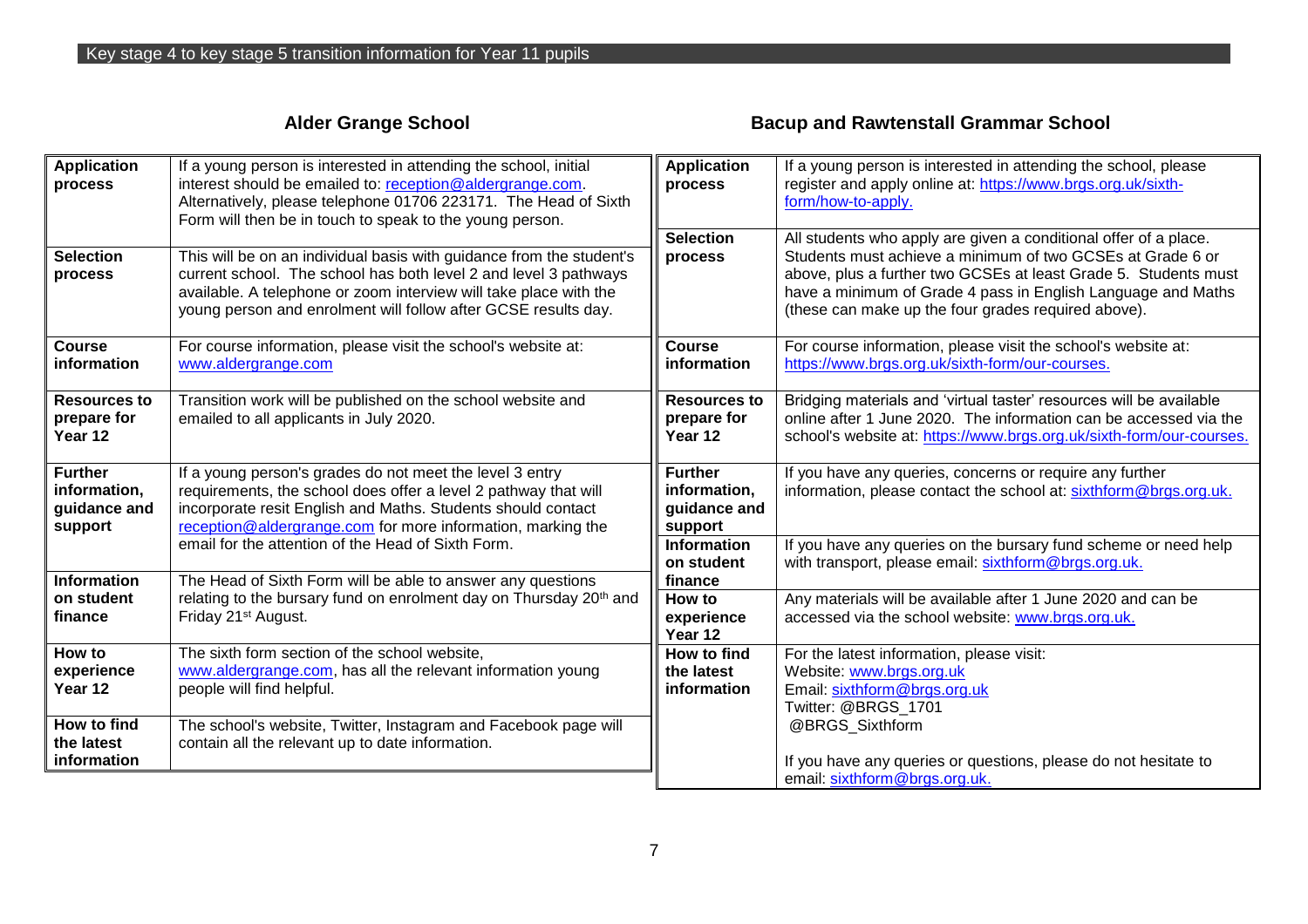### **Bay Leadership Academy**

**Clitheroe Royal Grammar School**

| <b>Application</b><br>process                             | If a young person is interested in attending the school, an<br>application form must be completed and returned to the school.<br>Information about the sixth form can be found on the school's<br>website: https://www.bayleadershipacademy.com/. | <b>Application</b><br>process                 | If a student is interested in attending the school, they can apply<br>online at: http://www.crgs.org.uk/sixth-form/admissions/. The<br>application form will be available until the end of June 2020.          |
|-----------------------------------------------------------|---------------------------------------------------------------------------------------------------------------------------------------------------------------------------------------------------------------------------------------------------|-----------------------------------------------|----------------------------------------------------------------------------------------------------------------------------------------------------------------------------------------------------------------|
| <b>Selection</b><br>process                               | The school will use GCSE grades and recommendations from<br>subject teachers when reviewing applications to the sixth form.                                                                                                                       | <b>Selection</b><br>process                   | Once the school has received an application, they will contact the<br>applicant to request a copy or photograph of their most recent report<br>or data tracker and a short (one paragraph) personal statement. |
| <b>Course</b><br>information                              | Please contact the school at info@bay.staracademies.org to<br>request information about the courses available at the sixth form.                                                                                                                  |                                               | When the school has received that information, a telephone meeting<br>will be arranged to discuss options choices and answer any<br>questions.                                                                 |
| Resources to<br>prepare for<br>Year 12                    | The school's teachers will be able to recommend course books and<br>a reading list as well as providing bridging work for new students.                                                                                                           |                                               | The school's entry requirements are available on their website:<br>http://www.crgs.org.uk/wp-content/uploads/sites/12/2015/09/02-<br>CRGS-Entry-Requirements-for-Sept-2020.pdf.                                |
| <b>Further</b><br>information,<br>guidance and<br>support | If you have any queries, concerns or require any further information,<br>please contact the school at: info@bay.staracademies.org. The<br>relevant member of staff will provide you with a response. This<br>email is manned every day.           | <b>Course</b><br>information                  | The school offers 26 A Level subjects. A detailed subject guide for<br>each subject can be found here: http://www.crgs.org.uk/sixth-<br>form/curriculum/.                                                      |
|                                                           | If required, students can re-sit GCSE Maths and/or English at the<br>sixth form.                                                                                                                                                                  |                                               | The school's Sixth Form Guide is a very useful source of information<br>and can be downloaded here:<br>http://www.crgs.org.uk/wp-                                                                              |
| <b>Information</b><br>on student<br>finance               | For information on student finance, please contact the school at:<br>info@bay.staracademies.org. The relevant member of staff will<br>provide you with a response. This email is manned every day.                                                |                                               | content/uploads/sites/12/2015/09/Clitheroe-Sixth-Form-Course-<br>Guide.pdf.                                                                                                                                    |
| How to find<br>the latest<br>information                  | For the latest information, please visit the school's website at<br>https://www.bayleadershipacademy.com/ and Twitter at<br>twitter@BayLeadershipAc.                                                                                              | <b>Resources</b><br>to prepare<br>for Year 12 | The school has prepared a transition pack for each subject.<br>These can be found on the new Year 12 pages on the school's<br>website: http://www.crgs.org.uk/sixth-form/new-year-12/.                         |
|                                                           | Alternatively, please email the school for any information you<br>require: info@bay.staracademies.org.                                                                                                                                            |                                               |                                                                                                                                                                                                                |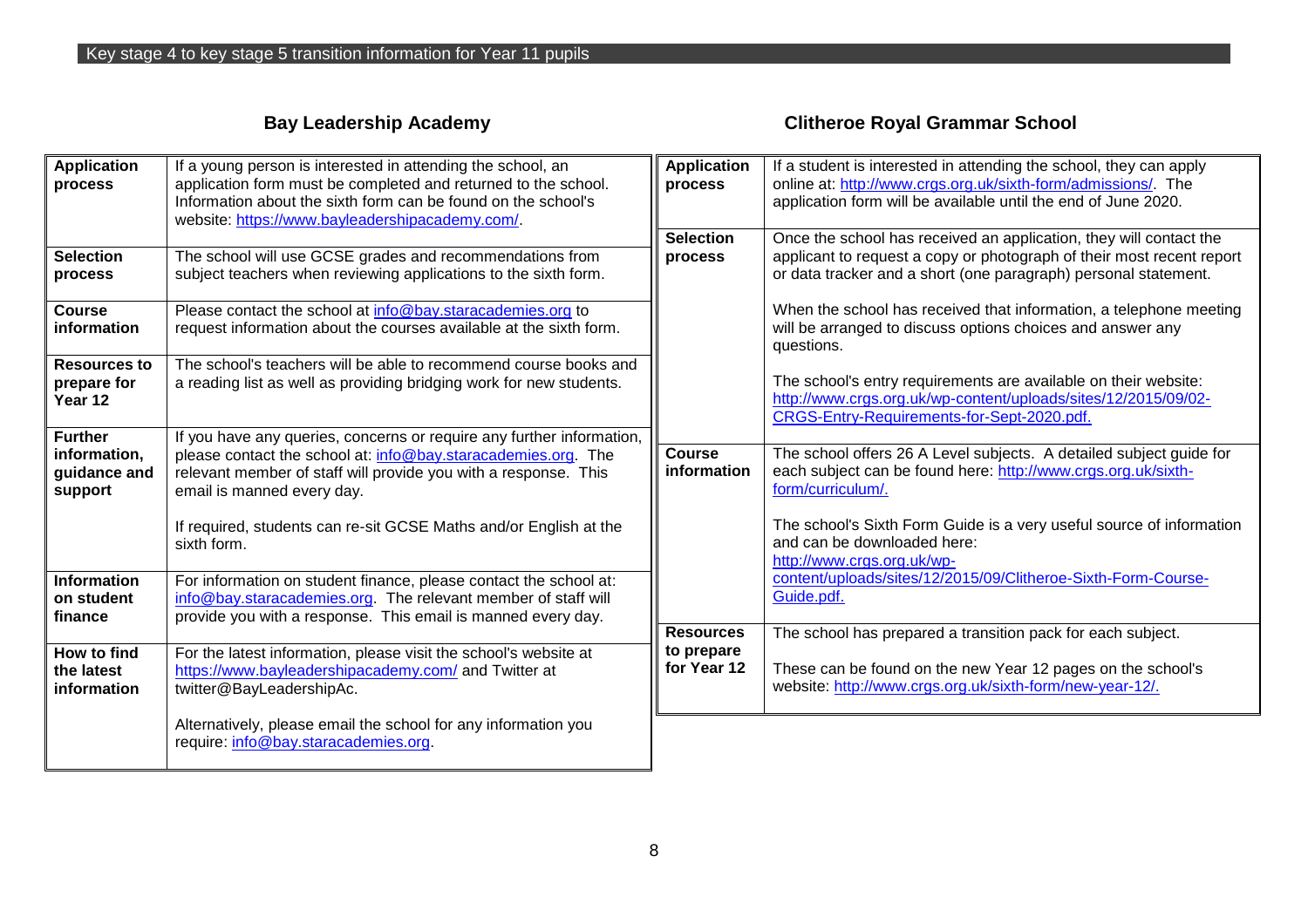| <b>Further</b><br>information,<br>guidance and<br>support | The school has a live Admissions webchat function each term-time<br>day from $1.00 \text{pm} - 4.00 \text{pm}$ where someone is on hand to answer<br>queries immediately. If you leave a message outside these times,<br>someone will reply to you via email as soon as possible.<br>Applicants and parents/carers can email the school at:<br>sixthformadmissions@crgs.org.uk. The school will telephone or<br>email you as soon as possible to offer personalised advice and<br>guidance.                                                                        | How to find<br>the latest<br>information | Information is available on the school's website:<br>http://www.crgs.org.uk/sixth-form/welcome/<br>The school also has a Facebook page: Clitheroe Royal Grammar<br>School Sixth Form<br>And Twitter: @CRGSSixthForm<br>The school is emailing all applicants with an offer of a place and their<br>parents/carers on the email addresses they have provided. |
|-----------------------------------------------------------|--------------------------------------------------------------------------------------------------------------------------------------------------------------------------------------------------------------------------------------------------------------------------------------------------------------------------------------------------------------------------------------------------------------------------------------------------------------------------------------------------------------------------------------------------------------------|------------------------------------------|--------------------------------------------------------------------------------------------------------------------------------------------------------------------------------------------------------------------------------------------------------------------------------------------------------------------------------------------------------------|
|                                                           | At present, the school does not have any information about GCSE<br>resits. The school's website will be updated when this is available<br>and this will be communicated to those with an offer of a place.                                                                                                                                                                                                                                                                                                                                                         | <b>Additional</b><br>information         | The school is still planning for a socially-distant Results Day and will<br>communicate arrangements via its website, social media and, of<br>course, direct email to its applicants.                                                                                                                                                                        |
| <b>Information</b><br>on student<br>finance               | Full details of the school's 16-19 Bursary Fund offer can be found<br>on their website: http://www.crgs.org.uk/parents/financial-<br>assistance/.<br>If students or parents/carers have any questions about student<br>finance, they can contact the school either by the Admissions<br>Webchat or by emailing: sixthformadmissions@crgs.org.uk.                                                                                                                                                                                                                   |                                          |                                                                                                                                                                                                                                                                                                                                                              |
| How to<br>experience<br>Year 12                           | The school is preparing virtual resources to replace its popular<br>Preview Events. Current Year 12 students are working on them<br>and they will be available here: http://www.crgs.org.uk/sixth-<br>form/new-year-12/.<br>The school will be offering a Preparing for the Sixth Form webinar<br>for all young people with an offer of a place in early July. Invitations<br>and links will be sent out via email in mid-June.<br>The school's sixth form webpages contain lots of Frequently Asked<br>Questions: http://www.crgs.org.uk/sixth-form/new-year-12/. |                                          |                                                                                                                                                                                                                                                                                                                                                              |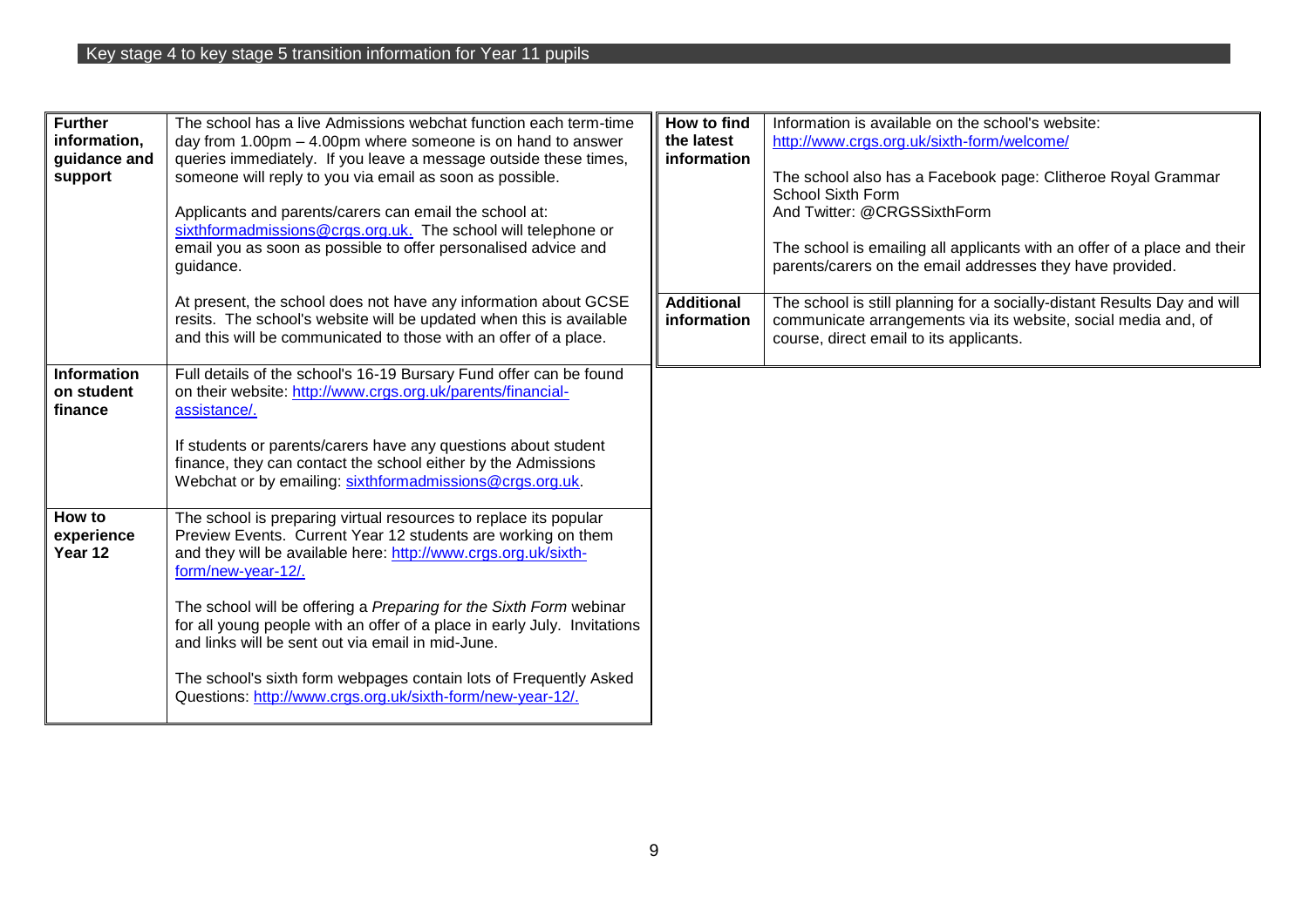# **Haslingden High School and Sixth Form**

| <b>Application</b><br>process                             | For information about the application process, please visit the sixth<br>form section of the school's website at:<br>https://haslingdenhigh.com/sixth-form/.<br>Prospective students can then complete the online application form<br>using the prompts to provide the required information.                                                                                                                                                                                                                       | <b>Information</b><br>on student<br>finance<br>How to<br>experience<br>Year 12 | For any questions regarding student finance, please contact Ann at:<br>sixthform@haslingdenhigh.com<br>To gain a better understanding of sixth form's ethos and facilities,<br>students can access the prospectus in the sixth form section of the<br>school website: https://haslingdenhigh.com/sixth-form/. |
|-----------------------------------------------------------|--------------------------------------------------------------------------------------------------------------------------------------------------------------------------------------------------------------------------------------------------------------------------------------------------------------------------------------------------------------------------------------------------------------------------------------------------------------------------------------------------------------------|--------------------------------------------------------------------------------|---------------------------------------------------------------------------------------------------------------------------------------------------------------------------------------------------------------------------------------------------------------------------------------------------------------|
| <b>Selection</b><br>process                               | The entry requirements for different pathways can be accessed on<br>the school website in the Information section:<br>https://haslingdenhigh.com/sixth-form/about-the-sixth-form/.<br>This is clearly set out to outline the different options for students<br>based on GCSE results. Students must also be able to<br>demonstrate and evidence a good attitude to learning across key<br>stage 4. Of course, in light of current restrictions, all applications<br>will be treated fairly and with consideration. | How to find<br>the latest<br>information                                       | For the latest information, please visit the school's website at:<br>www.haslingdenhigh.com.                                                                                                                                                                                                                  |
| <b>Course</b><br>information                              | The Sixth Form section of the school website contains detailed<br>information about the different courses they offer. For each course,<br>information is provided about preferred entry requirements, units<br>studied, assessment details and progression opportunities.                                                                                                                                                                                                                                          |                                                                                |                                                                                                                                                                                                                                                                                                               |
| <b>Resources to</b><br>prepare for<br>Year 12             | The school has a comprehensive focus on bridging the gap<br>between key stage 4 and key stage 5 as they know that the<br>transition is academically challenging.<br>Bridging units for all A levels and vocational courses are offered<br>and available via the school website. Please contact<br>Imarsland@haslingdenhigh.com for the password to access the<br>units which will be provided to you if you have applied for sixth form.                                                                           |                                                                                |                                                                                                                                                                                                                                                                                                               |
| <b>Further</b><br>information,<br>guidance and<br>support | If you have any concerns or questions about applications or course<br>choices, please contact Ann at: sixthform@haslingdenhigh.com.                                                                                                                                                                                                                                                                                                                                                                                |                                                                                |                                                                                                                                                                                                                                                                                                               |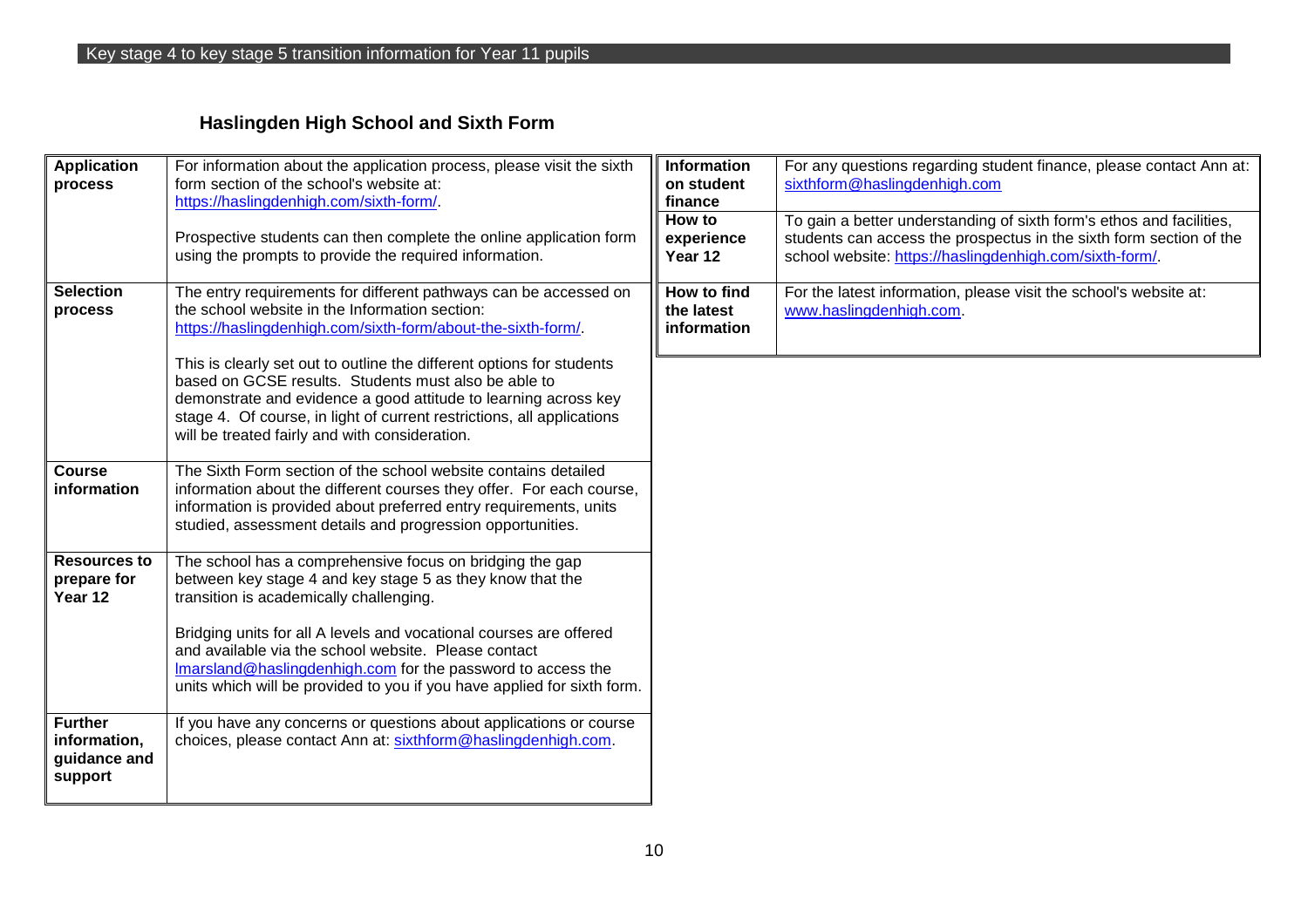#### **Hutton C of E Grammar School**

**Lancaster Girls' Grammar School**

| <b>Application</b><br>process<br><b>Selection</b><br>process | If a young person is interested in attending the school, they can<br>apply electronically via the school's online application form at:<br>www.huttongrammar.org<br>To be offered a place in the sixth form, applicants need to achieve<br>at least 28 points from their best six GCSE results. For example,<br>four Grade 5s and two Grade 4s.      | <b>Application</b><br>process<br><b>Selection</b> | Please visit the school's website to access their online application<br>form: http://www.lggs.org.uk/462/sixth-form-admissions-1.<br>Whilst the applications deadline for September 2020 has now<br>passed, please contact Mrs Stables at j.stables@lggs.lancs.sch.uk if<br>you wish to submit a late application.<br>The school hopes to be able to offer places to all students who meet |
|--------------------------------------------------------------|-----------------------------------------------------------------------------------------------------------------------------------------------------------------------------------------------------------------------------------------------------------------------------------------------------------------------------------------------------|---------------------------------------------------|--------------------------------------------------------------------------------------------------------------------------------------------------------------------------------------------------------------------------------------------------------------------------------------------------------------------------------------------------------------------------------------------|
| <b>Course</b><br>information                                 | The prospectus for the sixth form can be found on the school's<br>website at: https://www.huttongrammar.org/sixth-form/admissions-<br>2/prospectus-2/.                                                                                                                                                                                              | process                                           | their entrance requirements.<br>There is no catchment area for Sixth Form, but there is a minimum<br>requirement of five Grade 6s, or equivalent, at GCSE. Students must                                                                                                                                                                                                                   |
| <b>Resources to</b><br>prepare for<br>Year 12                | All applicants will receive a 'Head Start to A levels' pack of digital<br>resources with activities, reading lists and resources for each<br>subject offered at A level.<br>The school is also encouraging applicants to start working on their<br>EPQs (Extended Project Qualification) with online resources being<br>provided to all applicants. |                                                   | also have English Language at a minimum of Grade 4. You must<br>achieve a Grade 6 in the subject you wish to study at A-level, or a<br>similar GCSE subject if you have not studied this subject before.<br>To study A-level Sciences, you must achieve a Grade 5 in<br><b>GCSE Maths.</b><br>To study Further Maths, you must achieve a Grade 7 in GCSE                                   |
| <b>Further</b><br>information,                               | If required, students can re-sit GCSE Maths and/or English at the<br>sixth form.                                                                                                                                                                                                                                                                    |                                                   | Maths.                                                                                                                                                                                                                                                                                                                                                                                     |
| guidance and<br>support                                      |                                                                                                                                                                                                                                                                                                                                                     | <b>Course</b><br>information                      | For course information, please visit the school's website at:<br>http://www.lggs.org.uk/481/subjects-on-offer-for-2020.                                                                                                                                                                                                                                                                    |
| <b>Information</b><br>on student<br>finance<br>How to        | For information on student finance, please contact the school<br>bursar at: bursar@huttongrammar.org.                                                                                                                                                                                                                                               | <b>Resources</b><br>to prepare<br>for Year 12     | The school has a comprehensive programme of transition work<br>available. Once students apply, they are given the password to this<br>section of the school's website.                                                                                                                                                                                                                     |
| experience<br>Year 12                                        | The school is developing materials to enable new students to<br>become more familiar with the school.                                                                                                                                                                                                                                               | <b>Further</b><br>information,                    | For further information, guidance and support, please email Mrs<br>Stables at j.stables@lggs.lancs.sch.uk in the first instance.                                                                                                                                                                                                                                                           |
| How to find<br>the latest<br>information                     | You can find all of the latest information from the school via their<br>website: www.huttongrammar.org or through their Facebook page:<br>Hutton Sixth Form.                                                                                                                                                                                        | quidance<br>and support                           |                                                                                                                                                                                                                                                                                                                                                                                            |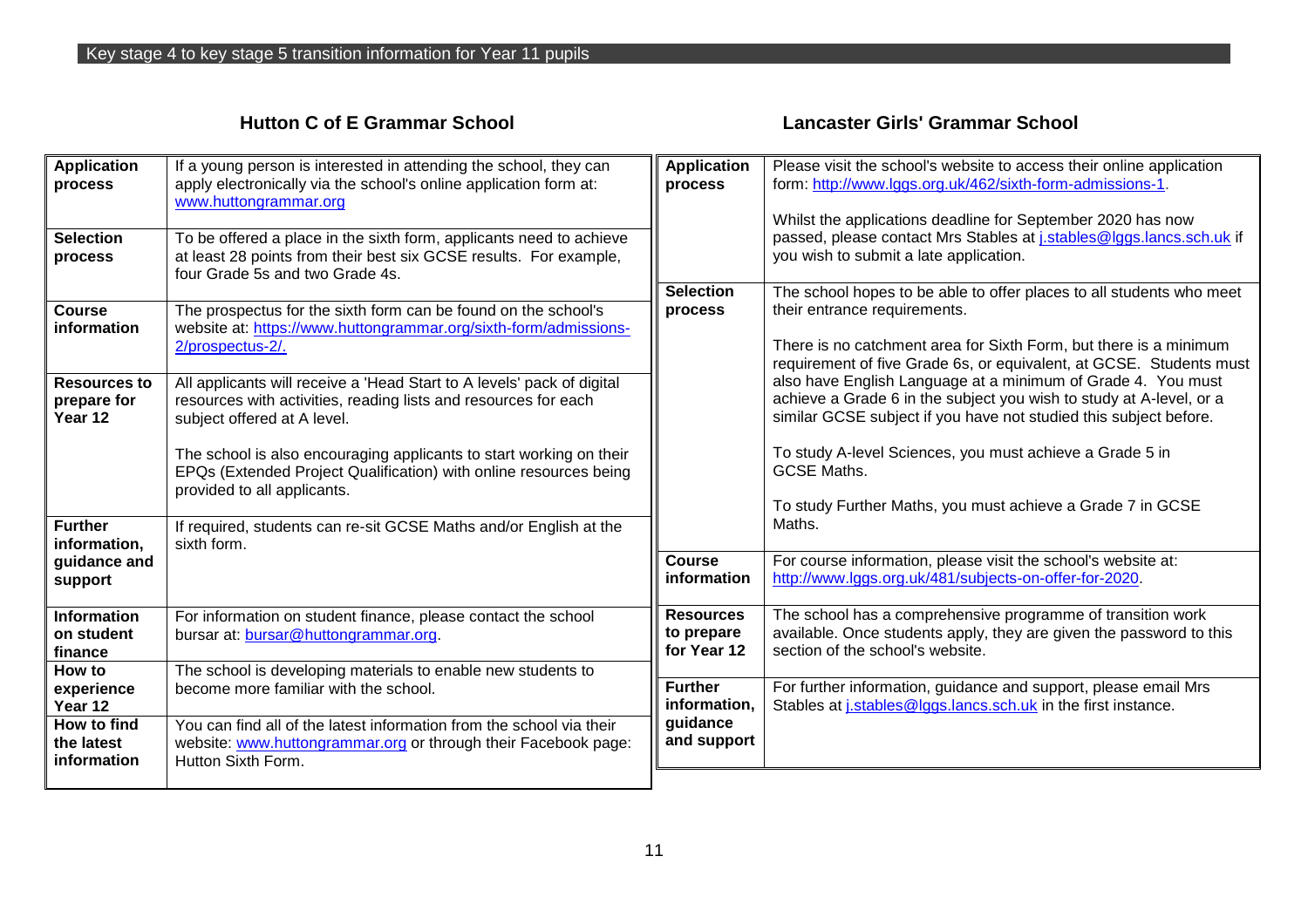### **Lancaster Royal Grammar School**

| <b>Information</b><br>on student<br>finance<br>How to<br>experience<br>Year 12<br>How to find<br>the latest<br>information | For any questions regarding student finance, please contact Miss<br>Allen at: k.allen@lggs.lancs.sch.uk.<br>The sixth form section of the school's website contains a range of<br>information which young people will find helpful:<br>http://www.lggs.org.uk/458/welcome-to-our-sixth-form.<br>For the latest information, please visit the sixth form section of the<br>school's website: http://www.lggs.org.uk/458/welcome-to-our-sixth-<br>form. | <b>Application</b><br>process                 | The application form is available on the school's website:<br>https://www.lrgs.org.uk/sixthform/admissions. Please note that the<br>application deadline for September 2020 has now passed. However,<br>pupils who haven't yet applied but who may be interested can contact<br>the school with their results to see if there are any places left.<br>The school's Sixth Form Open Evening is held in mid-October and a<br>Taster Day is held each January which is offered to pupils who have<br>applied.<br>Applicants are then asked to send in their mock GCSE results and<br>the Headmaster makes offers to pupils whose results are in line with<br>our entry requirements: six Grade 6 with at least a Grade 5 in English<br>and Maths; pupils will need a Grade 7 to study Maths; if pupils wish<br>to take four A-levels, they will need to have achieved at least five<br>Grade 8s at GCSE. |
|----------------------------------------------------------------------------------------------------------------------------|-------------------------------------------------------------------------------------------------------------------------------------------------------------------------------------------------------------------------------------------------------------------------------------------------------------------------------------------------------------------------------------------------------------------------------------------------------|-----------------------------------------------|-------------------------------------------------------------------------------------------------------------------------------------------------------------------------------------------------------------------------------------------------------------------------------------------------------------------------------------------------------------------------------------------------------------------------------------------------------------------------------------------------------------------------------------------------------------------------------------------------------------------------------------------------------------------------------------------------------------------------------------------------------------------------------------------------------------------------------------------------------------------------------------------------------|
|                                                                                                                            |                                                                                                                                                                                                                                                                                                                                                                                                                                                       | <b>Selection</b><br>process                   | The school's Headmaster has already sent out offers to pupils who<br>have applied and whose mock GCSE grades meet the entry<br>requirements.                                                                                                                                                                                                                                                                                                                                                                                                                                                                                                                                                                                                                                                                                                                                                          |
|                                                                                                                            |                                                                                                                                                                                                                                                                                                                                                                                                                                                       |                                               | The school intends to hold an enrolment morning the day after GCSE<br>results come out. Pupils who haven't yet applied but who may be<br>interested could attend that morning or contact the school with their<br>results to see if there are any places left.                                                                                                                                                                                                                                                                                                                                                                                                                                                                                                                                                                                                                                        |
|                                                                                                                            |                                                                                                                                                                                                                                                                                                                                                                                                                                                       | <b>Course</b><br>information                  | The school offers mainly A-levels with a few subjects doing the<br>Cambridge Pre-U. The course offer can be found in the school's<br>prospectus, which can be accessed online at:<br>https://www.lrgs.org.uk/page/?title=Sixth+Form+Prospectus&pid=44.                                                                                                                                                                                                                                                                                                                                                                                                                                                                                                                                                                                                                                                |
|                                                                                                                            |                                                                                                                                                                                                                                                                                                                                                                                                                                                       | <b>Resources</b><br>to prepare<br>for Year 12 | The school will publish subject-specific bridging work on the induction<br>pages of its website around May half-term. At present, last year's<br>bridging work is currently listed. The school has also published a list<br>of possible enrichment tasks such as national essay competitions<br>and online courses.                                                                                                                                                                                                                                                                                                                                                                                                                                                                                                                                                                                   |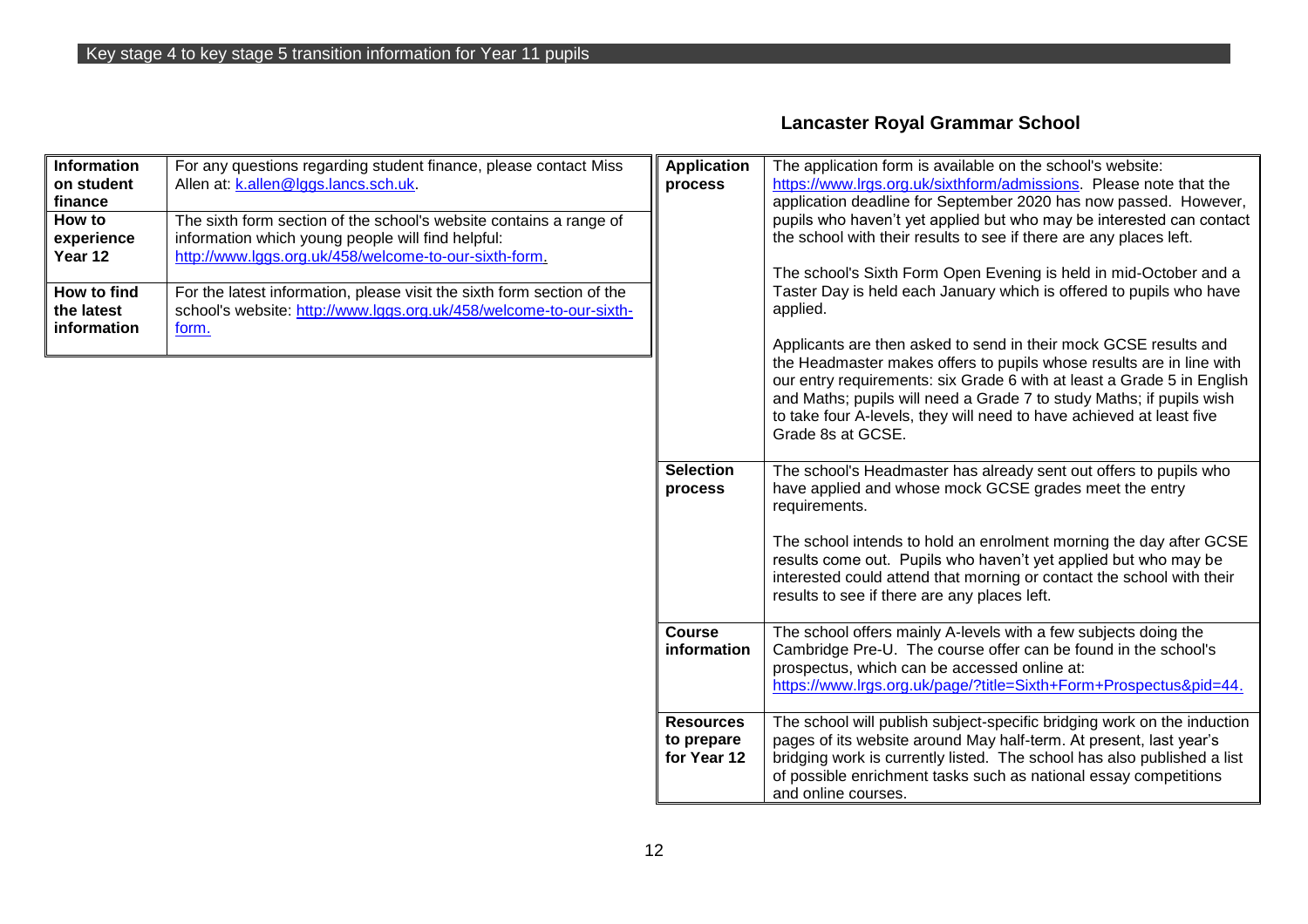#### **Ormskirk School**

| Further<br>information,<br>guidance and<br>support | If you have any queries or general enquiries about Sixth Form<br>admissions, please contact the school's administrator, Carol<br>Haywood at chaywood@lrgs.org.uk, who will ensure an answer is<br>provided.<br>The school is also partially a boarding school so if families might be | <b>Application</b><br>process                 | If a young person is interested in attending the school, an application<br>form must be completed. The application form can be found in the<br>sixth form section of the school website:<br>https://www.ormskirk.lancs.sch.uk/index.php/sixthform-<br>2019/sixthform-welcome. |
|----------------------------------------------------|---------------------------------------------------------------------------------------------------------------------------------------------------------------------------------------------------------------------------------------------------------------------------------------|-----------------------------------------------|-------------------------------------------------------------------------------------------------------------------------------------------------------------------------------------------------------------------------------------------------------------------------------|
|                                                    | interested in a boarding application, they should contact Emma<br>Jones at: ejones@lrgs.org.uk.                                                                                                                                                                                       | <b>Selection</b><br>process                   | To be successful in gaining a place at the school, students will need<br>to meet specific subject entry requirements. These can be found the<br>school's website:                                                                                                             |
| <b>Information</b><br>on student<br>finance        | For information on student finance, please contact Carol Haywood<br>at: chaywood@lrgs.org.uk.                                                                                                                                                                                         |                                               | https://www.ormskirk.lancs.sch.uk/index.php/sixthform-<br>2019/sixthform-welcome.                                                                                                                                                                                             |
| How to<br>experience<br>Year 12                    | The sixth form section of the school's website contains a range of<br>information and testimonials which young people will find helpful:<br>https://www.lrgs.org.uk/sixthform.                                                                                                        | <b>Course</b><br>information                  | For course information, please visit the school's website to view the<br>sixth form prospectus:<br>https://www.ormskirk.lancs.sch.uk/images/docs/vif/vif_prospectus.pdf.                                                                                                      |
| How to find<br>the latest<br>information           | Updates are regularly sent out through the school's Twitter and<br>Facebook pages.<br>The school website lists all official documentation linked to                                                                                                                                   | <b>Resources</b><br>to prepare<br>for Year 12 | The school has ensured that bridging units are in place for all<br>subjects offered and these can be emailed to applicants.                                                                                                                                                   |
|                                                    | admissions and this will be updated for the September 2020 intake<br>shortly: https://www.lrgs.org.uk/sixthform.                                                                                                                                                                      | <b>Further</b><br>information,<br>guidance    | If you have any queries, concerns or require any further information,<br>please contact the school at: manager@ormskirk.lancs.sch.uk.                                                                                                                                         |
| <b>Additional</b><br><i>information</i>            | It is worth highlighting that the school has recently changed to being<br>a co-educational Sixth Form. In September 2019, the school<br>welcomed its first cohort of girls. In September 2020, it will                                                                                | and support                                   | If required, students can re-sit GCSE Maths and/or English at the<br>sixth form.                                                                                                                                                                                              |
|                                                    | welcome its first girl boarders.                                                                                                                                                                                                                                                      | <b>Information</b><br>on student<br>finance   | For information on student finance, please contact:<br>manager@ormskirk.lancs.sch.uk.                                                                                                                                                                                         |
|                                                    |                                                                                                                                                                                                                                                                                       | How to find<br>the latest<br>information      | You can find all of the latest information from the school via their<br>website: https://www.ormskirk.lancs.sch.uk/index.php/sixthform-<br>2019/sixthform-welcome.                                                                                                            |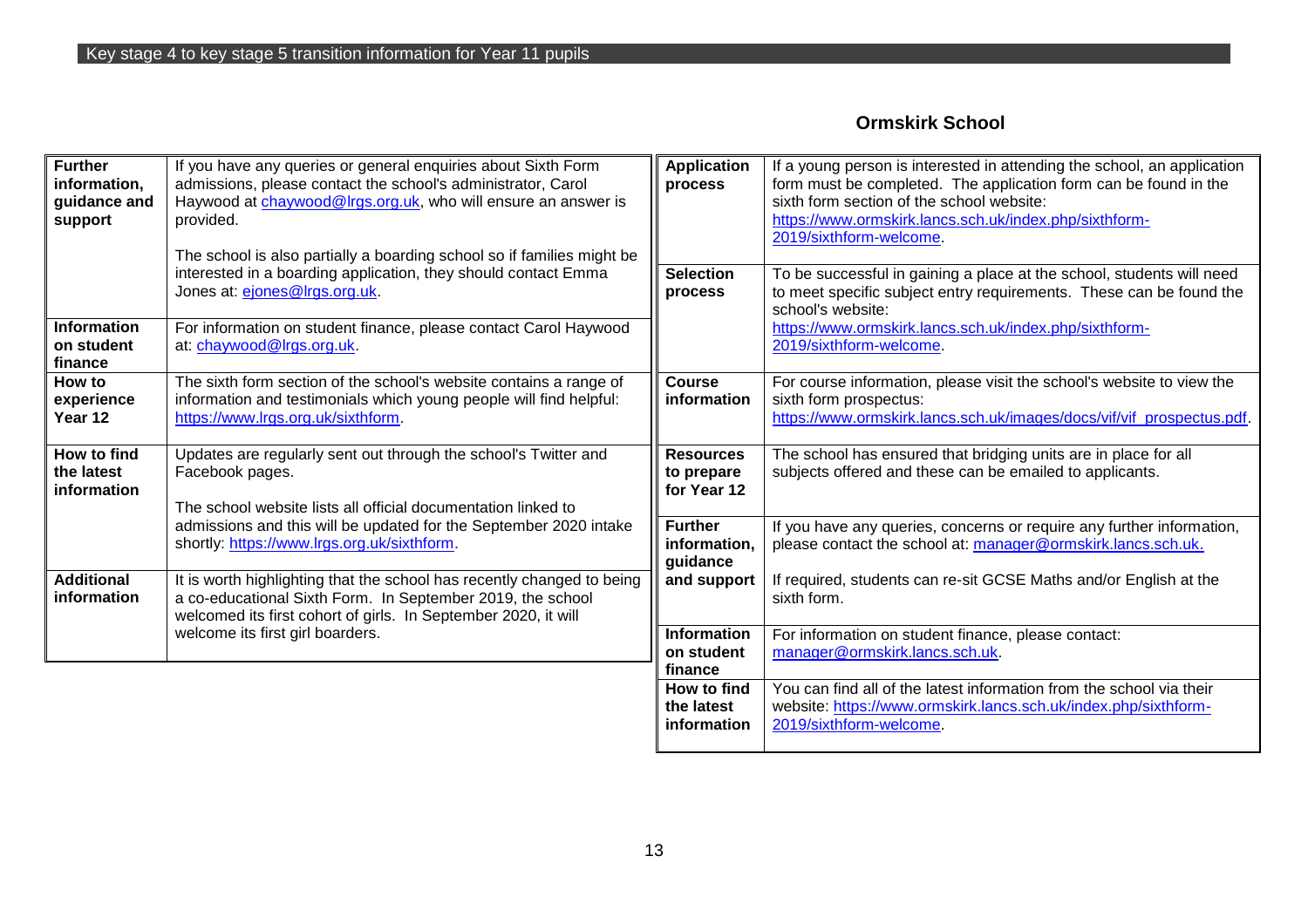# **Our Lady's Catholic College**

| <b>Application</b><br>process                 | Please visit the school's website to access the application form:<br>https://www.olcc.lancs.sch.uk/form/?pid=9&form=17.<br>Alternatively, please contact Mrs Ruth Lowe, Head of Sixth Form,<br>at: r.lowe@olcc.lancs.sch.uk.                                                                                                                                                                          | <b>Further</b><br>information,<br>guidance<br>and support | If you have any queries, concerns or require any further information,<br>please contact Mrs Ruth Lowe, Head of Sixth Form, at:<br>r.lowe@olcc.lancs.sch.uk.<br>The school's Careers Adviser, Mrs Hannah Rutherford, can also be<br>contacted at: h.rutherford@olcc.lancs.sch.uk.                             |
|-----------------------------------------------|-------------------------------------------------------------------------------------------------------------------------------------------------------------------------------------------------------------------------------------------------------------------------------------------------------------------------------------------------------------------------------------------------------|-----------------------------------------------------------|--------------------------------------------------------------------------------------------------------------------------------------------------------------------------------------------------------------------------------------------------------------------------------------------------------------|
| <b>Selection</b><br>process                   | Details of entry requirements are in the sixth form prospectus which<br>is available on the school's website:<br>https://www.olcc.lancs.sch.uk/page/?title=Sixth+Form&pid=9.<br>The school is happy to show some flexibility in these requirements<br>in the current circumstances of Covid-19 if evidence, other than<br>examination results, will demonstrate suitability for a specific<br>course. |                                                           | The school provides a Level 2 course which includes intensive<br>preparation for GCSE English and maths retakes alongside a Level 2<br>BTEC course.<br>Students who have the entry requirements for Level 3 are also able<br>to access one of the English or maths GCSE courses to retake these<br>subjects. |
| <b>Course</b><br>information                  | For course information, please see the sixth form prospectus which<br>is available on the school's website:<br>https://www.olcc.lancs.sch.uk/page/?title=Sixth+Form&pid=9.                                                                                                                                                                                                                            | <b>Information</b><br>on student<br>finance               | For information on student finance, please contact Mrs Ruth Lowe,<br>Head of Sixth Form, at: r.lowe@olcc.lancs.sch.uk.                                                                                                                                                                                       |
| <b>Resources to</b><br>prepare for<br>Year 12 | The school's teachers have provided bridging work study packs for<br>all the subjects being offered this year. These study packs are<br>available in the Sixth Form Section of the school website:<br>https://www.olcc.lancs.sch.uk/page/?title=Sixth+Form&pid=9.                                                                                                                                     | How to<br>experience<br>Year 12                           | The school is currently preparing a virtual tour which should be<br>accessible by June/July 2020. This will be accessible through the<br>school's website:<br>https://www.olcc.lancs.sch.uk/page/?title=Sixth+Form&pid=9.                                                                                    |
|                                               | The school has asked all students to attempt this work in the next<br>few months as it will give them a strong introduction into their<br>chosen courses. The work includes exercises, reading lists and                                                                                                                                                                                              | How to find<br>the latest<br>information                  | For the latest information, please visits the school's website at<br>https://www.olcc.lancs.sch.uk/ or the school's Facebook page:<br>https://www.facebook.com/OurLadysCatholicCollege/.                                                                                                                     |
|                                               | links to other websites.                                                                                                                                                                                                                                                                                                                                                                              | <b>Additional</b><br>information                          | The school's Pastoral Support Officer, Stuart Seddon, is available if<br>you have any non-academic concerns. Please contact Stuart at:<br>s.seddon@olcc.lanacs.sch.uk.                                                                                                                                       |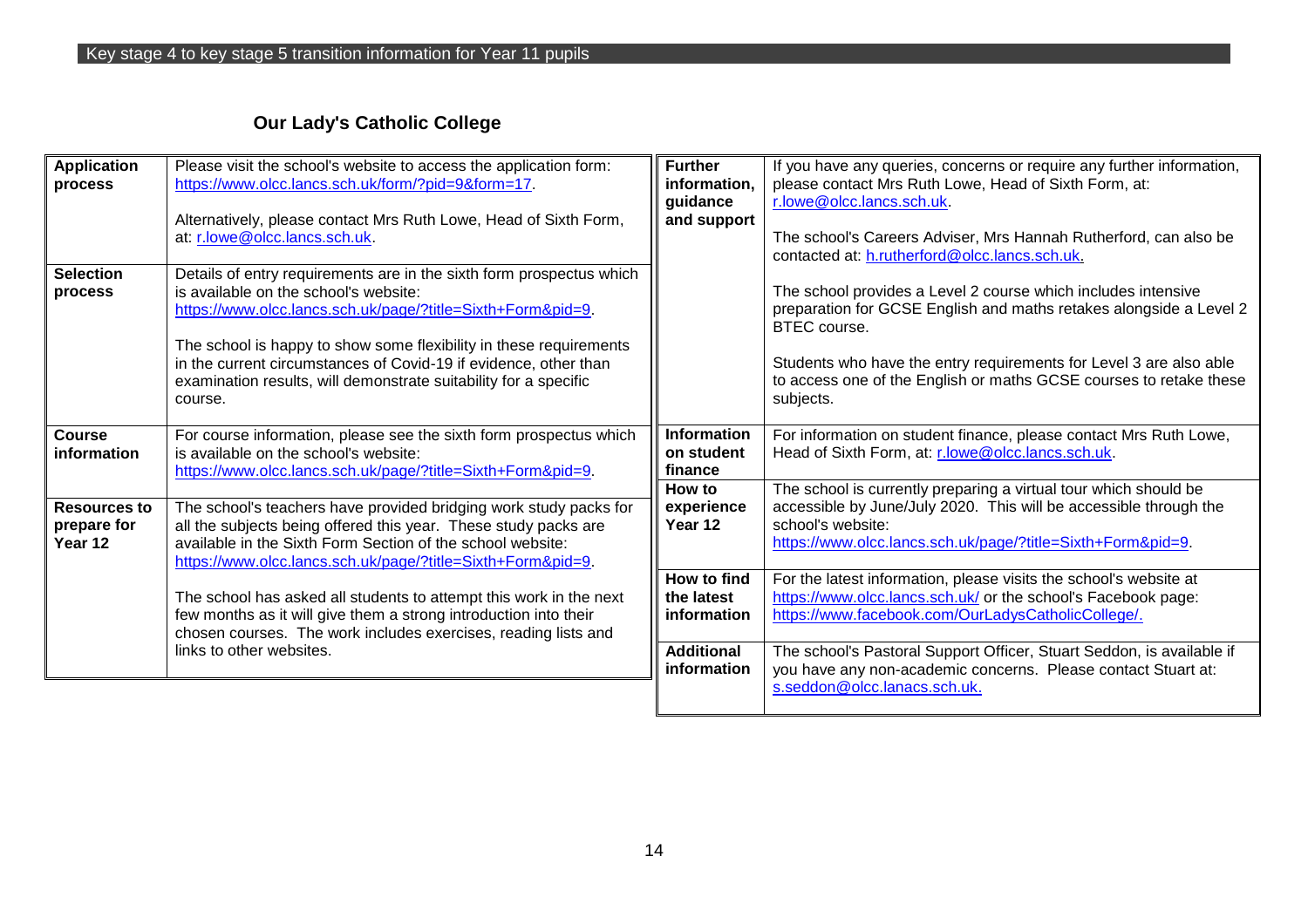# **Ripley St Thomas C of E Academy**

| <b>Application</b><br>process<br><b>Selection</b><br>process<br>Course | The application form is available on the school's website:<br>https://www.ripleystthomas.co.uk/about-sixth-form/apply.<br>Applicants will need to download the application form, complete it,<br>scan it and then send it to the following email address:<br>sixthform@ripley.lancs.sch.uk.<br>If you are offered a place, this is conditional on meeting the entry<br>requirements. The entry requirement is five GCSE passes at Grade<br>4 including English Language and/or Mathematics and also meeting<br>the individual course requirements in your chosen subjects.<br>Individual course requirements are stated on the Course<br>Information Sheets which can be found on the school's website:<br>https://www.ripleystthomas.co.uk/about-sixth-form/courses.<br>Individual course information sheets can be found on the sixth form | <b>Information</b><br>on student<br>finance<br>How to<br>experience<br>Year 12<br><b>How to find</b><br>the latest | For information on student finance, please email:<br>sixthform@ripley.lancs.sch.uk.<br>The school's website has footage of the school:<br>https://www.ripleystthomas.co.uk/.<br>In addition, videos for induction will soon be added to the school's<br>website.<br>Further information about the sixth form can also be found in the sixth<br>form prospectus: https://www.ripleystthomas.co.uk/about-sixth-<br>form/prospectus.<br>Letters and updates to applicants are added to the Sixth Form<br>section of the school website:<br>https://www.ripleystthomas.co.uk/about-sixth-form/introduction. |
|------------------------------------------------------------------------|----------------------------------------------------------------------------------------------------------------------------------------------------------------------------------------------------------------------------------------------------------------------------------------------------------------------------------------------------------------------------------------------------------------------------------------------------------------------------------------------------------------------------------------------------------------------------------------------------------------------------------------------------------------------------------------------------------------------------------------------------------------------------------------------------------------------------------------------|--------------------------------------------------------------------------------------------------------------------|---------------------------------------------------------------------------------------------------------------------------------------------------------------------------------------------------------------------------------------------------------------------------------------------------------------------------------------------------------------------------------------------------------------------------------------------------------------------------------------------------------------------------------------------------------------------------------------------------------|
| information                                                            | section of the school website:<br>https://www.ripleystthomas.co.uk/about-sixth-form/courses.                                                                                                                                                                                                                                                                                                                                                                                                                                                                                                                                                                                                                                                                                                                                                 | information                                                                                                        | These are also emailed to applicants.<br>Follow the school on social media for the latest news and updates                                                                                                                                                                                                                                                                                                                                                                                                                                                                                              |
| <b>Resources to</b><br>prepare for<br>Year 12                          | Sixth Form Bridging Units for individual subjects and courses can<br>be found on the school's website:<br>https://www.ripleystthomas.co.uk/about-sixth-form/sixth-form-<br>bridging-units<br>The Year 11 Applicant Newsletter will include links to other useful<br>resources, such as study skills and super-curricular content.                                                                                                                                                                                                                                                                                                                                                                                                                                                                                                            |                                                                                                                    | from the Sixth Form:<br>Facebook: The Sixth Form at Ripley St Thomas<br>Twitter: @TheSixthForm                                                                                                                                                                                                                                                                                                                                                                                                                                                                                                          |
| <b>Further</b><br>information,<br>guidance and<br>support              | If you wish to make changes to your subject choices before<br>enrolment, please email sixthform@ripley.lancs.sch.uk. You can<br>discuss new subject choices with Sixth Form staff at enrolment.<br>If required, students can re-sit GCSE Maths and/or English at the<br>sixth form.                                                                                                                                                                                                                                                                                                                                                                                                                                                                                                                                                          |                                                                                                                    |                                                                                                                                                                                                                                                                                                                                                                                                                                                                                                                                                                                                         |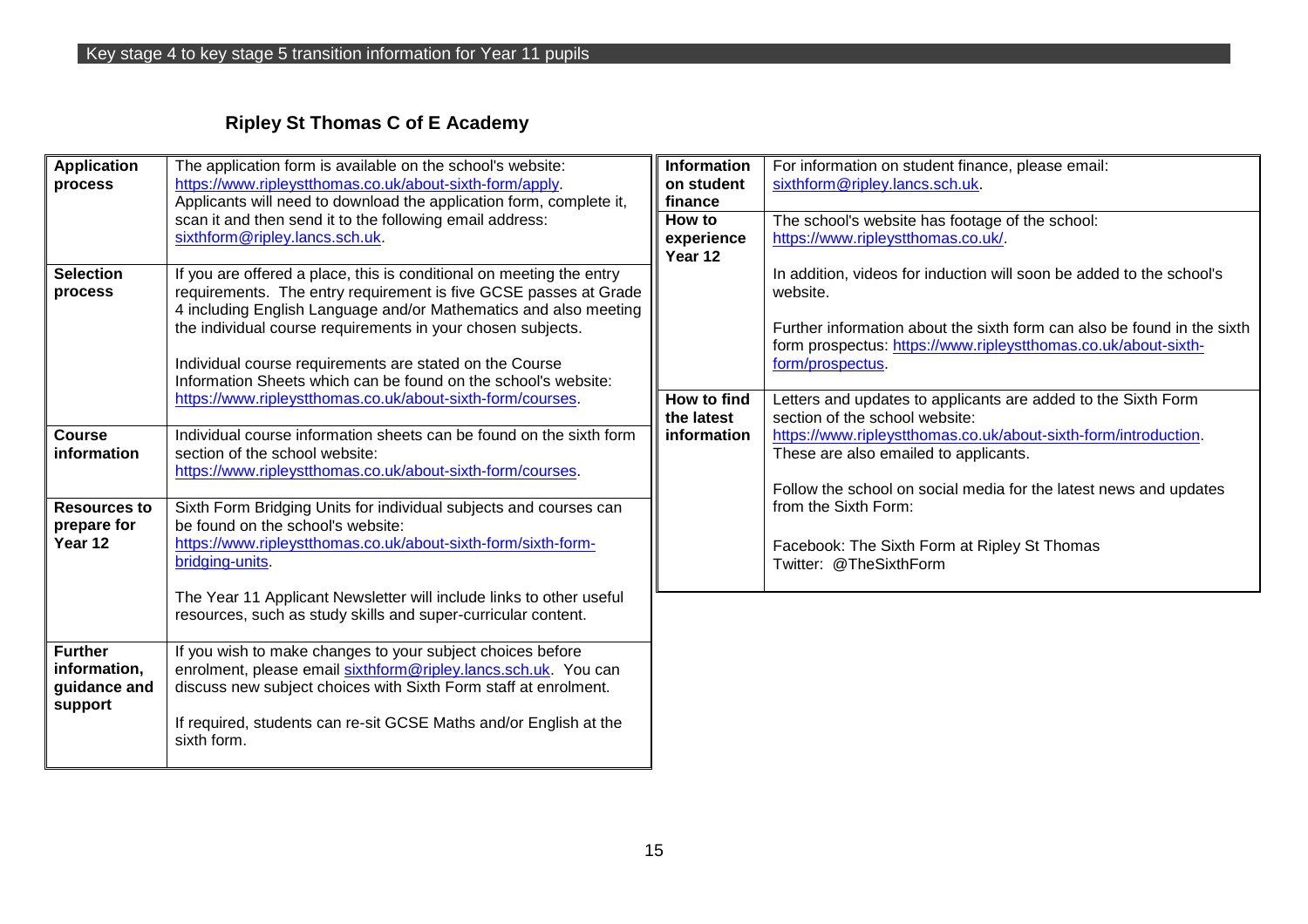### **Further Education Colleges**

### **Accrington and Rossendale College**

| <b>Application</b><br>process<br><b>Selection</b><br>process | Young people can still apply online for a place at the college using<br>the online form which can be found at:<br>https://www.accross.ac.uk/16-18/16-18-application/.<br>The college's selection process is remaining the same and will be<br>based on your GCSE grades. The college has not changed its<br>entry requirements. All entry criteria are published in the college's<br>prospectus: https://www.accross.ac.uk/wp-<br>content/uploads/2017/08/ARC-Prospectus_2020-21_Web-2.pdf. | <b>Information</b><br>on student<br>finance    | Accrington and Rossendale College has an extensive financial<br>support package to allow them to assist young people with any<br>issues they may face. Their dedicated Student Services team will<br>provide you with essential help and advice on all money matters.<br>Their financial support can help with the cost of books, trips, lunch<br>and travel (dependant on individual circumstances).<br>For more information, please contact their Student Services team on<br>01282 440209 or email studentservices@nelsongroup.ac.uk. |
|--------------------------------------------------------------|---------------------------------------------------------------------------------------------------------------------------------------------------------------------------------------------------------------------------------------------------------------------------------------------------------------------------------------------------------------------------------------------------------------------------------------------------------------------------------------------|------------------------------------------------|------------------------------------------------------------------------------------------------------------------------------------------------------------------------------------------------------------------------------------------------------------------------------------------------------------------------------------------------------------------------------------------------------------------------------------------------------------------------------------------------------------------------------------------|
| <b>Course</b><br>information                                 | For course information, please visit the college's website at:<br>https://www.accross.ac.uk/16-18/ or download their prospectus at:<br>https://www.accross.ac.uk/wp-content/uploads/2017/08/ARC-<br>Prospectus_2020-21_Web-2.pdf.                                                                                                                                                                                                                                                           | How to<br>experience<br>Year 12<br>How to find | The college is developing an exciting 'virtual new student day' for all<br>its Year 11 applicants. When this is ready, all applicants will be<br>emailed with a link to the site.<br>For the latest information, please visit:                                                                                                                                                                                                                                                                                                           |
| <b>Resources to</b><br>prepare for<br>Year 12                | The college's curriculum teams have devised a whole range of<br>tasks, with the aim of supporting students get prepared to study<br>their chosen course.<br>These resources range from Ted Talks and documentaries, to<br>virtual tours of museums, projects and skill building. These<br>resources have been emailed directly to Year 11 pupils and have<br>been shared with all partner secondary schools.                                                                                | the latest<br>information                      | Website: https://www.accross.ac.uk/<br>Twitter: @accrosscollege<br>Facebook: Accrington and Rossendale College<br>Instagram: @accrosscollege                                                                                                                                                                                                                                                                                                                                                                                             |
| <b>Further</b><br>information,<br>guidance and<br>support    | If you have any queries, concerns or require any further information,<br>please contact the college on 01282 440239 or at<br>Admissions@nelson.ac.uk.                                                                                                                                                                                                                                                                                                                                       |                                                |                                                                                                                                                                                                                                                                                                                                                                                                                                                                                                                                          |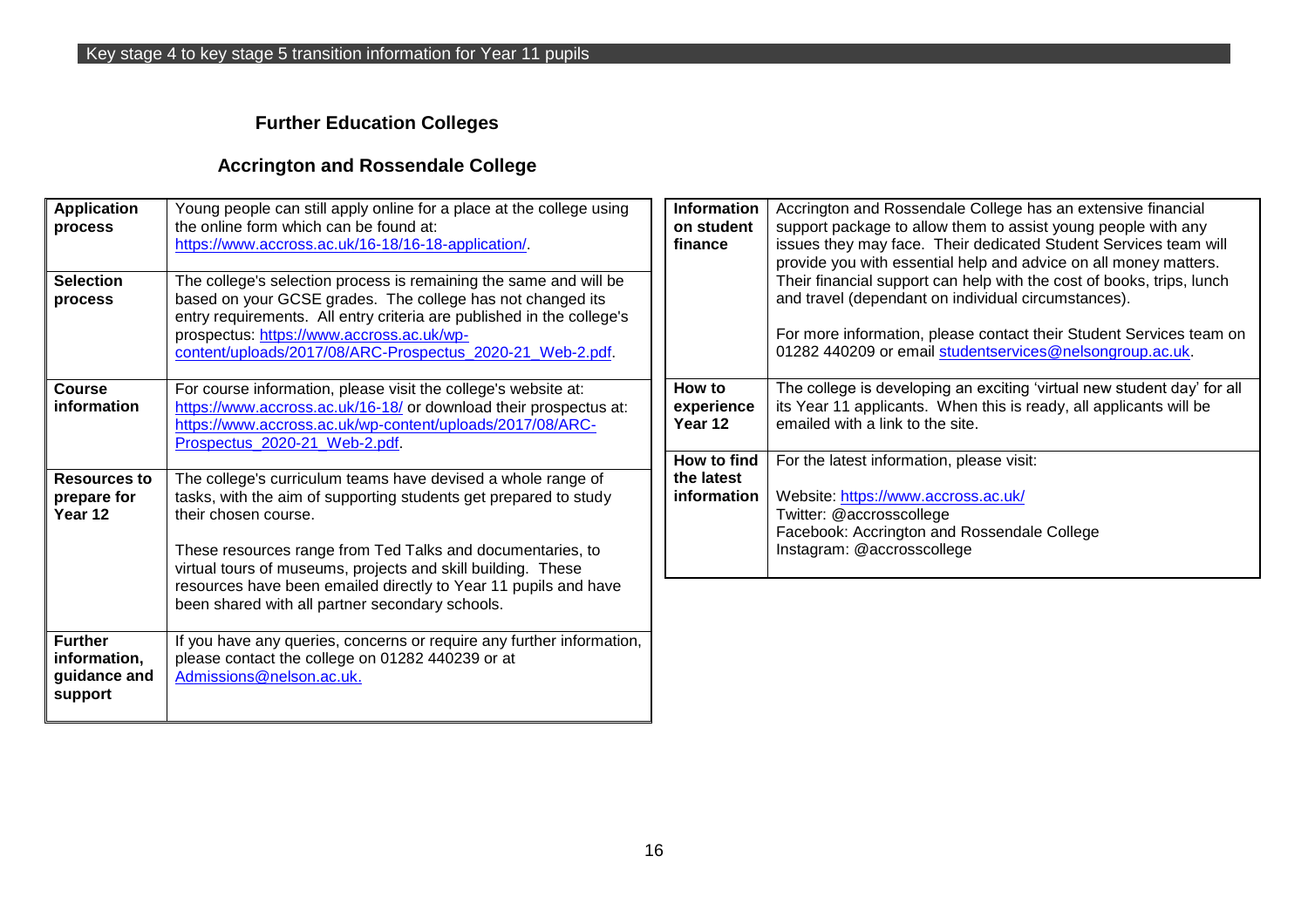# **Blackburn College**

| <b>Application</b><br>process<br><b>Selection</b><br>process | Blackburn College is still open for online applications for 2020. You<br>can visit www.blackburn.ac.uk/apply to complete an application for<br>a large number of courses including Vocational/Technical, A-Level<br>and Apprenticeship programmes. All the information you need can<br>be found on the college's website: www.blackburn.ac.uk.<br>The college is not conducting face-to-face interviews at this time.<br>However, offers of places will be made based on predicted grades.<br>When results are known in August, additional activities and | <b>Further</b><br>information,<br>quidance<br>and support | Support is available from the college's Schools Liaison team for any<br>one-to-one advice at this time. For any general enquiries regarding<br>starting college, please email sl@blackburn.ac.uk.<br>If you would like more careers guidance and support, the college is<br>able to provide this. One-to-one careers advice and guidance is<br>available remotely by the college's dedicated Careers Team and you<br>can email them at careers@blackburn.ac.uk. |
|--------------------------------------------------------------|-----------------------------------------------------------------------------------------------------------------------------------------------------------------------------------------------------------------------------------------------------------------------------------------------------------------------------------------------------------------------------------------------------------------------------------------------------------------------------------------------------------------------------------------------------------|-----------------------------------------------------------|-----------------------------------------------------------------------------------------------------------------------------------------------------------------------------------------------------------------------------------------------------------------------------------------------------------------------------------------------------------------------------------------------------------------------------------------------------------------|
| Course<br>information                                        | interviews will take place to ensure students are enrolled on the<br>right programme of study.<br>For information on all of the college's A Level, Vocational/Technical<br>and Apprenticeship courses, please visit the college's website at:<br>www.blackburn.ac.uk.                                                                                                                                                                                                                                                                                     | <b>Information</b><br>on student<br>finance               | The college has a dedicated student finance team who can answer<br>any money-related queries; they know all about the support a 16-18<br>year old can access whilst studying at Blackburn College. If you<br>have any queries or need any further information, please email<br>studentfinace@blackburn.ac.uk.                                                                                                                                                   |
|                                                              | If you can't find what you are looking for or have any other<br>questions, please email the college's School Liaison Team at<br>sl@blackburn.ac.uk.                                                                                                                                                                                                                                                                                                                                                                                                       | How to<br>experience<br>Year 12                           | Blackburn College will be holding a Virtual Open Event which will go<br>live on Wednesday 17 <sup>th</sup> June. Please click on the link for more<br>information and updates on the event:<br>https://www.blackburn.ac.uk/events/.                                                                                                                                                                                                                             |
| <b>Resources to</b><br>prepare for<br>Year 12                | Blackburn College has recently launched their 'Ready Steady Go!'<br>programme. This Ready, Steady, Go! Programme has been<br>developed to help you experience different subject areas before you<br>start your Blackburn College course in September 2020. The<br>activities under each subject area are ideal for you to try whilst you<br>are at home and will help prepare you for your future college<br>course.                                                                                                                                      |                                                           | Blackburn College is also hosting a virtual New Student Day on<br>Monday 29th June for all Year 11s who have applied and also for<br>anyone who has an interest in Blackburn College. This event will<br>help ease any nerves you might have about college life. Please see<br>details and any further updates through the following link:<br>https://www.blackburn.ac.uk/events/.                                                                              |
|                                                              | You can access the Ready Steady Go programme here:<br>https://www.blackburn.ac.uk/ready-steady-go.<br>If you have any questions, please fill out the 'online submission<br>form' which can be found on each subject area page area. A<br>member of the college team will be on hand to answer your<br>questions.                                                                                                                                                                                                                                          | How to find<br>the latest<br>information                  | You can find all of the latest information from the college on their<br>website: www.blackburn.ac.uk. You can also visit their social media<br>channels:<br>Facebook: Blackburn College<br>Twitter: @bbcollege<br>Instagram: BlackburnCollege                                                                                                                                                                                                                   |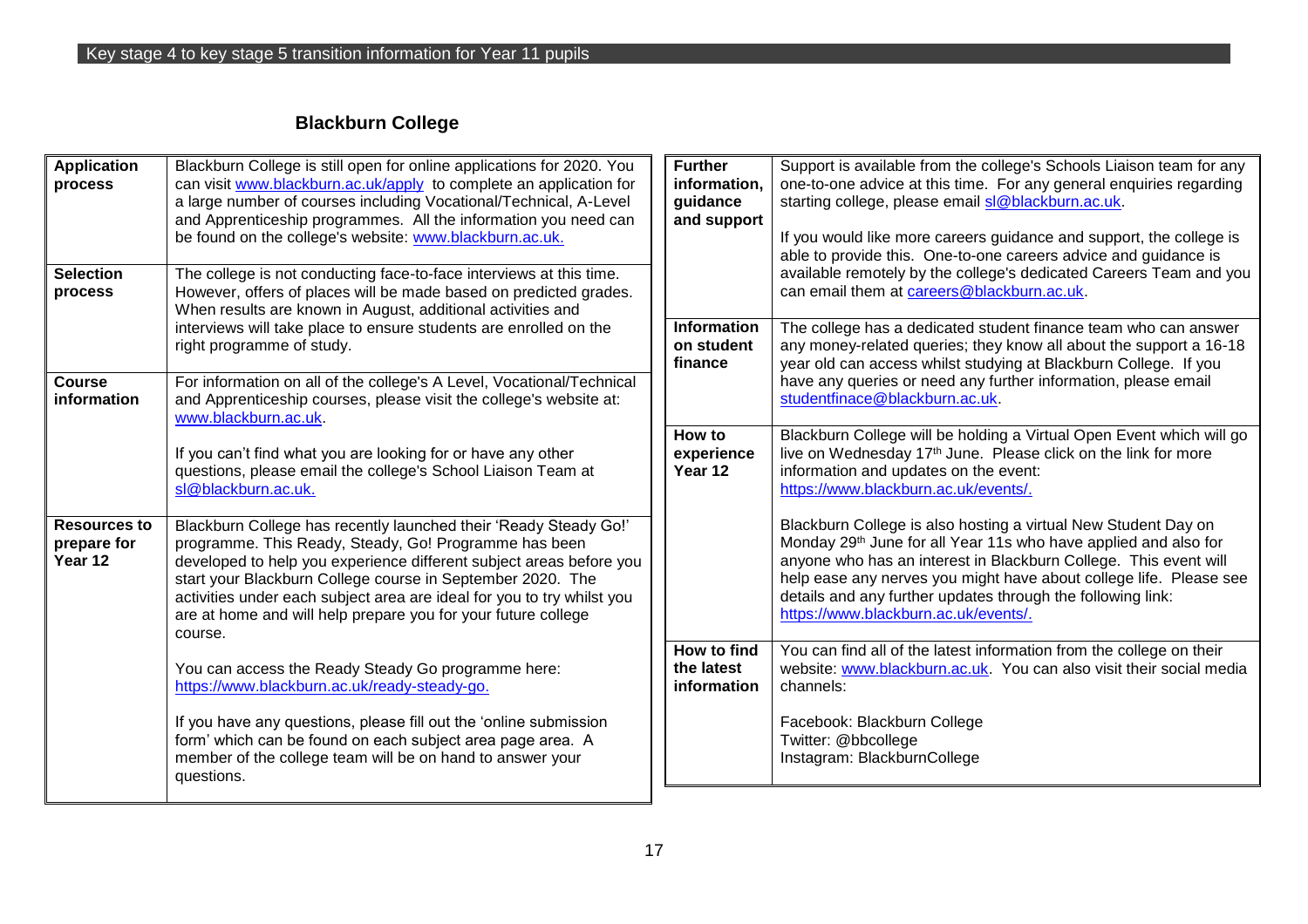# **Blackpool and the Fylde College**

| <b>Application</b><br>process                 | The college is still accepting online applications. You can visit their<br>website for more information:<br>https://www.blackpool.ac.uk/apply/leavers<br>For help or advice, you can contact the college on 01253 504322 or<br>email: admissions@blackpool.ac.uk.                                                       | <b>Further</b><br>information,<br>guidance<br>and support<br>Information | You can call the college's Course Enquiries Team on 01253 504343<br>or email info@blackpool.ac.uk if you have any questions or want<br>some advice about courses.<br>For other enquiries, please call the college on 01253 352352.<br>For information on student finance, please visit the college's website |
|-----------------------------------------------|-------------------------------------------------------------------------------------------------------------------------------------------------------------------------------------------------------------------------------------------------------------------------------------------------------------------------|--------------------------------------------------------------------------|--------------------------------------------------------------------------------------------------------------------------------------------------------------------------------------------------------------------------------------------------------------------------------------------------------------|
| <b>Selection</b><br>process<br><b>Course</b>  | Once you have made your application you will be contacted by a<br>tutor from the college to discuss your application and receive an<br>offer on the most appropriate course for you.<br>There is lots of information about the college and the courses they                                                             | on student<br>finance                                                    | here: https://www.blackpool.ac.uk/support/financial-support-16-18s.<br>If you have any questions about financial support, please email the<br>college at: ssfunds@blackpool.ac.uk.                                                                                                                           |
| information                                   | have on offer on their website: https://www.blackpool.ac.uk/leavers.<br>Alternatively, click on this link to download a copy their <b>Prospectus</b> .<br>You can call the college's Course Enquiries Team on 01253<br>504343 or email info@blackpool.ac.uk if you have any questions or<br>want some advice.           | How to<br>experience<br>Year 12                                          | The college has lots of information videos on topics such as next<br>steps, how to apply, college life, etc. You can find these on their<br>social media.<br>The college is planning some virtual open days and will send<br>information to applicants once these arrangements are finalised.                |
| <b>Resources to</b><br>prepare for<br>Year 12 | The college has lots of information videos on topics such as next<br>steps, how to apply, college life, etc. You can find these on their<br>social media. The college will also send tasks, reading lists, useful<br>website links and activities directly to you once you have applied for<br>a course at the college. | How to find<br>the latest<br>information                                 | You can find all of the latest information from the college on their<br>website: https://www.blackpool.ac.uk/.<br>You can also visit Twitter: @b_and_fc                                                                                                                                                      |
|                                               | The college has a dedicated section on their website with subject<br>specific tasks and activities for applicants to access:<br>https://blackpool.ac.uk/liaison/school-resources.                                                                                                                                       | <b>Additional</b><br>information                                         | The college has been working with Blackpool Council in terms of the<br>Careers Journey and helping to build a section on U Explore (Start)<br>with videos for applicants on careers, college life, post-16 options,<br>etc.                                                                                  |
|                                               | A New Student Summer School Event will take place late June/<br>Early July where applicants will have the opportunity to take part in<br>some live lessons and get to know more about college life and their<br>chosen subject area.                                                                                    |                                                                          |                                                                                                                                                                                                                                                                                                              |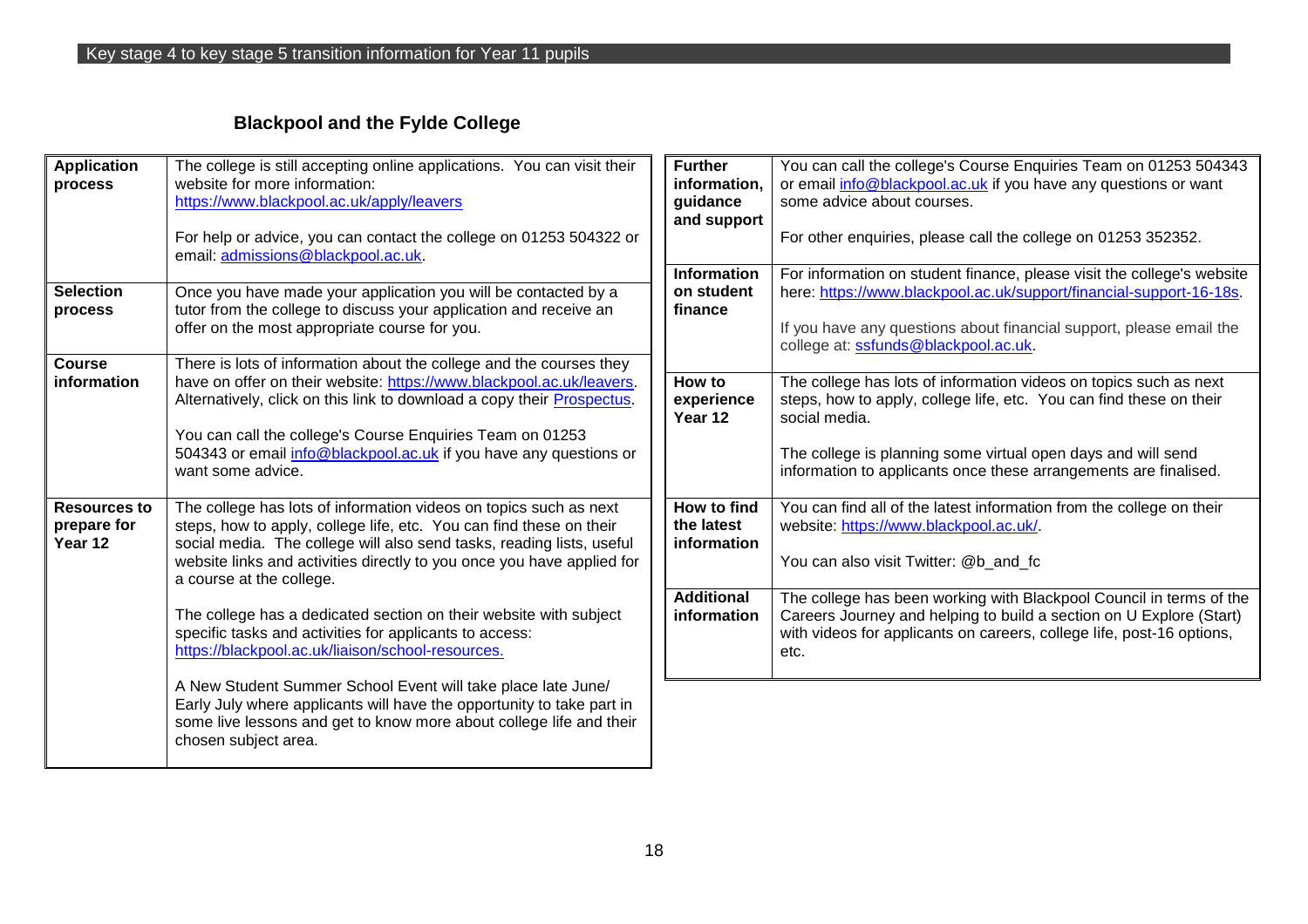# **Blackpool Sixth Form College**

| <b>Application</b><br>process<br><b>Selection</b>         | The college is still accepting online applications. You can visit their<br>website for more information: https://www.blackpoolsixth.ac.uk/how-<br>to-apply/.<br>If you have any questions, please contact the college's Admissions<br>Team at: enquiries@blackpoolsixth.ac.uk.<br>Once you have submitted your application, the college will get in                              | Information<br>on student<br>finance     | If you choose to study at Blackpool Sixth, they will do everything<br>possible to support you. For more information, please visit the<br>college's website: https://www.blackpoolsixth.ac.uk/student-<br>support/financial-support/<br>Alternatively, you can contact a member of staff in the college's<br>Student Finance Office by emailing enquiries@blackpoolsixth.ac.uk.<br>Please put 'Finance query' in the subject line. |
|-----------------------------------------------------------|----------------------------------------------------------------------------------------------------------------------------------------------------------------------------------------------------------------------------------------------------------------------------------------------------------------------------------------------------------------------------------|------------------------------------------|-----------------------------------------------------------------------------------------------------------------------------------------------------------------------------------------------------------------------------------------------------------------------------------------------------------------------------------------------------------------------------------------------------------------------------------|
| process                                                   | touch by email to arrange to interview you. Interviews might be by<br>email and/or phone. The interview is an informal discussion about<br>your application and your course choices.<br>If you need to update your email address or course choices, please<br>email: appchanges@blackpoolsixth.ac.uk.                                                                            | How to<br>experience<br>Year 12          | The college will be delivering on-line new student days on<br>Wednesday 1 <sup>st</sup> and Thursday 2 <sup>nd</sup> July which will provide a wide range<br>of opportunities for applicants or potential applicants to find out more<br>about their courses, extra-curricular opportunities and the support<br>available. You can sign up here:<br>https://www.blackpoolsixth.ac.uk/nsd/                                         |
| <b>Course</b><br>information                              | For information on the college's Study Programmes, please visit<br>their website: https://www.blackpoolsixth.ac.uk/study-programmes/.<br>Detailed information about all the college's courses can be found<br>here: https://www.blackpoolsixth.ac.uk/courses/.<br>If you have any questions, please contact the college's Admissions<br>Team at: enquiries@blackpoolsixth.ac.uk. | How to find<br>the latest<br>information | You can find all of the latest information from the college on their<br>website: https://www.blackpoolsixth.ac.uk/. You can also visit their<br>social media channels:<br>Facebook: https://www.facebook.com/blackpoolsixth/<br>Twitter: @BlackpoolSixth<br>Instagram: @BlackpoolSixth                                                                                                                                            |
| <b>Resources to</b><br>prepare for<br>Year 12             | Once you have applied, you will be able to access lots of suggested<br>activities and resources to help you prepare in the best way<br>possible for your courses at Blackpool Sixth. These are all<br>available on the college's website here:<br>https://www.blackpoolsixth.ac.uk/newstudenthub/.                                                                               | <b>Additional</b><br>information         | The college is working with Blackpool Council to enhance the on-line<br>Career Journey materials on Start Blackpool.                                                                                                                                                                                                                                                                                                              |
| <b>Further</b><br>information,<br>guidance and<br>support | If you have any queries, concerns or require any advice, please<br>email the college's Admissions Team at:<br>enquiries@blackpoolsixth.ac.uk.                                                                                                                                                                                                                                    |                                          |                                                                                                                                                                                                                                                                                                                                                                                                                                   |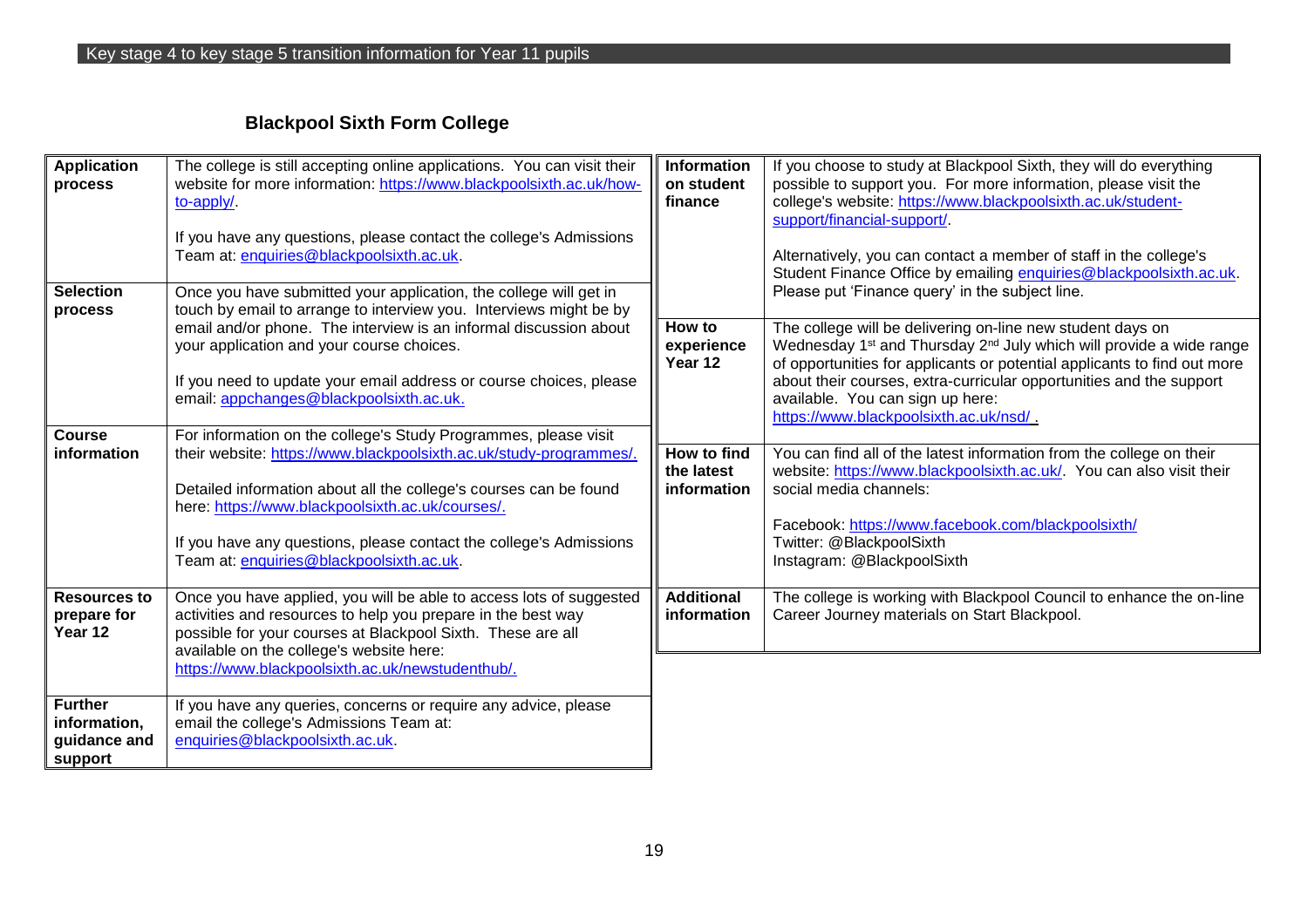# **Burnley College**

| <b>Application</b><br>process<br><b>Selection</b><br>process | You can apply on-line at: https://www.burnley.ac.uk/BCSFC-<br>courses or https://www.burnley.ac.uk/Themis-Apprenticeship-<br>Programmes and all applications are being processed in the usual<br>way.<br>If you have applied for a place on a course you will be invited for an<br>interview. This will take place either by phone or video. Your<br>interview will be scheduled for a time that suits you and will give you<br>an opportunity to ask questions as well as an opportunity for tutors<br>to find out more about you.                                                                                                                              | <b>Resources</b><br>to prepare<br>for Year 12             | Your future subject tutor can provide you with a suite of online subject<br>packs for you to complete over the next few months. The packs<br>include links to videos made by tutors that introduce you to the<br>teaching team, the exciting topics you will study as well as providing<br>interesting and engaging activities linked to the subject. For example,<br>Film and Media students can watch key scenes from films and then<br>begin to analyse what they have seen; Maths students can try their<br>hand at puzzles that will help to prepare them for their A Level Maths<br>classes; and Engineering students can utilise industry standard<br>software to give them a head start on CAD and CAM drawing before<br>they step into the classroom. |
|--------------------------------------------------------------|------------------------------------------------------------------------------------------------------------------------------------------------------------------------------------------------------------------------------------------------------------------------------------------------------------------------------------------------------------------------------------------------------------------------------------------------------------------------------------------------------------------------------------------------------------------------------------------------------------------------------------------------------------------|-----------------------------------------------------------|----------------------------------------------------------------------------------------------------------------------------------------------------------------------------------------------------------------------------------------------------------------------------------------------------------------------------------------------------------------------------------------------------------------------------------------------------------------------------------------------------------------------------------------------------------------------------------------------------------------------------------------------------------------------------------------------------------------------------------------------------------------|
| <b>Course</b><br>information                                 | For the full range of courses and related information, please visit<br>the college's website: www.burnley.ac.uk.<br>If you have any individual questions or queries, please do not<br>hesitate to contact the college's Schools Liaison Team on 01282<br>733322 or email them at admissions@burnley.ac.uk. Alternatively,<br>you can submit an online form through the college's website at:<br>https://www.burnley.ac.uk/adviceandguidance.                                                                                                                                                                                                                     |                                                           | These opportunities to kick start college learning are provided for all<br>course areas offered by the college, giving you the opportunity to find<br>out lots more about the course you have chosen.<br>The college is also working on a range of interactive activities for over<br>the summer period, such as a 'Staycation' pack. This is a way of<br>being able to travel the world, see new sights and experience new<br>cultures, all from the safety of your own home.                                                                                                                                                                                                                                                                                 |
| <b>Resources to</b><br>prepare for<br>Year 12                | If you have applied to Burnley College, you will have received<br>updates from the team. This will have included information about<br>those crucial next steps into further education and also some<br>exciting activities to take part in as part of the wider college<br>experience.<br>You will have been invited to join a Facebook group for your chosen<br>subject areas. On this page, you will be able to communicate with<br>other applicants and with course tutors. You will also receive<br>important updates relating to your course as well as some work that<br>will help you prepare. It is really important that you join the relevant<br>page. | <b>Further</b><br>information,<br>guidance<br>and support | The Burnley College student experience is a key part of students'<br>personal growth and development and the college is really excited to<br>be able to bring this to life before you start your course. It's another<br>opportunity to 'meet' new friends and classmates and get involved in<br>college life. These packs will be sent to applicants in the Summer<br>months.<br>If you have any queries, concerns or require any further information,<br>please do not hesitate to contact the college's Schools Liaison Team<br>on 01282 733322 or email them at admissions@burnley.ac.uk.<br>Alternatively, you can submit an online form through the college's<br>website at: https://www.burnley.ac.uk/adviceandguidance.                                |
|                                                              |                                                                                                                                                                                                                                                                                                                                                                                                                                                                                                                                                                                                                                                                  |                                                           | The college is more than happy to talk you through your options and<br>discuss any questions you may have.                                                                                                                                                                                                                                                                                                                                                                                                                                                                                                                                                                                                                                                     |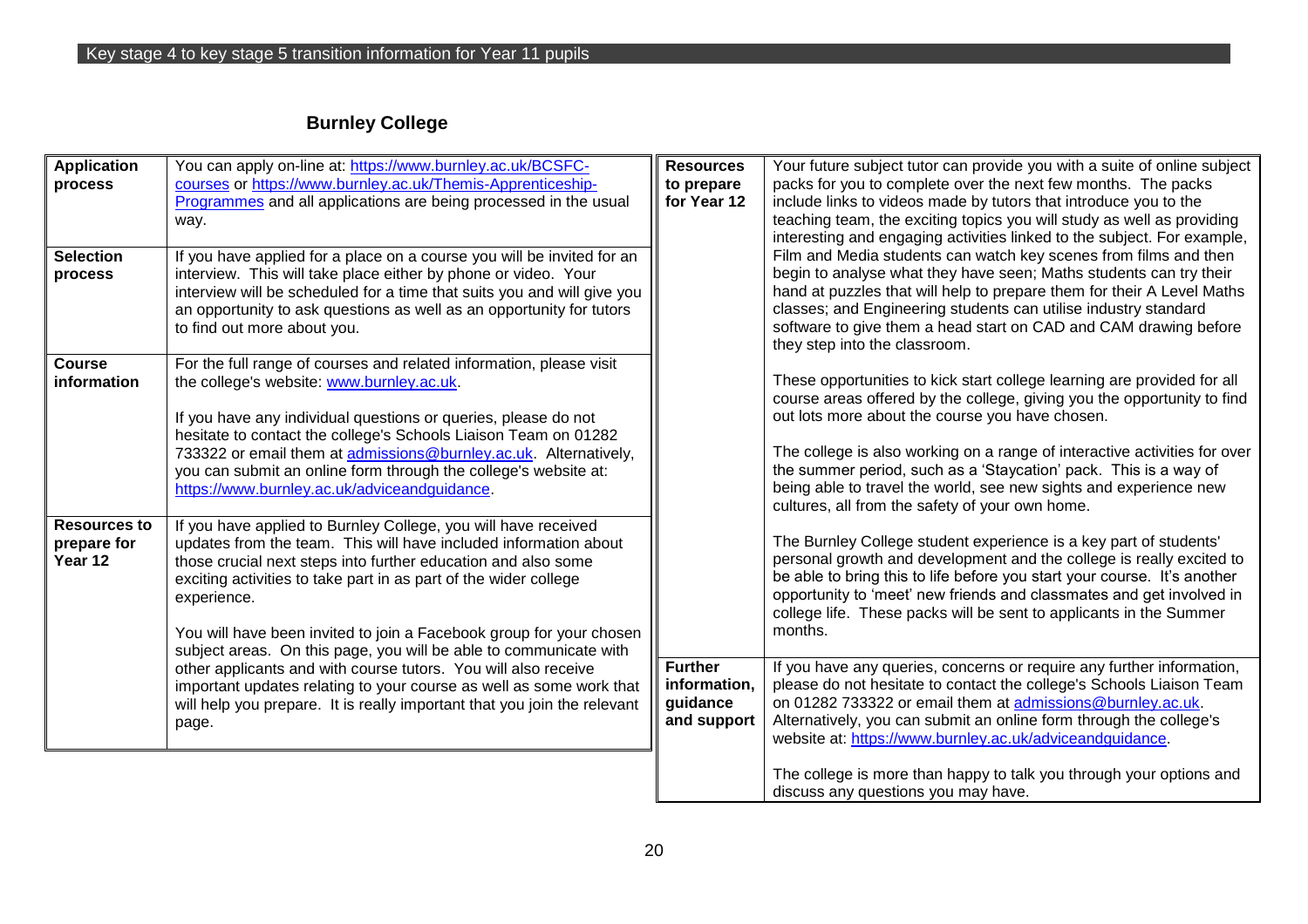### **Cardinal Newman College**

| <b>Information</b><br>on student<br>finance | For information on student finance, please do not hesitate to<br>contact the college's Schools Liaison Team on 01282 733322 or<br>email them at admissions@burnley.ac.uk. Alternatively, you can<br>submit an online form through the college's website at:<br>https://www.burnley.ac.uk/adviceandguidance.<br>The college will work with you to identify the support you need. It<br>will then put you in contact with the right team members to answer                                               | <b>Application</b><br>process                 | You can apply to the college online using their application form and<br>can submit an application using this link:<br>https://www.cardinalnewman.ac.uk/apply/<br>If you have any questions about the application process or your place<br>at the college, you can email admissions@cardinalnewman.ac.uk.<br>You can also contact the college through social media.                                                                                                                                                                                                      |
|---------------------------------------------|--------------------------------------------------------------------------------------------------------------------------------------------------------------------------------------------------------------------------------------------------------------------------------------------------------------------------------------------------------------------------------------------------------------------------------------------------------------------------------------------------------|-----------------------------------------------|-------------------------------------------------------------------------------------------------------------------------------------------------------------------------------------------------------------------------------------------------------------------------------------------------------------------------------------------------------------------------------------------------------------------------------------------------------------------------------------------------------------------------------------------------------------------------|
| How to<br>experience<br>Year 12             | any of your queries.<br>The college's website and social media channels have a huge array<br>of information about the Burnley College Experience, with videos<br>and imagery to show you exactly what life as a Burnley College<br>student is like. Please use the following links:<br>www.burnley.ac.uk                                                                                                                                                                                               | <b>Selection</b><br>process                   | Once you've submitted your application online, the college's<br>Admissions Team will be in touch to set up a telephone interview and<br>to discuss next steps with you.<br>If you have any questions about the application process or your place<br>at the college, you can email admissions@cardinalnewman.ac.uk.<br>You can also contact the college through social media.                                                                                                                                                                                            |
|                                             | https://www.facebook.com/burnleycollege<br>https://www.facebook.com/ThemisBurnley<br>https://www.instagram.com/burnleycollege/?hl=en<br>https://www.instagram.com/themisburnley/?hl=en                                                                                                                                                                                                                                                                                                                 | <b>Course</b><br>information                  | For course information, please visit the college's website at:<br>https://www.cardinalnewman.ac.uk/school-leavers/.<br>If you have any questions about the courses available at the college,<br>you can email admissions@cardinalnewman.ac.uk. You can also<br>contact the college through social media.                                                                                                                                                                                                                                                                |
| How to find<br>the latest<br>information    | As described above, all applicants have been invited to a Facebook<br>group for their chosen subject areas.<br>The college's website and social media channels have a huge array<br>of information about Burnley College and Themis.<br>Website: www.burnley.ac.uk<br>Facebook: https://www.facebook.com/burnleycollege<br>Facebook: https://www.facebook.com/ThemisBurnley<br>Instagram: https://www.instagram.com/burnleycollege/?hl=en<br>Instagram: https://www.instagram.com/themisburnley/?hl=en | <b>Resources</b><br>to prepare<br>for Year 12 | Once you have been interviewed by a member of the Admissions<br>Team, you will be given access to 'Newman Beginnings'. This is a<br>Microsoft Teams site providing access to material from all of the<br>subjects available at the college.<br>This will include course content, reading lists, tasks and useful links<br>for every subject area is being added on a daily basis. You can also<br>ask questions directly to tutors about your chosen subject. For more<br>details, please visit: https://www.cardinalnewman.ac.uk/school-<br>leavers/newman-beginnings/ |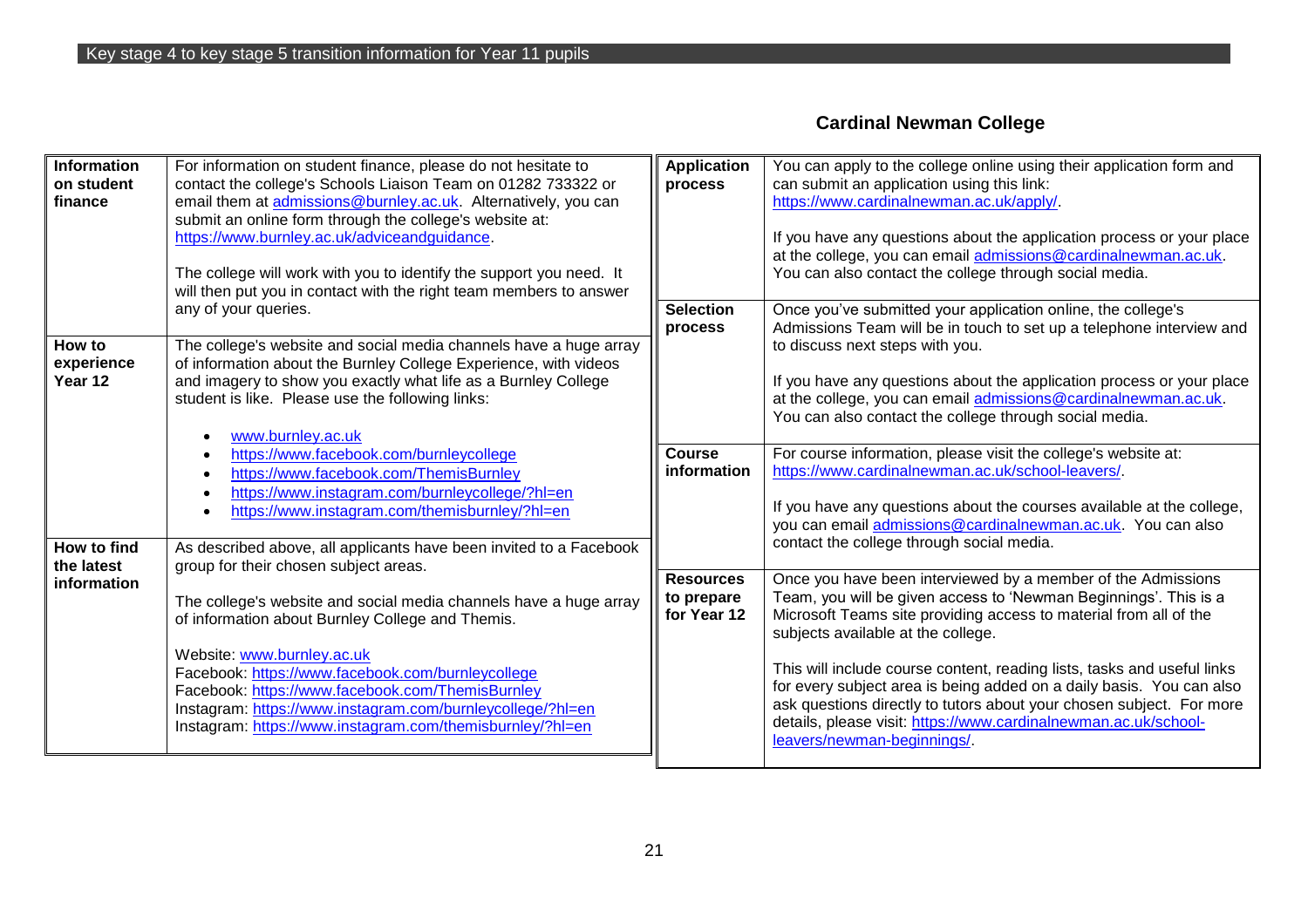| <b>Further</b><br>information,<br>guidance and<br>support | If you have any queries, concerns or require any advice, please<br>email the college at admissions@cardinalnewman.ac.uk. You can<br>also contact the college through social media.<br>The college offers GCSE re-sits in some subjects. If you do not<br>manage to achieve a grade 4 or above in your English or Maths<br>GCSE, you will be asked to re-sit these alongside another course to<br>make a full programme of study. For example, you may wish to<br>study a BTEC Extended Diploma in Business with a GCSE resit in<br>English alongside it.                                                                                                                                                                                       | How to find<br>the latest<br>information | For the latest information, please visit:<br>Website: www.cardinalnewman.ac.uk<br>Twitter: @Newman_College<br>Facebook: /cardinanewmancollege<br>Instagram: Newman_College |
|-----------------------------------------------------------|------------------------------------------------------------------------------------------------------------------------------------------------------------------------------------------------------------------------------------------------------------------------------------------------------------------------------------------------------------------------------------------------------------------------------------------------------------------------------------------------------------------------------------------------------------------------------------------------------------------------------------------------------------------------------------------------------------------------------------------------|------------------------------------------|----------------------------------------------------------------------------------------------------------------------------------------------------------------------------|
| <b>Information</b><br>on student<br>finance               | The College Bursary Fund is designed to provide assistance to<br>students who are experiencing financial difficulty in accessing or<br>completing their course. Funds can be provided to help towards the<br>cost of travel, meals, books, equipment and materials needed for<br>courses. You must be under 19 on the 31 August in the year in<br>which you start your programme of study. Eligibility is assessed on<br>parental income and home/personal circumstances.<br>For more information, as well as a link to apply for a bursary online,<br>please visit the college's website at:<br>https://www.cardinalnewman.ac.uk/student-services/college-<br>bursary/.<br>If you require any further information or need help in making your |                                          |                                                                                                                                                                            |
| How to<br>experience<br>Year 12                           | application, please contact Student Services on 01772 460181 or<br>email: studentservices@cardinalnewman.ac.uk.<br>To find out more about life at Cardinal Newman College, please visit<br>their YouTube channel:<br>https://www.youtube.com/channel/UCX3Nohmd1QfHEBnWTHiFbvQ<br>The college will also be adding more video content to Newman<br>Beginnings as the weeks go on to give you a more detailed insight<br>into college life.                                                                                                                                                                                                                                                                                                       |                                          |                                                                                                                                                                            |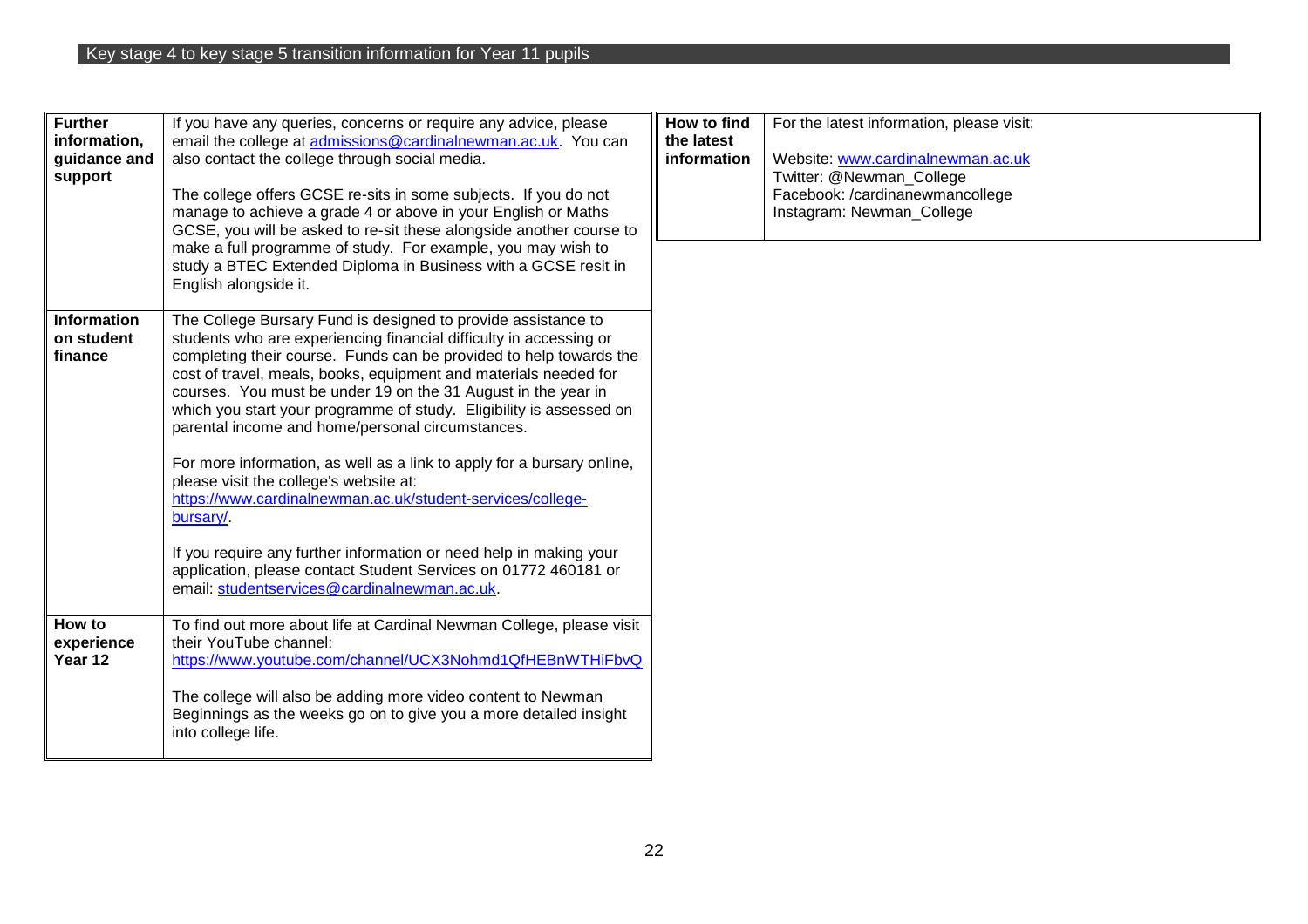# **Lancaster and Morecambe College**

| <b>Application</b><br>process<br><b>Selection</b><br>process | Young people can still apply online for a place at the college.<br>Applications can be made here: Apply here.<br>If you have any questions or need some advice you can contact the<br>college's Admissions Team on 01524 521363 or 0800 306 306 or<br>email admissions@lmc.ac.uk.<br>Once you have submitted your application, the college will be in<br>touch to arrange a virtual interview. | How to<br>experience<br>Year 12          | The college is planning to run virtual open days and welcome events<br>for applicants. Once lockdown restrictions are changed, the college<br>hopes to be able to welcome you onto their campus too. Information<br>about these events will be sent to applicants and will also be<br>promoted via social media.<br>For more information, please email hello@lmc.ac.uk or visit the<br>college's website: https://www.lmc.ac.uk/about-Imc/events. |
|--------------------------------------------------------------|------------------------------------------------------------------------------------------------------------------------------------------------------------------------------------------------------------------------------------------------------------------------------------------------------------------------------------------------------------------------------------------------|------------------------------------------|---------------------------------------------------------------------------------------------------------------------------------------------------------------------------------------------------------------------------------------------------------------------------------------------------------------------------------------------------------------------------------------------------------------------------------------------------|
| <b>Course</b><br>information                                 | For course information, please visit the college's website:<br>https://www.lmc.ac.uk/courses/16-18.<br>If you have any questions or need some advice you can contact the<br>college's Advice and Guidance Team on 01524 521385 or 0800<br>306 306 or email advice@lmc.ac.uk.                                                                                                                   | How to find<br>the latest<br>information | For the latest information, please visit:<br>Website: https://www.lmc.ac.uk/<br>Twitter: @LMCollege<br>Facebook: @LMCollege                                                                                                                                                                                                                                                                                                                       |
| <b>Resources to</b><br>prepare for<br>Year 12                | Once you have applied to the college, they will send you links to<br>lots of on-line sessions that you can access whenever you like over<br>the summer. These sessions will introduce a range of topics and<br>you can choose the ones that interest you most, depending on the<br>course you want to do in September.                                                                         |                                          |                                                                                                                                                                                                                                                                                                                                                                                                                                                   |
| <b>Further</b><br>information,<br>guidance and<br>support    | If you have any questions or need some advice you can contact the<br>college's Advice and Guidance Team on 01524 521385 or 0800<br>306 306 or email advice@lmc.ac.uk.                                                                                                                                                                                                                          |                                          |                                                                                                                                                                                                                                                                                                                                                                                                                                                   |
| <b>Information</b><br>on student<br>l finance                | For information on student finance, please call the college on 01524<br>521469 or email studentmoney@lmc.ac.uk.                                                                                                                                                                                                                                                                                |                                          |                                                                                                                                                                                                                                                                                                                                                                                                                                                   |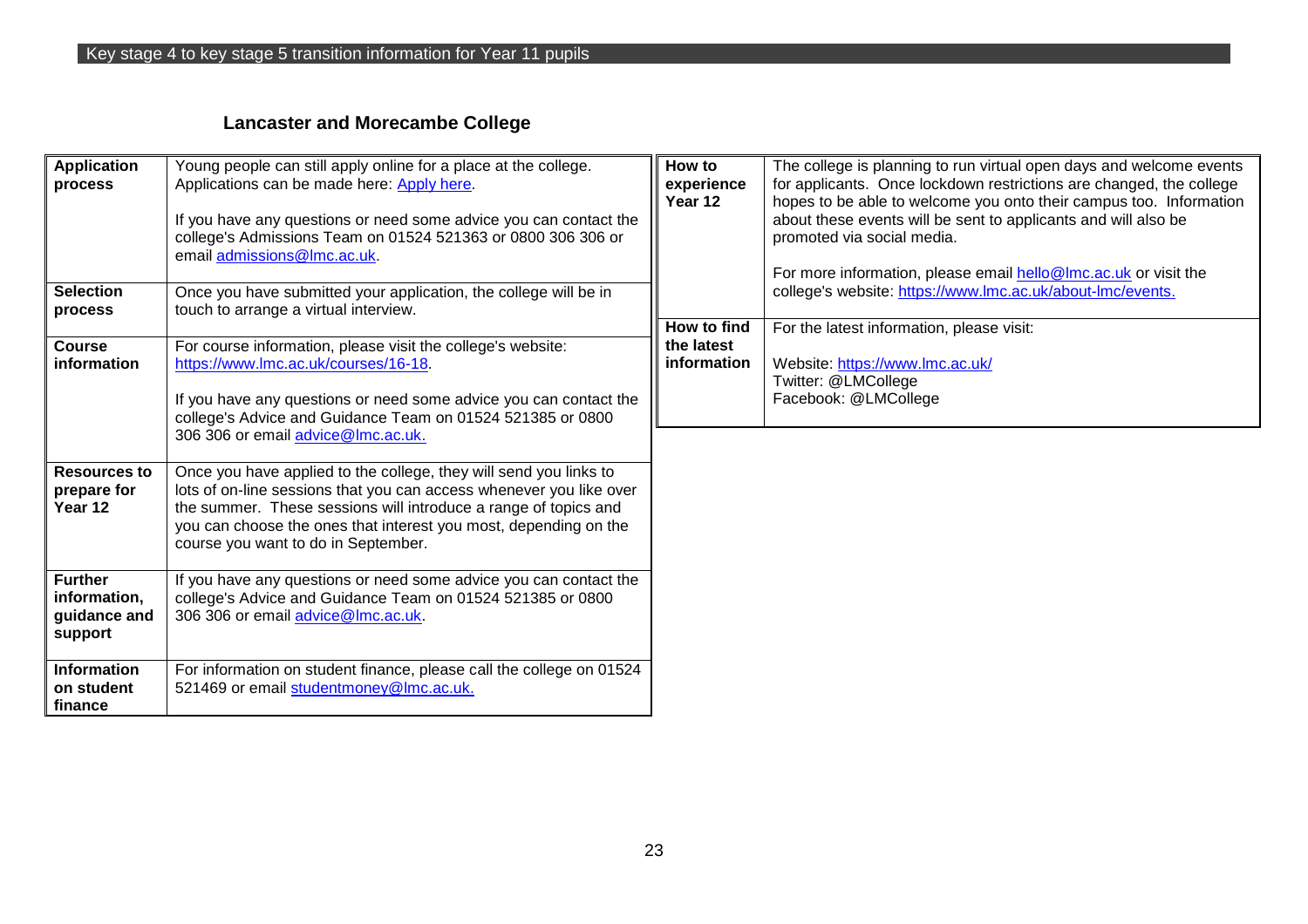# **Myerscough College**

| <b>Application</b><br>process | Young people can still apply online for a place at the college.<br>Please visit the college's website at: https://www.myerscough.ac.uk/<br>courses/further-education/how-to-apply/                                                                                                                                                                                                                                                                                              | <b>Course</b><br>information                              | For course information, please visit the college's website:<br>https://www.myerscough.ac.uk/courses/further-education/                                                                                                                                                                                                                                                                                                        |
|-------------------------------|---------------------------------------------------------------------------------------------------------------------------------------------------------------------------------------------------------------------------------------------------------------------------------------------------------------------------------------------------------------------------------------------------------------------------------------------------------------------------------|-----------------------------------------------------------|-------------------------------------------------------------------------------------------------------------------------------------------------------------------------------------------------------------------------------------------------------------------------------------------------------------------------------------------------------------------------------------------------------------------------------|
| <b>Selection</b><br>process   | Young people who have already submitted applications would<br>normally be invited to the college for 'face-to-face' interviews or an<br>'Applicant Day' experience. Unfortunately, these are not currently<br>taking place.                                                                                                                                                                                                                                                     |                                                           | The college will be scheduling its third Virtual Online Course Advice<br>Morning for mid-July (probably on Saturday 18th July, 10.00am to<br>12.30pm.) Go online to meet college staff and find out more about<br>their Centres and the range of courses and apprenticeships on offer.<br>For more information, please visit:<br>https://www.myerscough.ac.uk/whats-on/.                                                      |
|                               | The college's departmental teaching teams and/or Admissions<br>Team will be contacting you to make alternative arrangements.<br>They will either arrange telephone/Skype discussions or they will<br>assess your application form and make offers of places at a level<br>appropriate to your expected/predicted GCSE grades, without the<br>requirement for you to attend the college for an interview.                                                                        |                                                           | If you have any queries regarding the college's courses or if you are<br>in the process of applying for a course, please call the college on<br>0800 652 5592 or send your enquiry via the college's Admissions<br><b>Enquiry Portal.</b>                                                                                                                                                                                     |
|                               | The application form does contain a Personal Statement section<br>which is used by tutors to assess your application. Please use this<br>statement to provide as much as much information as you can,<br>highlighting your enthusiasm for the subject and any experience<br>you might have.                                                                                                                                                                                     | <b>Resources</b><br>to prepare<br>for Year 12             | Once you have submitted your application, the college will be in<br>touch to keep you up to speed with things like accommodation<br>bookings, financial support and enrolment information. They will also<br>send you links to lots of activities you can be doing over the summer<br>to help you to prepare for your new course in September. These will<br>be on the college's website shortly, under the #MyFuture banner. |
|                               | Any applicants who require Additional Learning Support will have<br>their applications forwarded to the Inclusive Learning team for<br>consideration. These may take slightly longer to process but, rest<br>assured, the college will progress them as quickly as possible.<br>The LiveChat function on the college's website remains active and<br>staffed. If you have any questions, please use this to contact the<br>college. Alternatively, please email the college at: | <b>Further</b><br>information,<br>guidance<br>and support | If you have any queries about the courses on offer or if you are in the<br>process of applying for a course, please get in touch with the college.<br>The LiveChat function on the college's website remains active and<br>staffed. If you have any questions, please use this to contact the<br>college. Alternatively, please email the college at:<br>enquiries@myerscough.ac.uk.                                          |
|                               | enquiries@myerscough.ac.uk.                                                                                                                                                                                                                                                                                                                                                                                                                                                     |                                                           |                                                                                                                                                                                                                                                                                                                                                                                                                               |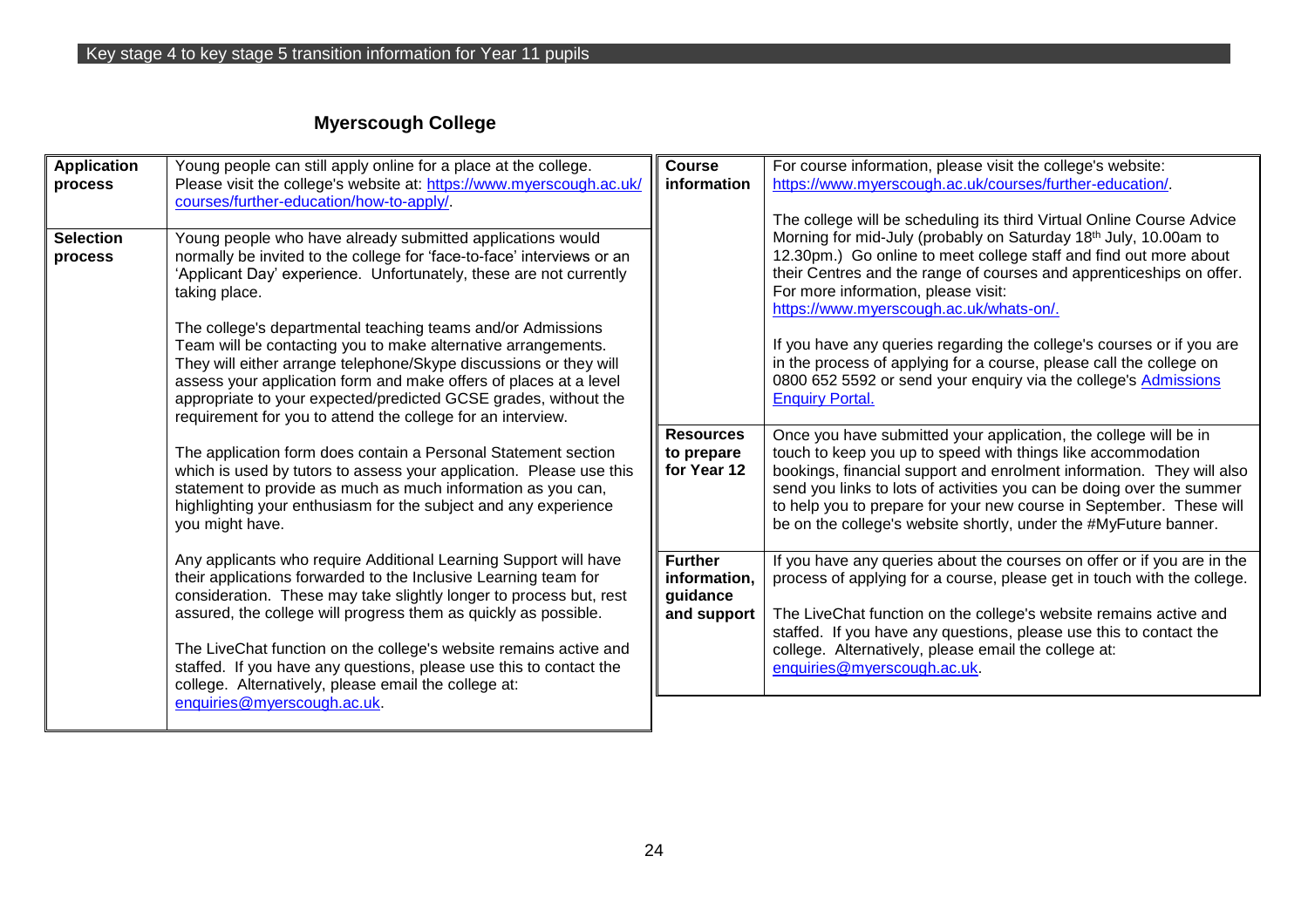# **Nelson and Colne College**

| <b>Information</b><br>on student<br>finance | For information on student finance, please visit the college's<br>website at: https://www.myerscough.ac.uk/students/fees-and-<br>finance/fe-fees-and-finance/.                                                                                   | <b>Application</b><br>process                             | Young people can still apply online for a place at the college using<br>the online form which can be found at: https://www.nelson.ac.uk/16-<br>18/16-18-application/                                                                                                |
|---------------------------------------------|--------------------------------------------------------------------------------------------------------------------------------------------------------------------------------------------------------------------------------------------------|-----------------------------------------------------------|---------------------------------------------------------------------------------------------------------------------------------------------------------------------------------------------------------------------------------------------------------------------|
|                                             | Alternatively, if you have a question or would like some advice,<br>please contact the Finance Office on 01995 642398 or email<br>bursary@myerscough.ac.uk.                                                                                      | <b>Selection</b><br>process                               | The college's selection process is remaining the same. Young people<br>will still be attaining GCSE grades and the college has not changed<br>its entry requirements. All entry criteria are published in the college's<br>prospectus: https://www.nelson.ac.uk/wp- |
| How to<br>experience                        | The college will be having another virtual open morning soon. Go<br>online to meet college staff and find out more about their Centres                                                                                                           |                                                           | content/uploads/2017/08/NCC-Prospectus-2020-21_Web-1.pdf.                                                                                                                                                                                                           |
| Year 12                                     | and the range of courses and apprenticeships on offer. For more<br>information, please visit: https://www.myerscough.ac.uk/whats-on/.<br>The college's Open Morning welcome video tell you more about<br>college life and you can watch it here: | <b>Course</b><br>information                              | For course information, please visit the college's website at:<br>https://www.nelson.ac.uk/16-18/ or download their prospectus at:<br>https://www.nelson.ac.uk/wp-content/uploads/2017/08/NCC-<br>Prospectus-2020-21_Web-1.pdf.                                     |
|                                             | https://www.youtube.com/watch?v=XmJ-_fHBBJw.                                                                                                                                                                                                     | <b>Resources</b><br>to prepare                            | The college's curriculum teams have devised a whole range of tasks,<br>with the aim of supporting students get prepared to study their                                                                                                                              |
| How to find<br>the latest                   | For the latest information, please visit:                                                                                                                                                                                                        | for Year 12                                               | chosen course.                                                                                                                                                                                                                                                      |
| information                                 | Website: https://www.myerscough.ac.uk/. The Coronavirus and<br>applicant pages are regularly updated with the latest information.<br>Twitter: @MyerscoughColl                                                                                    |                                                           | These resources range from Ted Talks and documentaries, to virtual<br>tours of museums, projects and skill building. These resources have<br>been emailed directly to Year 11 pupils and have been shared with all<br>partner secondary schools.                    |
| <b>Additional</b><br>information            | The college has LiveChat facilities on its website seven days a<br>week. Students, parents and teachers are welcome to use this<br>facility to contact the college.                                                                              | <b>Further</b><br>information.<br>guidance<br>and support | If you have any queries, concerns or require any further information,<br>please contact the college on 01282 440239 or at<br>Admissions@nelson.ac.uk.                                                                                                               |
|                                             |                                                                                                                                                                                                                                                  |                                                           |                                                                                                                                                                                                                                                                     |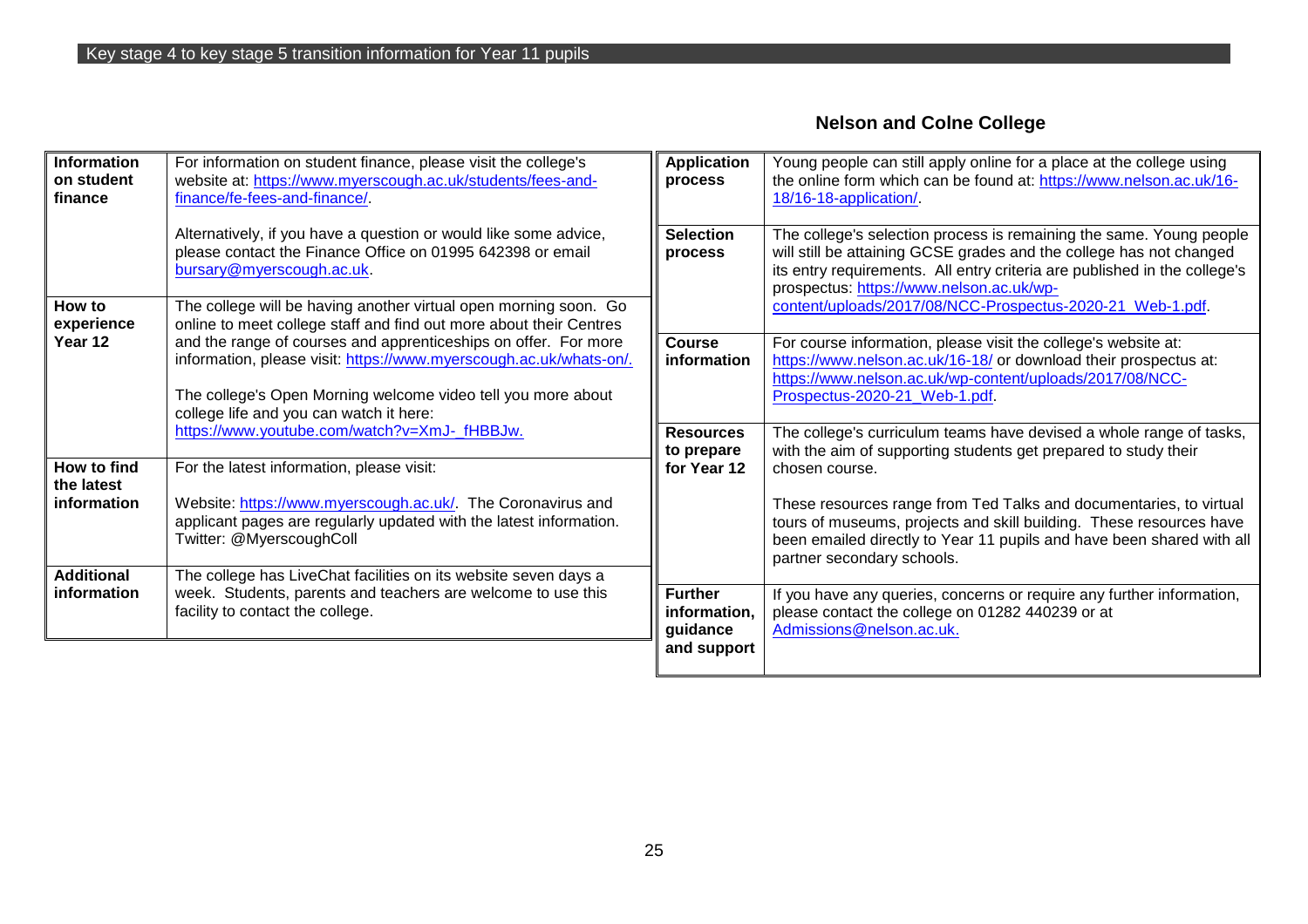### **Preston's College**

| <b>Information</b><br>on student<br>finance    | Nelson and Colne College has an extensive financial<br>support package to allow them to assist their students with any<br>barriers they may face. Their dedicated Student Services team will<br>provide you with essential help and advice on all money matters.<br>Their financial support can help with the cost of books, trips, lunch<br>and travel (dependant on individual circumstances).<br>For more information, please contact their Student Services team<br>on 01282 440209 or email studentservices@nelsongroup.ac.uk. | <b>Application</b><br>process                 | The college is linking in with local schools to support the transition of<br>Year 11 pupils to college.<br>Young people can still apply online for a place at the college using<br>this link: https://www.preston.ac.uk/online-application/.<br>The college is committed to interviewing all learners remotely, and<br>interviews will be arranged within one week of receiving the<br>application.                                                                                                                                                   |
|------------------------------------------------|-------------------------------------------------------------------------------------------------------------------------------------------------------------------------------------------------------------------------------------------------------------------------------------------------------------------------------------------------------------------------------------------------------------------------------------------------------------------------------------------------------------------------------------|-----------------------------------------------|-------------------------------------------------------------------------------------------------------------------------------------------------------------------------------------------------------------------------------------------------------------------------------------------------------------------------------------------------------------------------------------------------------------------------------------------------------------------------------------------------------------------------------------------------------|
| How to<br>experience<br>Year 12<br>How to find | The college is developing an exciting 'virtual new student day'<br>website and when this is ready, all applicants will be emailed with a<br>link to the site.                                                                                                                                                                                                                                                                                                                                                                       | <b>Selection</b><br>process                   | Once you have applied, the college will contact you by text to tell you<br>the time of your telephone interview. If you wish to choose a time slot<br>that suits you, please call the college on 01772 225774 and this will<br>be arranged for you.                                                                                                                                                                                                                                                                                                   |
| the latest<br>information                      | For the latest information, please visit:<br>Website: https://www.nelson.ac.uk/<br>Twitter: @nelsoncolnecoll<br>Facebook: Nelson and Colne College Sixth Form<br>Instagram: @nelsoncolnecoll                                                                                                                                                                                                                                                                                                                                        | <b>Course</b><br>information                  | For course information, please visit the college's website at:<br>https://www.preston.ac.uk/school-leavers-courses/. You can also see<br>the college's prospectus at: https://www.preston.ac.uk/14-19-school-<br>leavers/prospectus/.<br>For friendly and professional advice, parents, guardians and young<br>people can call the college on 01772 225774 between 3-5pm with<br>any concerns about college courses, careers or just general<br>questions about college life.                                                                         |
|                                                |                                                                                                                                                                                                                                                                                                                                                                                                                                                                                                                                     | <b>Resources</b><br>to prepare<br>for Year 12 | The college has lots of online events and activities planned over the<br>next few weeks to help you prepare for college life. Once you have<br>applied, the college will be in touch to tell you more about what is on<br>offer.<br>You can access their 'Career Coach' programme, which is an<br>excellent on-line resource which provides rich information about<br>careers, salaries and the demand for skills. It also helps you to<br>create a CV and a personal statement. To access Career Coach,<br>please visit https://preston.emsicc.com/. |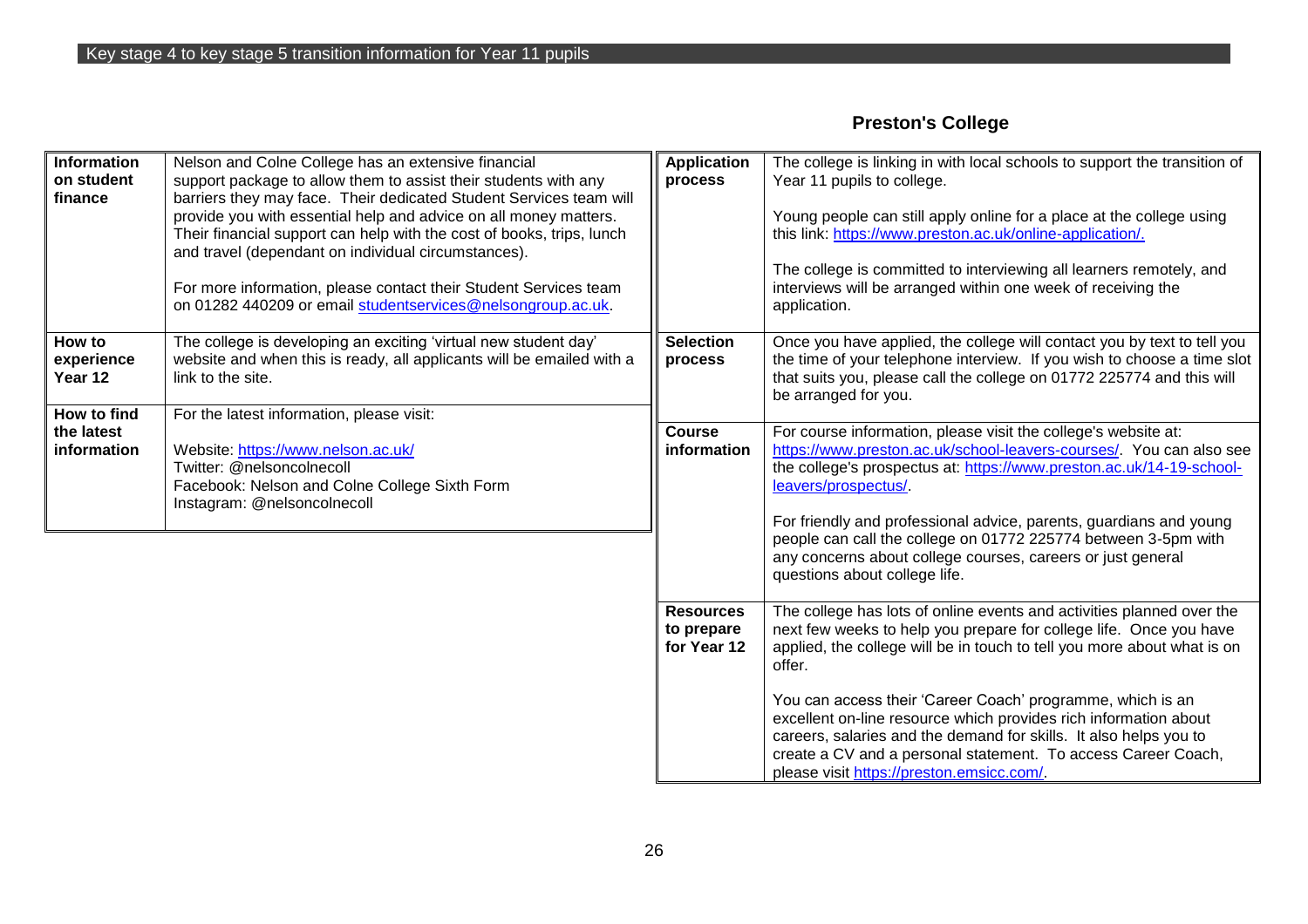| <b>Resources to</b><br>prepare for<br>Year 12 | Also, once you have applied to the college, you will be sent a link to<br>their 'Sprint Start' programme. This will help you to develop your<br>knowledge in your preferred subject, learn about and engage with<br>college staff and prepare for starting your course in September.                                    | <b>Additional</b><br>information | The college has experienced a significant increase in applications for<br>2020/21 and in order to support them in planning effectively for every<br>individual learner, new applicants are asked to contact the college as<br>soon as possible. |
|-----------------------------------------------|-------------------------------------------------------------------------------------------------------------------------------------------------------------------------------------------------------------------------------------------------------------------------------------------------------------------------|----------------------------------|-------------------------------------------------------------------------------------------------------------------------------------------------------------------------------------------------------------------------------------------------|
| <b>Information</b><br>on student<br>finance   | The college has access to a number of bursary funds aimed at<br>supporting learners with specific financial difficulties which may<br>prevent them from taking part in learning. Eligibility for the funds<br>will be based on household income and recent evidence of this<br>must be submitted with your application. |                                  |                                                                                                                                                                                                                                                 |
|                                               | Bursary applications can be made online and staff are on hand by<br>phone and email to offer support and guidance with the process.<br>For more information and to apply, please visit:<br>https://www.preston.ac.uk/support/financial-support/                                                                         |                                  |                                                                                                                                                                                                                                                 |
| How to<br>experience<br>Year 12               | The 'Sprint Start' programme provides a range of information about<br>college life, including the facilities and resources that the college<br>has available.                                                                                                                                                           |                                  |                                                                                                                                                                                                                                                 |
|                                               | Once engaged in the application process, all prospective learners<br>are able to access discussions with the careers team and<br>curriculum staff as appropriate.                                                                                                                                                       |                                  |                                                                                                                                                                                                                                                 |
|                                               | Following a successful application and interview, all individuals will<br>then receive ongoing 'welcome' communications in preparation for<br>programmes starting in September.                                                                                                                                         |                                  |                                                                                                                                                                                                                                                 |
| How to find<br>the latest<br>information      | For the latest information, please visit:<br>Website: https://www.preston.ac.uk/<br>Twitter: @prestoncollege<br>Facebook: @prestoncollege<br>Instagram: @prestoncollege<br>Email: applications@preston.ac.uk                                                                                                            |                                  |                                                                                                                                                                                                                                                 |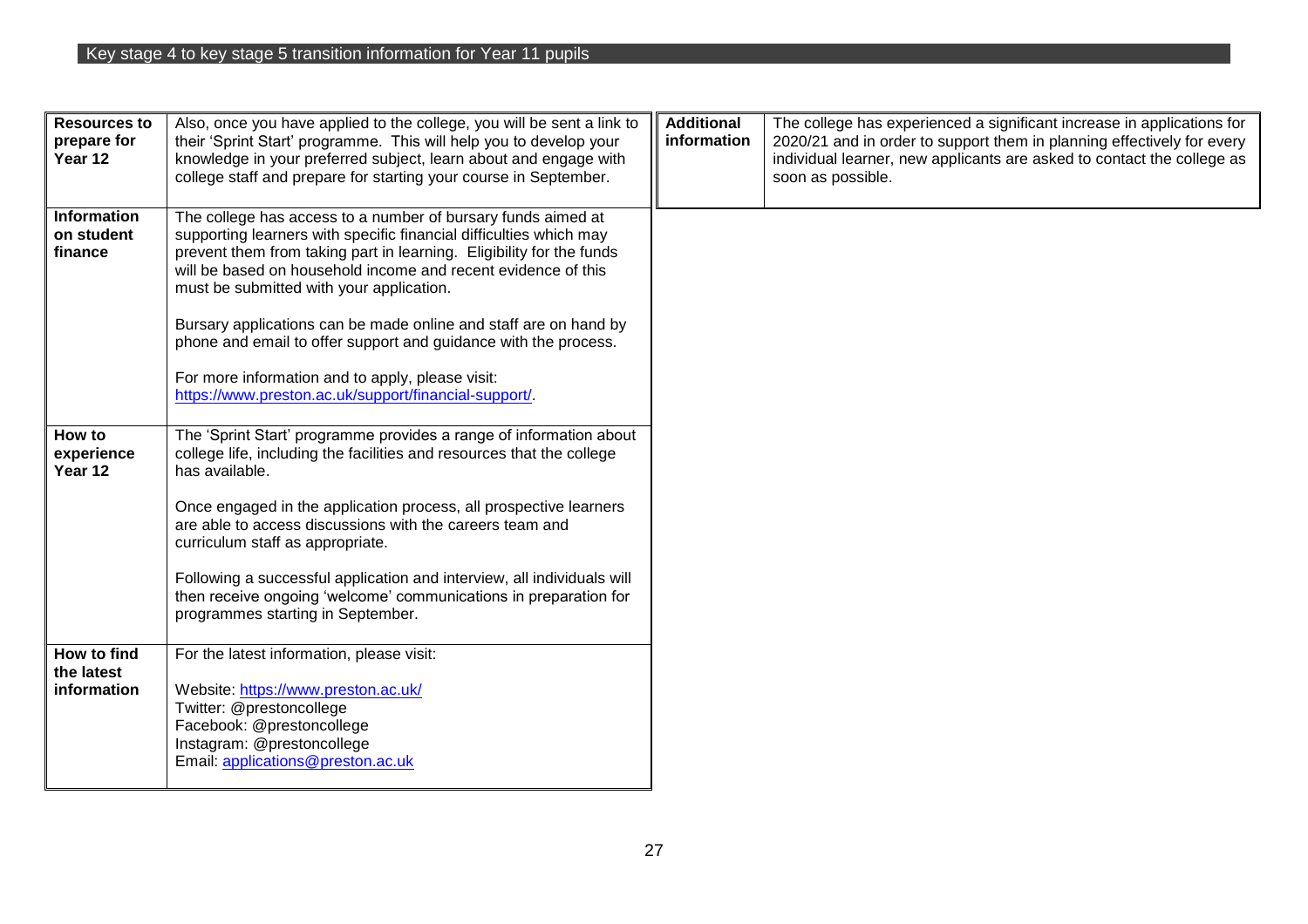### **Runshaw College**

| <b>Application</b><br>process                 | Studying at Runshaw College is a great choice for school leavers<br><b>Resources</b><br>as they offer A Levels, vocational courses and apprenticeships.<br>to prepare<br>for Year 12<br>With modern facilities and excellent student support, they will help<br>you to realise your potential.<br>You can still apply for A Levels, Vocational courses and |                                                           | You will find some great links to activities, online events and projects<br>that have been created by the college's teachers for Year 11 students<br>on their website. These will be added to daily so please check back<br>here often: https://www.runshaw.ac.uk/study-at-runshaw/exciting-<br>links-for-year-11-students/ |
|-----------------------------------------------|------------------------------------------------------------------------------------------------------------------------------------------------------------------------------------------------------------------------------------------------------------------------------------------------------------------------------------------------------------|-----------------------------------------------------------|-----------------------------------------------------------------------------------------------------------------------------------------------------------------------------------------------------------------------------------------------------------------------------------------------------------------------------|
|                                               | Apprenticeship courses quickly and easily via the college's website:<br>https://apply.runshaw.ac.uk/. For the fastest way to set up your<br>account you can log in using your Facebook account.<br>Don't forget to check the entry requirements before you apply, you                                                                                      | <b>Further</b><br>information,<br>quidance<br>and support | If you have any questions about your application, have any other<br>concerns or require any further information, please email the<br>college's expert admission tutors at:<br>welcometorunshaw@runshaw.ac.uk.                                                                                                               |
|                                               | can do that here: https://www.runshaw.ac.uk/entry-requirements/<br>If you need any help or information contact:<br>justask@runshaw.ac.uk.                                                                                                                                                                                                                  | <b>Information</b><br>on student<br>finance               | All further education courses are free if you are a UK resident and<br>aged 16, 17 or 18 on 31 <sup>st</sup> August in the year you start your studies.<br>Depending on your circumstances, you may qualify for a bursary or<br>free college meals. You can find out more information on the                                |
| <b>Selection</b><br>process                   | The college will be applying the same entry criteria and calculated<br>results will be treated as real results.                                                                                                                                                                                                                                            |                                                           | college's website: http://www.runshaw.ac.uk/study-at-<br>runshaw/financial-support-and-bursaries/financial-support-for-<br>students-aged-16-18/.                                                                                                                                                                            |
| <b>Course</b><br>information                  | For course information, please visit the college's website:<br>https://www.runshaw.ac.uk/courses/?course-search or download<br>their prospectus at: https://www.runshaw.ac.uk/wp-<br>content/uploads/2019/09/2020-Prospectus-Web-V2.pdf.                                                                                                                   |                                                           | For further information on student finance, please email the college at<br>16-19bursary@runshaw.ac.uk.                                                                                                                                                                                                                      |
| <b>Resources to</b><br>prepare for<br>Year 12 | To support young people progressing to college in September, the<br>first thing the college would like to say is that they are here to help.<br>Please rest assured that your place is safe.                                                                                                                                                               | How to<br>experience<br>Year 12                           | To find out more about life at Runshaw College, all Year 11<br>applicants have been invited to a VIP "new student day" event being<br>held on 8 <sup>th</sup> , 9 <sup>th</sup> and 10 <sup>th</sup> June.                                                                                                                  |
|                                               | The college understands that it is an anxious time for young people<br>right now, with lots of uncertainty, and they are here to help. If you<br>have any questions about your application to Runshaw College or<br>anything at all, please email their expert admissions tutors at:<br>welcometorunshaw@runshaw.ac.uk                                     | How to find<br>the latest<br>information                  | You can find all of the latest information from the college via their<br>website: https://www.runshaw.ac.uk/.<br>You can also visit Twitter: @runshawcollege.                                                                                                                                                               |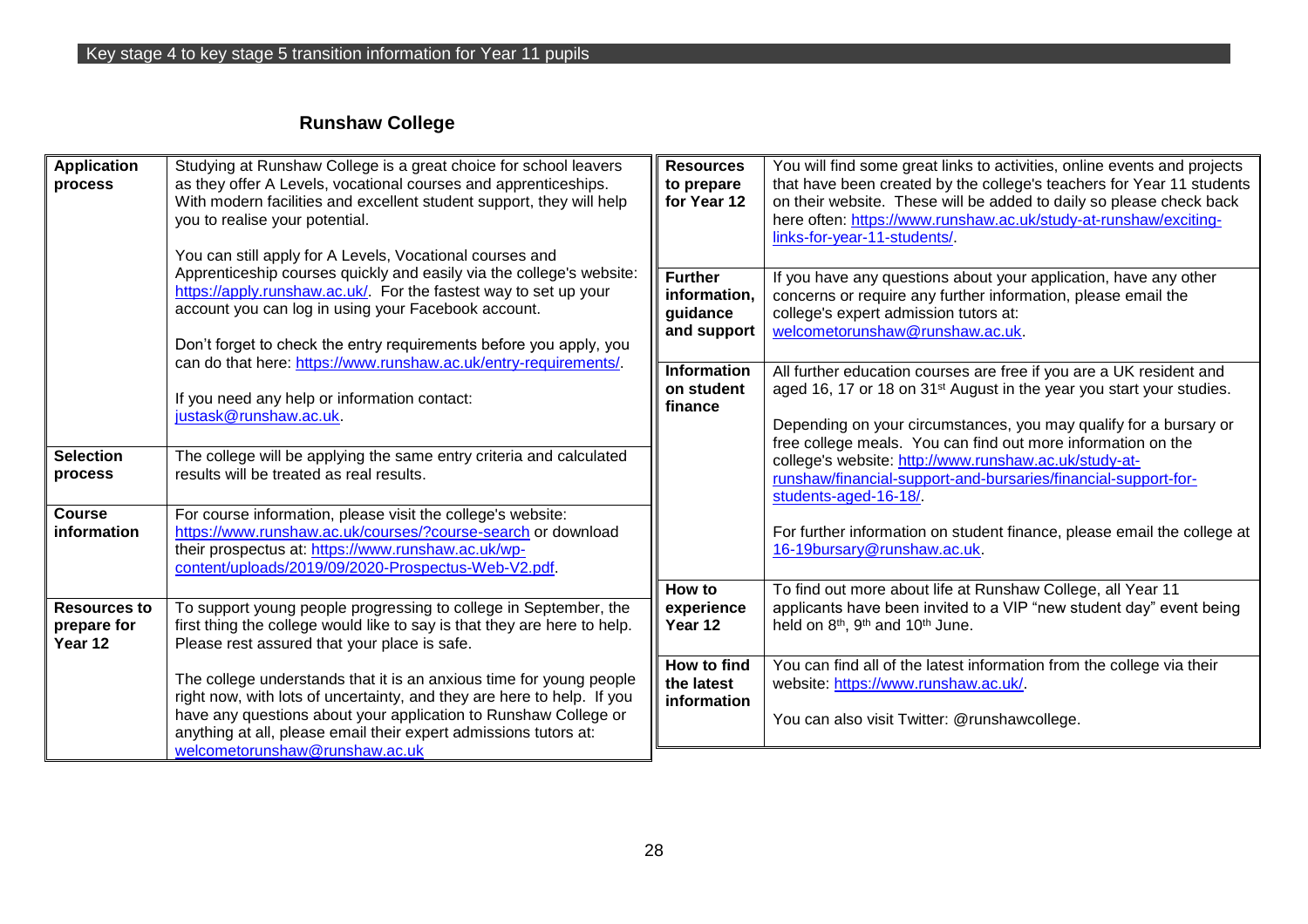# **St Mary's College Blackburn**

| <b>Application</b><br>process | Young people can still apply for a September 2020 place at the<br>college. You can visit https://www.stmarysblackburn.ac.uk/apply-<br>now/ to apply online.<br>The college's dedicated Admissions and Careers Team are on hand<br>to answer any questions you may have, either before or after you<br>have applied. The team can be contacted on 07561 792385 or at<br>admissions@stmarysblackburn.ac.uk.<br>You can also contact the college's Careers Team at<br>careersadvice@stmarysblackburn.ac.uk.<br>Young people can also visit the college's Year 11 hub for any<br>further course details: www.stmarysblackburn.ac.uk/year-11-hub/. | <b>Resources to</b><br>prepare for Year<br>12                                                  | St Mary's College, Blackburn has launched their 'Out of the<br>Blocks' campaign, which is a dedicated Hub hosted on the<br>college's website for all Year 11 students. The Hub can be<br>found here: www.stmarysblackburn.ac.uk/year-11-hub.<br>The Hub acts as a one stop shop for all Year 11s to ensure<br>their transition from Year 11 to Year 12 at St Mary's College<br>runs as smoothly as possible. The Hub includes individual<br>course information including reading lists, research tasks and<br>introduction materials. You can also find out more about the<br>forthcoming virtual New Student Day, helpful careers quizzes,<br>websites, CV and interview prep guides, an FAQ page as well<br>as with a selection of reading materials for parents. |
|-------------------------------|-----------------------------------------------------------------------------------------------------------------------------------------------------------------------------------------------------------------------------------------------------------------------------------------------------------------------------------------------------------------------------------------------------------------------------------------------------------------------------------------------------------------------------------------------------------------------------------------------------------------------------------------------|------------------------------------------------------------------------------------------------|---------------------------------------------------------------------------------------------------------------------------------------------------------------------------------------------------------------------------------------------------------------------------------------------------------------------------------------------------------------------------------------------------------------------------------------------------------------------------------------------------------------------------------------------------------------------------------------------------------------------------------------------------------------------------------------------------------------------------------------------------------------------|
| <b>Selection</b><br>process   | Once your application has been received, you will be contacted by<br>the college for a telephone interview. During your interview, you will<br>be informed of the qualifications you will need for the subjects you<br>have chosen and the college's admissions team will look at<br>predicted grades to make sure you are placed onto the correct<br>courses for your ability and career aspirations. The college will be<br>working closely with you and with heads of departments at college<br>to deal with any enquiries regarding course choices.                                                                                       | <b>Further</b><br>information,<br>guidance and<br>support<br>Information on<br>student finance | If you have any questions regarding a new or existing<br>application or require further course details and general college<br>questions, please contact the college's Admissions Team on<br>07561 792385 or at admissions@stmarysblackburn.ac.uk.<br>For information on student finance, please visit the college's<br>website at: www.stmarysblackburn.ac.uk/sixth-form/financial-<br>support/ or email i.lakhi@stmarysblackburn.ac.uk.                                                                                                                                                                                                                                                                                                                            |
|                               | At the end of your interview, you will be made an offer of study to<br>accept your place at St Mary's College.                                                                                                                                                                                                                                                                                                                                                                                                                                                                                                                                | How to experience<br>Year 12                                                                   | To help you get to know the college, you can find a map of<br>their campus here: www.stmarysblackburn.ac.uk/the-<br>college/directions-for-visitors/.                                                                                                                                                                                                                                                                                                                                                                                                                                                                                                                                                                                                               |
| <b>Course</b><br>information  | For course information, please visit the college's website at:<br>www.stmarysblackburn.ac.uk/courses.                                                                                                                                                                                                                                                                                                                                                                                                                                                                                                                                         | How to find the<br>latest information                                                          | For the latest information, regular updates are posted on the<br>college's website: www.stmarysblackburn.ac.uk and across<br>their social media channels which can be found by searching:<br>Facebook: stmarysblackburn<br>Twitter: @smcblackburn<br>Instagram: stmarysblackburn                                                                                                                                                                                                                                                                                                                                                                                                                                                                                    |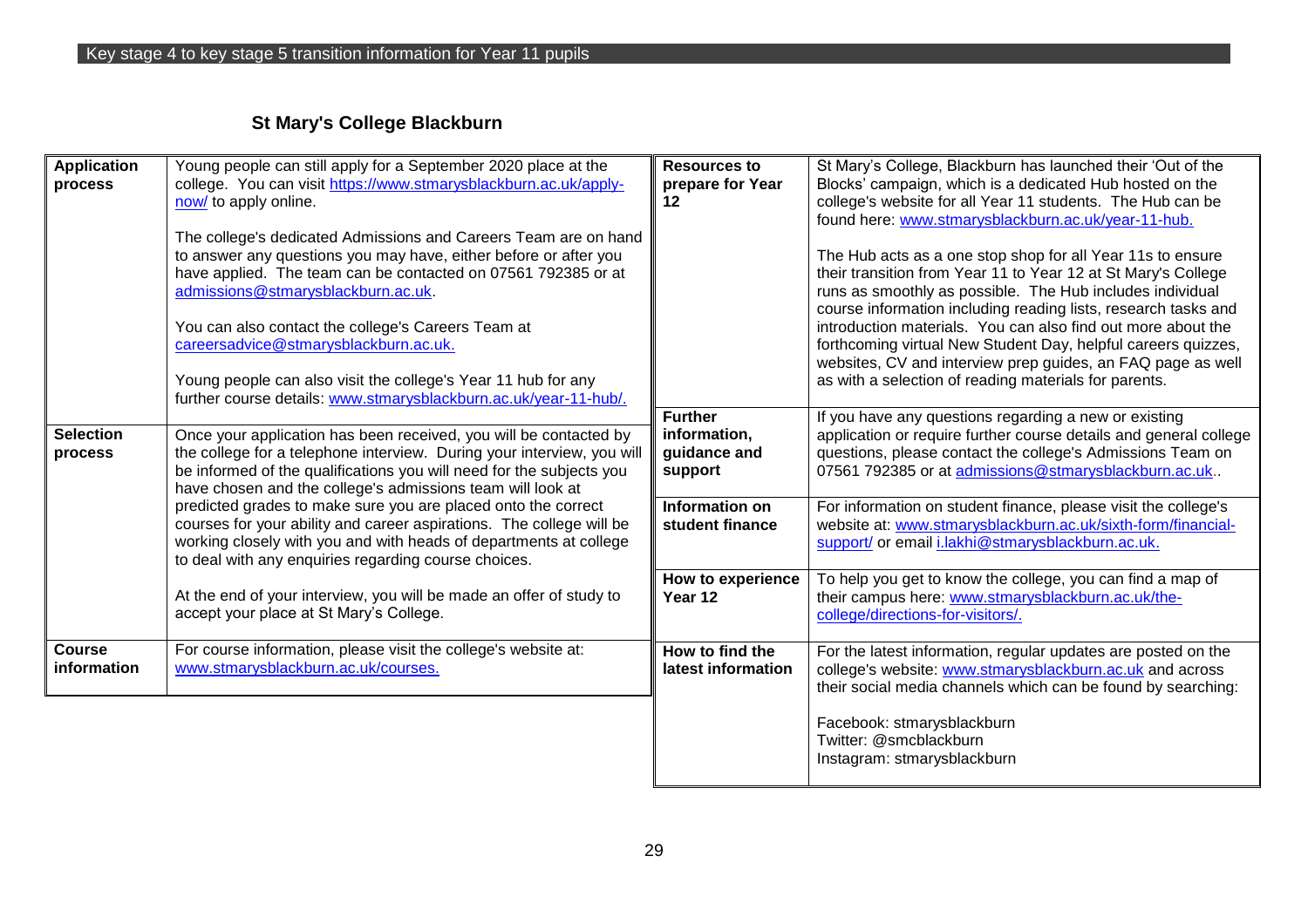# **West Lancashire College**

| <b>Application</b> | Young people can still apply for a September 2020 place at the                                                        | <b>Resources to</b> | The following information will help you prepare for Year 12:     |
|--------------------|-----------------------------------------------------------------------------------------------------------------------|---------------------|------------------------------------------------------------------|
| process            | college. Please visit their website at:                                                                               | prepare for Year    |                                                                  |
|                    | http://www.westlancs.ac.uk/apply/school-leavers-full-time.                                                            | 12                  | • Career Coach is available through the college's website.       |
|                    |                                                                                                                       |                     | This can help you explore careers which match your               |
|                    | The college continues to receive new applications which is great                                                      |                     | strengths, help you link your college programme to your          |
|                    | news. Once the college has received the application, an email is                                                      |                     | future careers and help you prepare for future success:          |
|                    | sent and telephone calls are being made every Wednesday (or by                                                        |                     | https://westlancs.emsicc.com/                                    |
|                    | specific appointment) to new applicants and anyone else who                                                           |                     | • For useful information, please visit:                          |
|                    | required further information. If you require support with your                                                        |                     | http://www.westlancs.ac.uk/media/412448/final                    |
|                    | application, the college is happy to help. Simply email                                                               |                     | meet the team communication.pdf                                  |
|                    | admissions@westlancs.ac.uk to schedule a call.                                                                        |                     | • A virtual tour of the college's campus can be seen here:       |
|                    |                                                                                                                       |                     | https://www.youtube.com/watch?v=ju04IEHIEPM                      |
|                    | Young people who have not yet accepted their offer of a place are                                                     |                     | &feature=youtu.be                                                |
|                    | being contact by email, text and phone to support their application                                                   |                     | • The college has sent Summer Challenge packs to                 |
|                    | to progress.                                                                                                          |                     | applicants, which have been designed to help you start to        |
|                    |                                                                                                                       |                     | think about your future career and to help you prepare for       |
|                    | The college also continues to liaise with high schools and provide                                                    |                     | starting college. If you have not received your pack, please     |
|                    | weekly communications to staff in schools who are responsible for                                                     |                     | email: admissions@westlancs.ac.uk                                |
|                    | transition.                                                                                                           |                     | The college will be sending out new starter packs in July.       |
|                    |                                                                                                                       |                     | These will include information on transport, finance and         |
| <b>Selection</b>   | Applications are screened and places are offered subject to                                                           |                     | bursaries, uniforms and any equipment you may need for           |
| process            | interview/entry requirements as per the college's admissions policy.                                                  |                     | your course                                                      |
|                    |                                                                                                                       |                     | Information on college enrolments will be sent out from the      |
|                    | If you have applied to the college and not yet received an offer,                                                     |                     | Principal in the coming weeks                                    |
|                    | please email: admissions@westlancs.ac.uk.                                                                             |                     |                                                                  |
|                    |                                                                                                                       | <b>Further</b>      | The college's Admissions Team is available online to answer      |
| <b>Course</b>      | For course information, please visit the college's website at:                                                        | information,        | any question or queries you may have. They can be contacted      |
| information        | http://www.westlancs.ac.uk/courses/full-time.                                                                         | guidance and        | at: admissions@westlancs.ac.uk.                                  |
|                    |                                                                                                                       | support             |                                                                  |
|                    | Alternatively, you can download their school leavers' guide at:<br>http://www.westlancs.ac.uk/media/387253/wl_web.pdf |                     | If you require support with your application, the college is     |
|                    |                                                                                                                       |                     | happy to help. Simply email admissions@westlancs.ac.uk to        |
|                    | The college's Admissions Team is available online to answer any                                                       |                     | schedule a call.                                                 |
|                    | question or queries you may have. They can be contacted at:                                                           |                     |                                                                  |
|                    | admissions@westlancs.ac.uk.                                                                                           |                     | If you require any information about transport, please visit the |
|                    |                                                                                                                       |                     | college's website at: http://www.westlancs.ac.uk/student-        |
|                    |                                                                                                                       |                     | support/transport.                                               |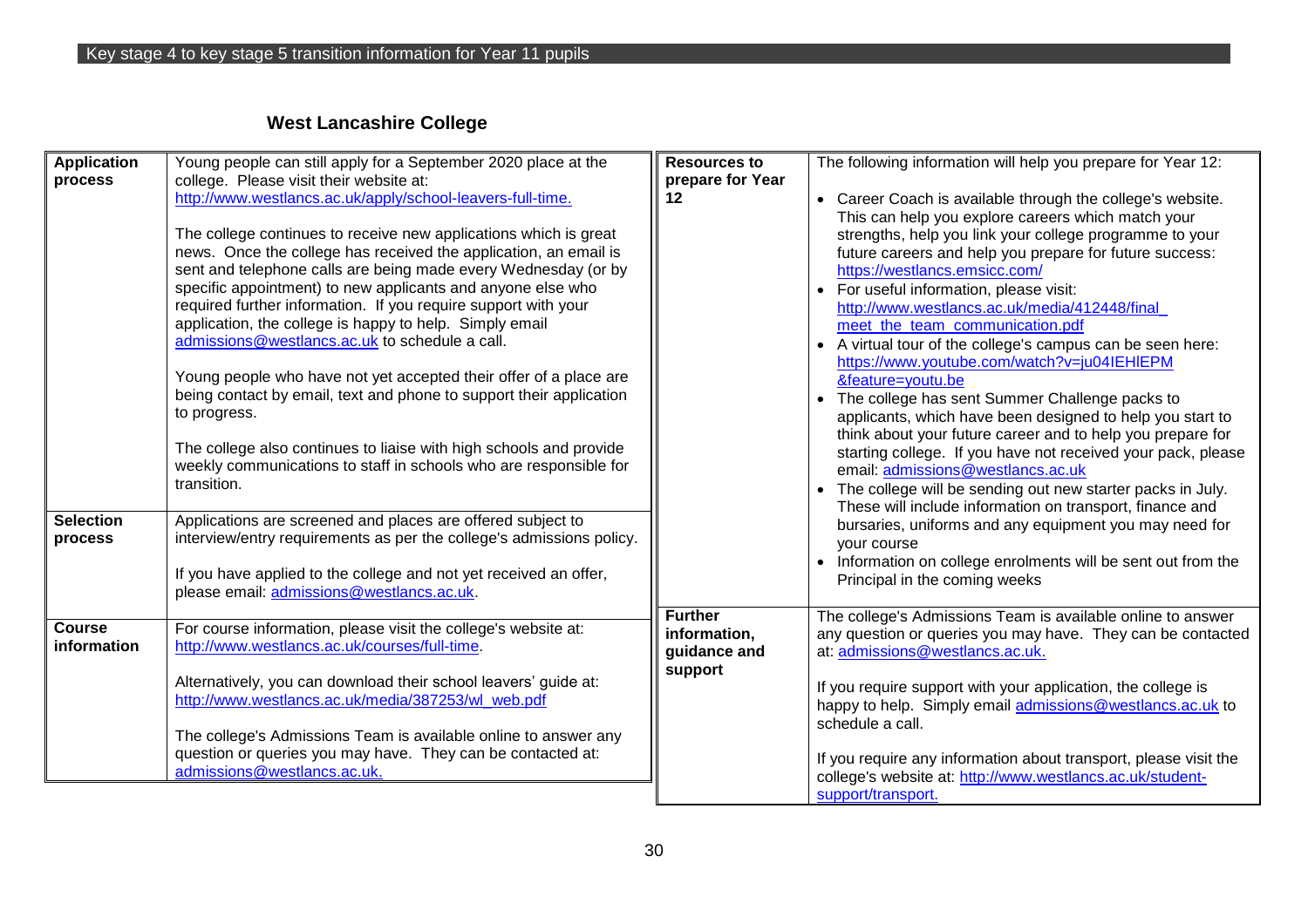| <b>Further</b><br>information,<br>guidance and<br>support | For useful information and answers to frequently asked questions,<br>please visit: http://www.westlancs.ac.uk/media/411389<br>/support_at_west_lancashire_college_-_general_questions.pdf.                                                                                                                                                                                                                             |
|-----------------------------------------------------------|------------------------------------------------------------------------------------------------------------------------------------------------------------------------------------------------------------------------------------------------------------------------------------------------------------------------------------------------------------------------------------------------------------------------|
| Information<br>on student<br>finance                      | For information on student finance, please visit the college's<br>website at: http://www.westlancs.ac.uk/student-support/fees-and-<br>finance.<br>If you have any questions, please email the college at ask-the-<br>adviser@westlancs.ac.uk and one of the team will schedule a call.                                                                                                                                 |
| How to<br>experience<br>Year 12                           | The college is planning a series of virtual events which pupils will be<br>invited to attend including: Choosing West Lancs College - what to<br>expect; Applying to College; Learner Services - how the college will<br>support you; Become an Apprentice; and Develop your CV and<br>interview skills (Apprentices).<br>For more information, please visit the college's website at:<br>http://www.westlancs.ac.uk/. |
| How to find<br>the latest<br>information                  | All college applicants are being sent weekly updates.<br>For the latest information, please visit:<br>Website: http://www.westlancs.ac.uk/.<br>Twitter: twitter.com/WLancsCollege<br>Facebook: www.facebook.com/WestLancashireCollege/<br>Instagram: www.instagram.com/westlancscollege/<br>YouTube: www.youtube.com/user/WestLancsCollege                                                                             |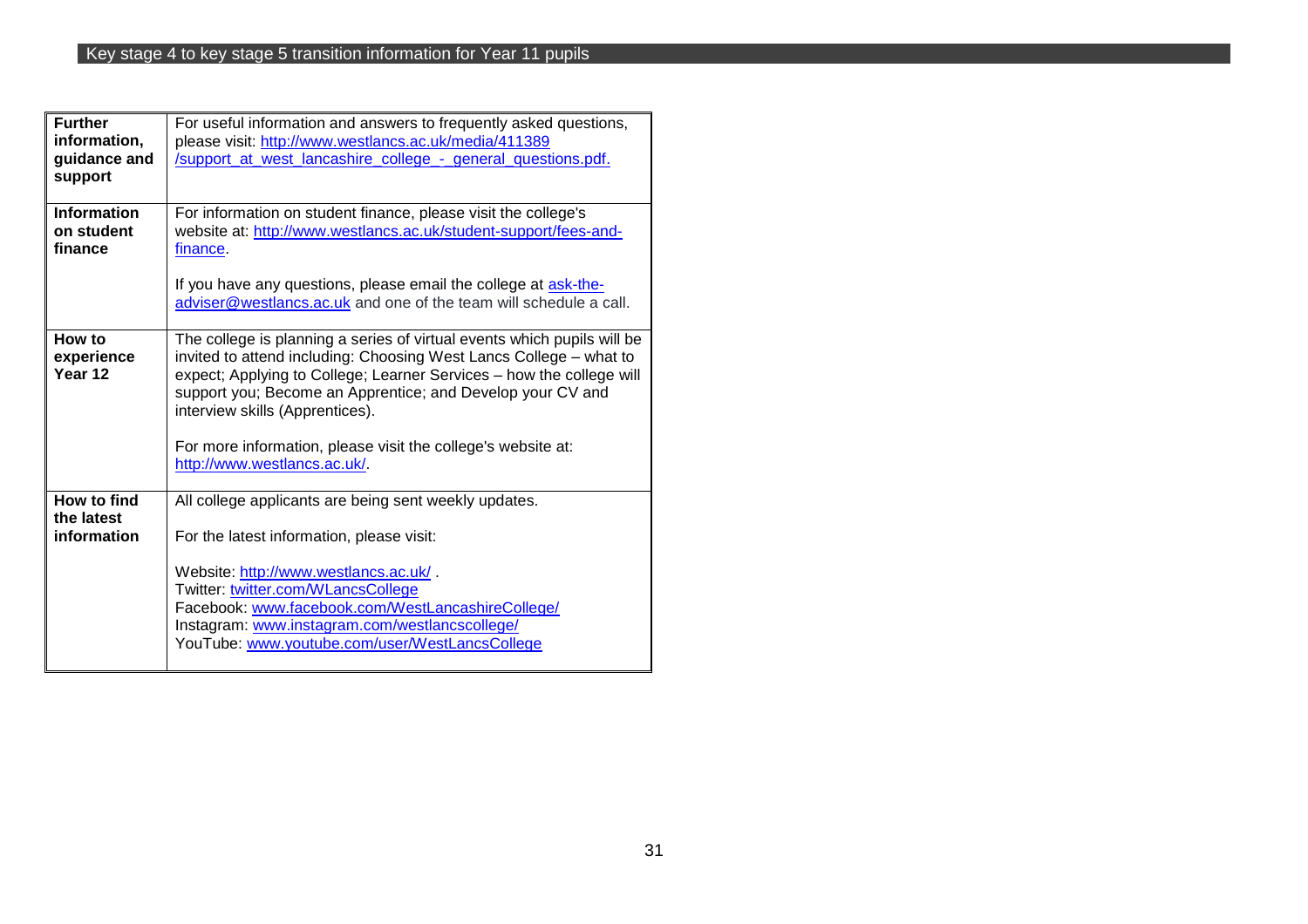### **Apprenticeship Providers (Lancashire Work Based Learning (WBL) Forum Members)**

| <b>Provider</b>                           | <b>Supporting Information</b>                                                                                                                                                                                                                                                                                                                                                                                                                                                                                                                                                                                                                                                                                                                                                                                                                                                                                         | <b>Contact details</b>                                                                                                                                                                                                                                                     |
|-------------------------------------------|-----------------------------------------------------------------------------------------------------------------------------------------------------------------------------------------------------------------------------------------------------------------------------------------------------------------------------------------------------------------------------------------------------------------------------------------------------------------------------------------------------------------------------------------------------------------------------------------------------------------------------------------------------------------------------------------------------------------------------------------------------------------------------------------------------------------------------------------------------------------------------------------------------------------------|----------------------------------------------------------------------------------------------------------------------------------------------------------------------------------------------------------------------------------------------------------------------------|
| Accrington and<br>Rossendale College      | Please contact the Lancashire WBL Forum at info@lancsforum.co.uk and they will put you in touch with the right person.                                                                                                                                                                                                                                                                                                                                                                                                                                                                                                                                                                                                                                                                                                                                                                                                |                                                                                                                                                                                                                                                                            |
| <b>Blackburn College</b>                  | You can apply for an apprenticeship using the online application form on the college's website:<br>https://www.blackburn.ac.uk/how-to-apply<br>If you are not able to access an apprenticeship, the college will offer you a full time course as<br>an alternative. It may be possible for you to switch to an apprenticeship when this option<br>becomes available<br>Interviews will take place by telephone<br>$\bullet$<br>More information on apprenticeships, including current vacancies, can be found on the<br>$\bullet$<br>college's website: https://www.blackburn.ac.uk/apprenticeships/                                                                                                                                                                                                                                                                                                                  | For information on apprenticeships, please<br>contact the Apprenticeship Team on 01254<br>292500 or at<br>apprenticeships@blackburn.ac.uk<br>Alternatively, contact the Schools Team on<br>01254 292929 for advice on your future<br>options                               |
| Blackpool and the<br><b>Fylde College</b> | You can apply for an apprenticeship using the online application form on the college's website:<br>https://www.blackpool.ac.uk/apply/leavers or via the college's apprenticeship recruitment<br>portal: https://www.getmyfirstjob.ac.uk<br>If you are not able to access an apprenticeship, there are other course options available at the<br>college. If you enrol on another course, you can still keep your apprenticeship application<br>open as apprentices are recruited all year round in many areas<br>The college also offers Traineeships if an apprenticeship is not currently available. Please<br>$\bullet$<br>contact the college to see if this is a suitable option<br>Interviews will take place by telephone or video call<br>More information on apprenticeships, including current vacancies, can be found on the<br>$\bullet$<br>college's website: https://www.blackpool.ac.uk/apprenticeships | For information on apprenticeships, please<br>contact the Apprenticeship Advisor Team on<br>01253 504343 or at<br>apprenticeships@blackpool.ac.uk                                                                                                                          |
| <b>Burnley College</b>                    | You can apply for an apprenticeship using the online application form on the college's website:<br>https://www.burnley.ac.uk/Themis-Apprenticeship-Programmes<br>If you are not able to access an apprenticeship, you will be able to enrol on a range of courses<br>$\bullet$<br>available at the college<br>Interviews will take place by telephone or video call<br>More information on apprenticeships, including current vacancies, can be found on the<br>$\bullet$<br>college's website: https://www.burnley.ac.uk/Themis-home                                                                                                                                                                                                                                                                                                                                                                                 | For information on apprenticeships, please<br>contact the Themis team on 01282 730005<br>or at employer@burnley.ac.uk<br>Alternatively, please contact the School<br>Liaison Team on 01282 733322 or at<br>c.admissions@burnley.ac.uk for advice on<br>your future options |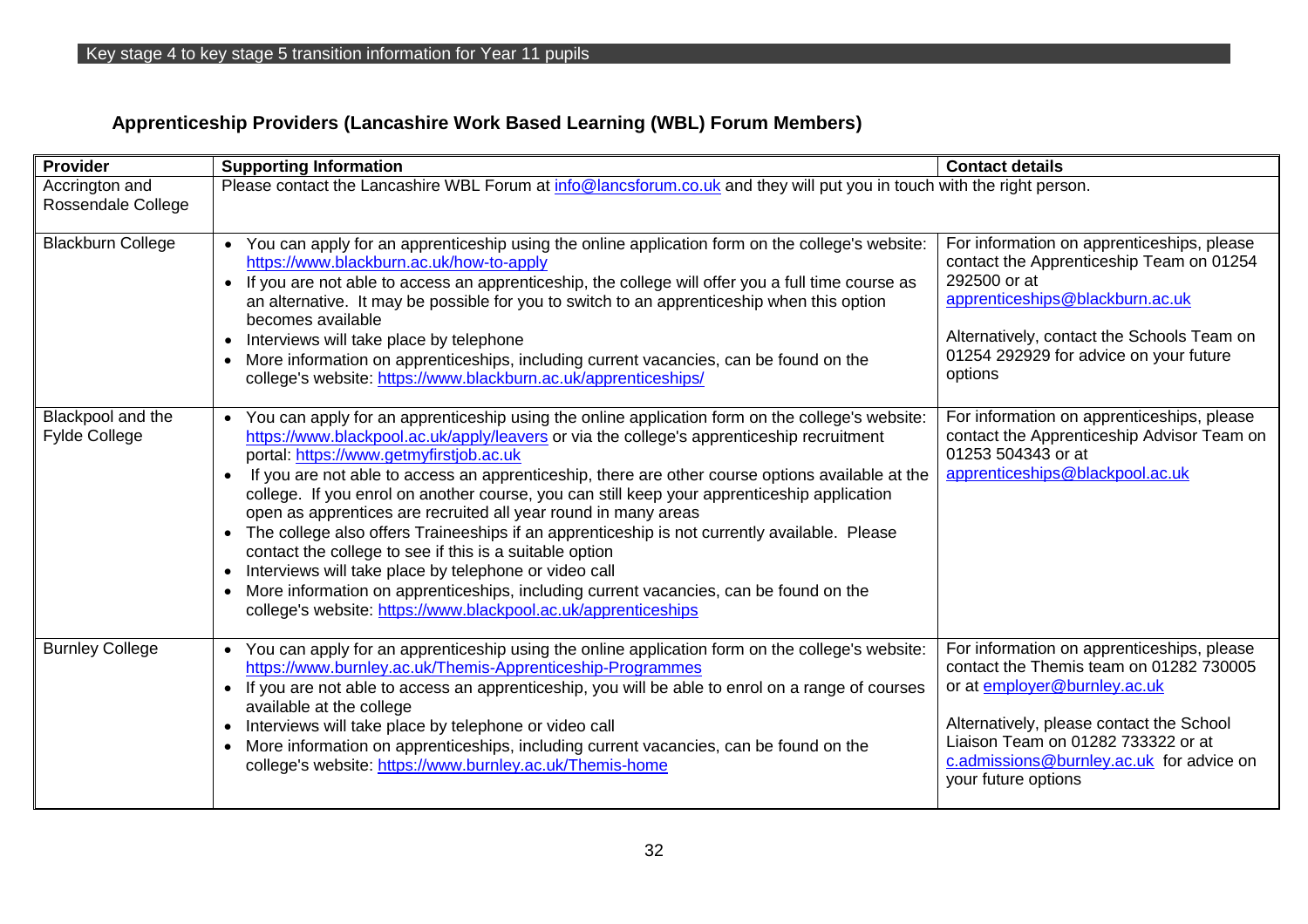#### Key stage 4 to key stage 5 transition information for Year 11 pupils

| <b>Provider</b>                      | <b>Supporting Information</b>                                                                                                                                                                                                                                                                                                                                                                                                                                                          | <b>Contact details</b>                                                                                                                                                                                                                                                                                                 |
|--------------------------------------|----------------------------------------------------------------------------------------------------------------------------------------------------------------------------------------------------------------------------------------------------------------------------------------------------------------------------------------------------------------------------------------------------------------------------------------------------------------------------------------|------------------------------------------------------------------------------------------------------------------------------------------------------------------------------------------------------------------------------------------------------------------------------------------------------------------------|
| Lancaster and<br>Morecambe College   | Please contact the Lancashire WBL Forum at info@lancsforum.co.uk and they will put you in touch with the right person.                                                                                                                                                                                                                                                                                                                                                                 |                                                                                                                                                                                                                                                                                                                        |
| Lancaster Training<br>Services (LTS) | You can apply for an apprenticeship using the online application form on LTS's website:<br>https://lantrain.co.uk/apprenticeship-application/<br>Interviews will take place by telephone<br>More information on LTS's apprenticeship offer can be found on their website at<br>www.lantrain.co.uk                                                                                                                                                                                      | For more information, please contact LTS on<br>01524 858326 or at kboak@lantrain.co.uk                                                                                                                                                                                                                                 |
| <b>Myerscough College</b>            | If you have an employer who is able to offer you an apprenticeship, please contact the<br>$\bullet$<br>college about completing an application form<br>The college also offers Traineeships if an apprenticeship is not currently available. Please<br>contact the college to see if this is a suitable option<br>More information on apprenticeships, including current vacancies, can be found on the<br>college's website:<br>https://www.myerscough.ac.uk/courses/apprenticeships/ | For more information, please contact the<br>Employer Services team on 01995 642255<br>or at employerservices@myerscough.ac.uk<br>For general enquiries, please email<br>enquiries@myerscough.ac.uk                                                                                                                     |
| Nelson and Colne<br>College          | Please contact the Lancashire WBL Forum at info@lancsforum.co.uk and they will put you in touch with the right person.                                                                                                                                                                                                                                                                                                                                                                 |                                                                                                                                                                                                                                                                                                                        |
| North Lancs Training<br>Group (NLTG) | You can apply for an apprenticeship using the online registration form on NLTG's website:<br>https://www.nltg.co.uk/candidate-dashboard/candidate-registration/ Paper copies are<br>available on request<br>Interviews may take place by telephone or video call<br>More information on NLTG's apprenticeship offer and vacancies can be found on their website<br>at: www.nltg.co.uk                                                                                                  | For more information, please contact the<br>Apprentice Recruitment team on 01254<br>395355 or at recruitment@nltg.co.uk<br>Alternatively, please contact the School<br>Liaison Team on 07548 562632 / 07525<br>850622 or at ali.shah@nltg.co.uk /<br>michelle.chambers@nltg.co.uk for advice on<br>your future options |